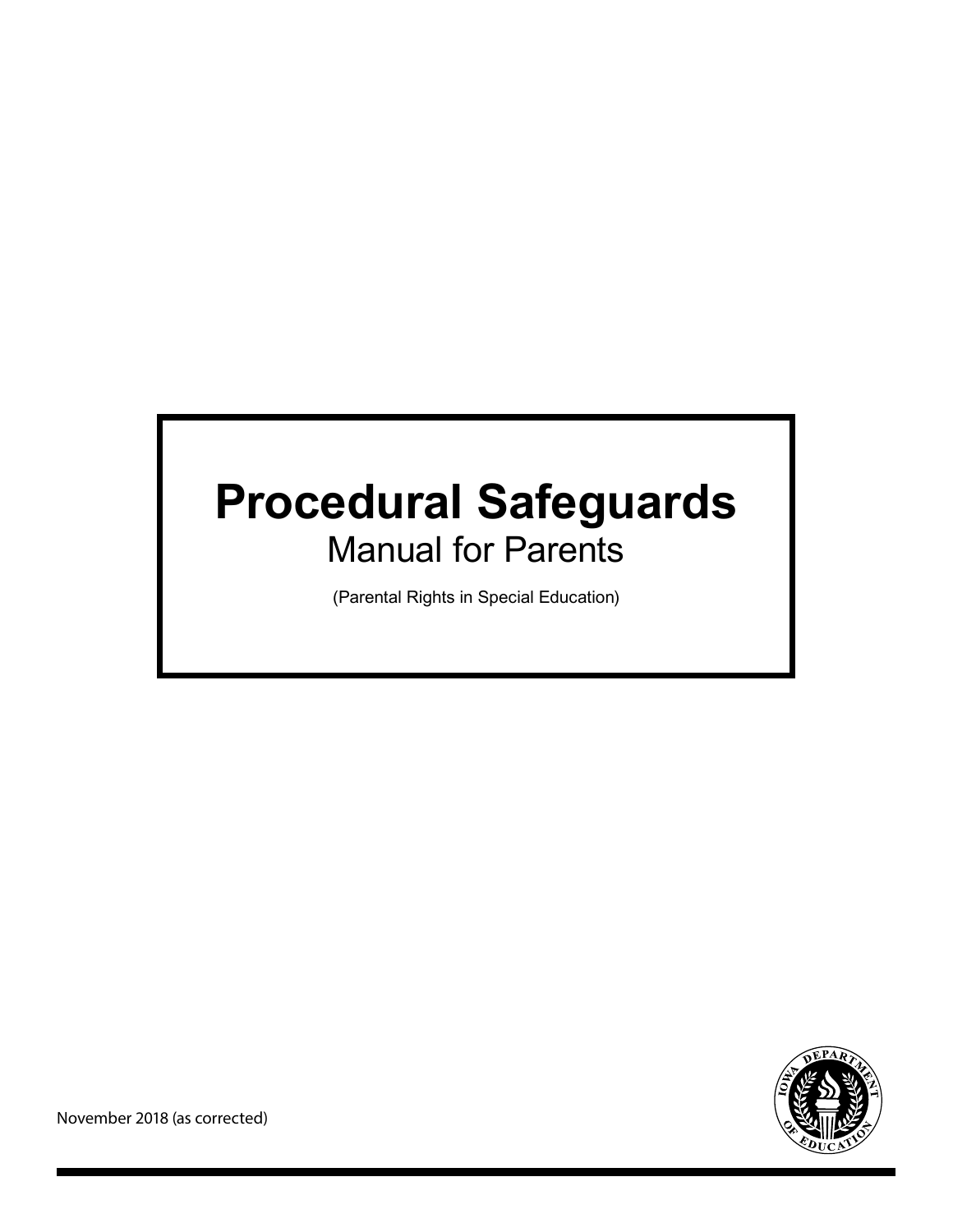State of Iowa Department of Education Grimes State Office Building 400 E. 14<sup>th</sup> Street Des Moines, IA 50319-0146

# **State Board of Education**

Brooke Axiotis, President, Des Moines Michael Bearden, Vice President, Gladbrook Bettie Bolar, Marshalltown Joshua Byrnes, Osage Angela English, Dyersville Michael L. Knedler, Council Bluffs Mike May, Spirit Lake Mary Ellen Miller, Wayne County Kimberly Wayne, Des Moines Fez Zafar, Student Member, Des Moines

# **Administration**

Ryan M. Wise, Director and Executive Officer of the State Board of Education

# **Division of Learning and Results**

 W. David Tilly, Administrator Thomas A. Mayes, Division Attorney

# **Bureau of Learner Strategies and Supports**

 Brad Niebling, Chief **Barb Guy, Director of Special Education**  Kim Drew, Consultant Susan Selby, Consultant

# **Bureau of School Improvement**

Amy Williamson, Chief

### **Senate File 475 Statement: This document is required by federal law. 34 C.F.R. § 300.500.**

It is the policy of the Iowa Department of Education not to discriminate on the basis of race, creed, color, sexual orientation, gender identity, national origin, sex, disability, religion, age, political party affiliation, or actual or potential parental, family or marital status in its programs, activities, or employment practices as required by the Iowa Code sections 216.9 and 256.10(2), Titles VI and VII of the Civil Rights Act of 1964 (42 U.S.C. § 2000d and 2000e), the Equal Pay Act of 1973 (29 U.S.C. § 206, et seq.), Title IX (Educational Amendments, 20 U.S.C.§§ 1681 – 1688), Section 504 (Rehabilitation Act of 1973, 29 U.S.C. § 794), and the Americans with Disabilities Act (42 U.S.C. § 12101, et seq.). If you have questions or complaints related to compliance with this policy by the Iowa Department of Education, please contact the legal counsel for the Iowa Department of Education, Grimes State Office Building, 400 E. 14th Street, Des Moines, IA 50319-0146, telephone number: 515-281-5295, or the Director of the Office for Civil Rights, U.S. Department of Education, Citigroup Center, 500 W. Madison Street, Suite 1475, Chicago, IL 60661-4544, telephone number: 312-730-1560, FAX number: 312-730-1576, TDD number: 877-521-2172, email: OCR.Chicago@ed.gov.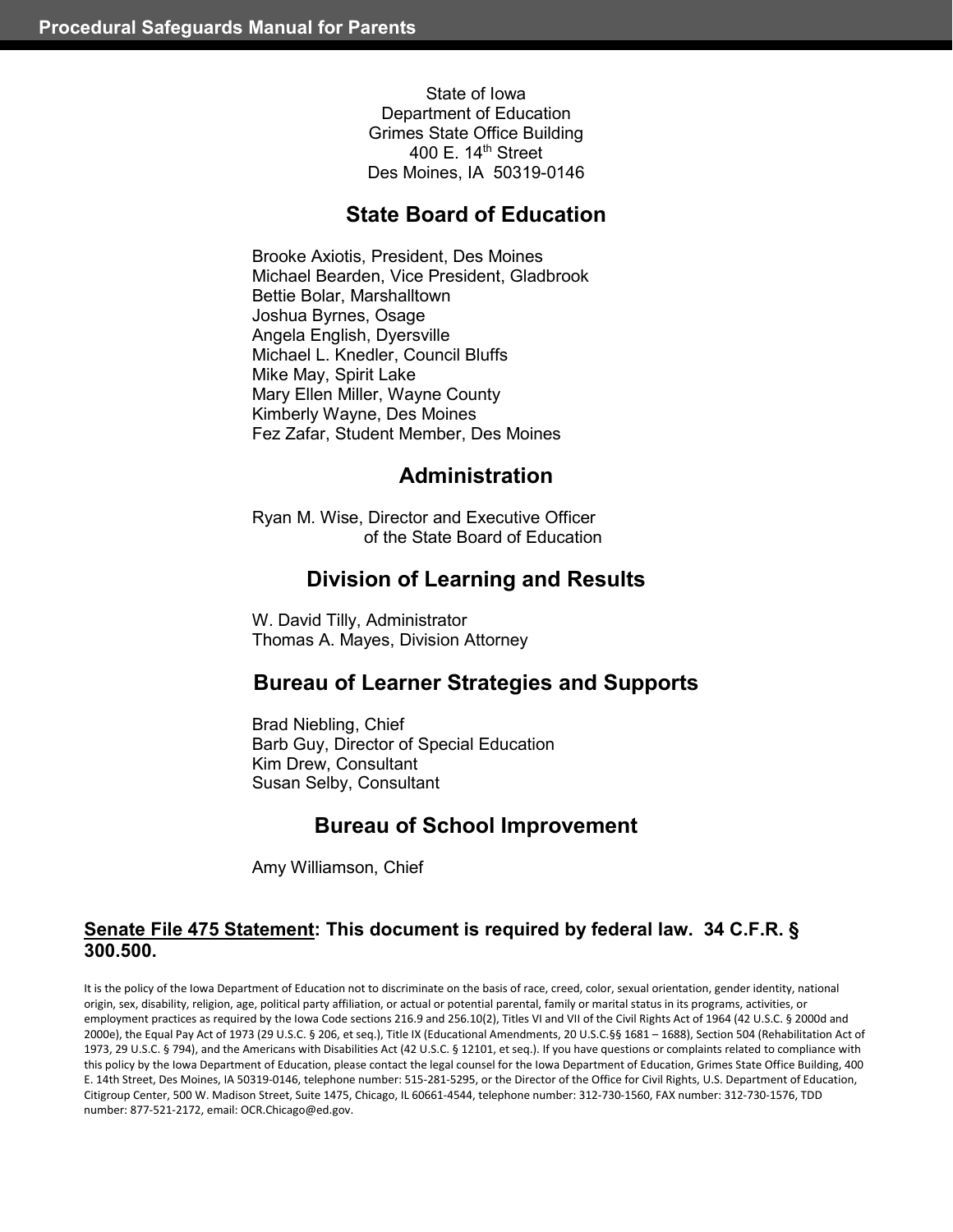# Contents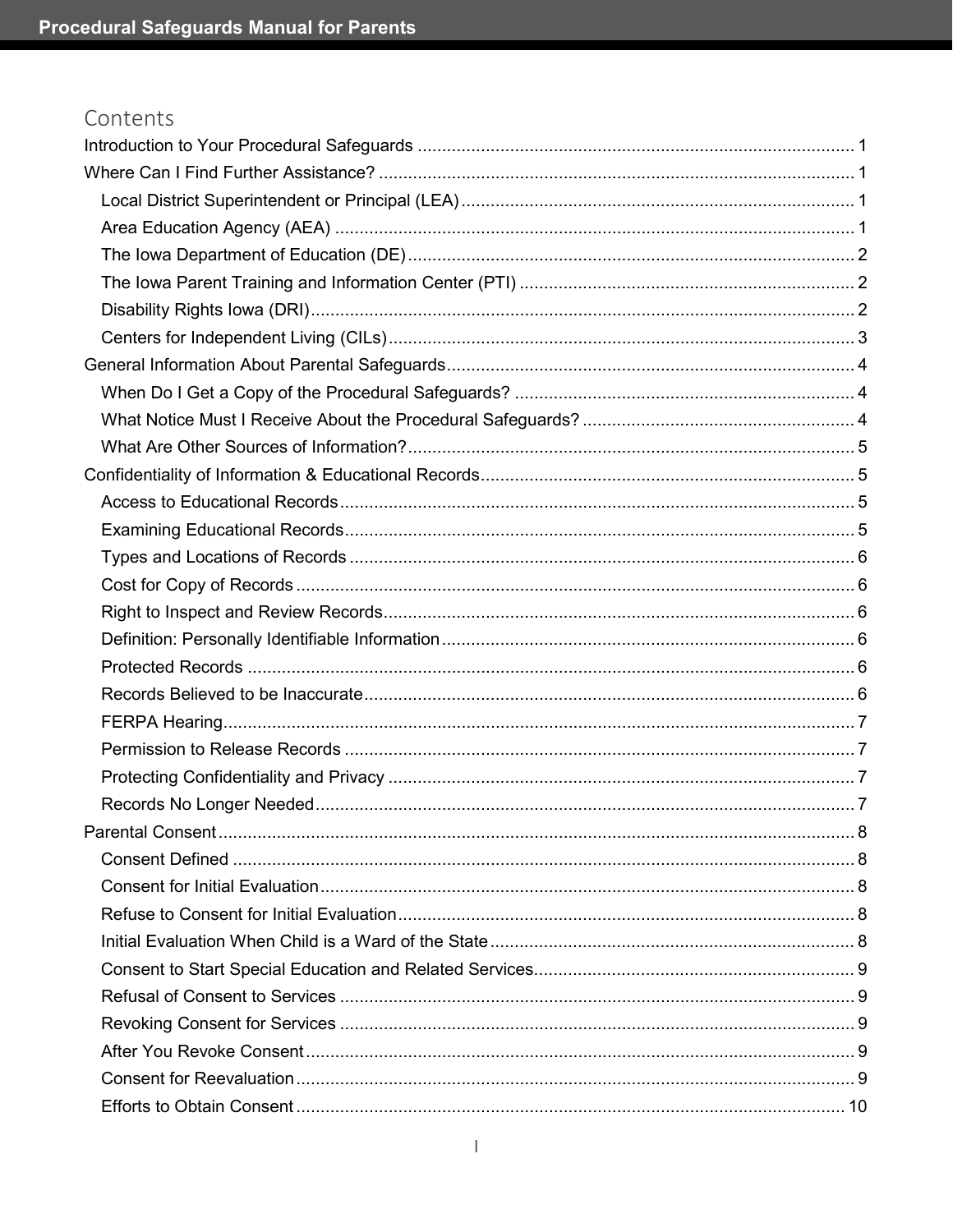| Due Process Complaint (also known as a "Request for Due Process Hearing")  16 |  |
|-------------------------------------------------------------------------------|--|
|                                                                               |  |
|                                                                               |  |
|                                                                               |  |
|                                                                               |  |
|                                                                               |  |
|                                                                               |  |
|                                                                               |  |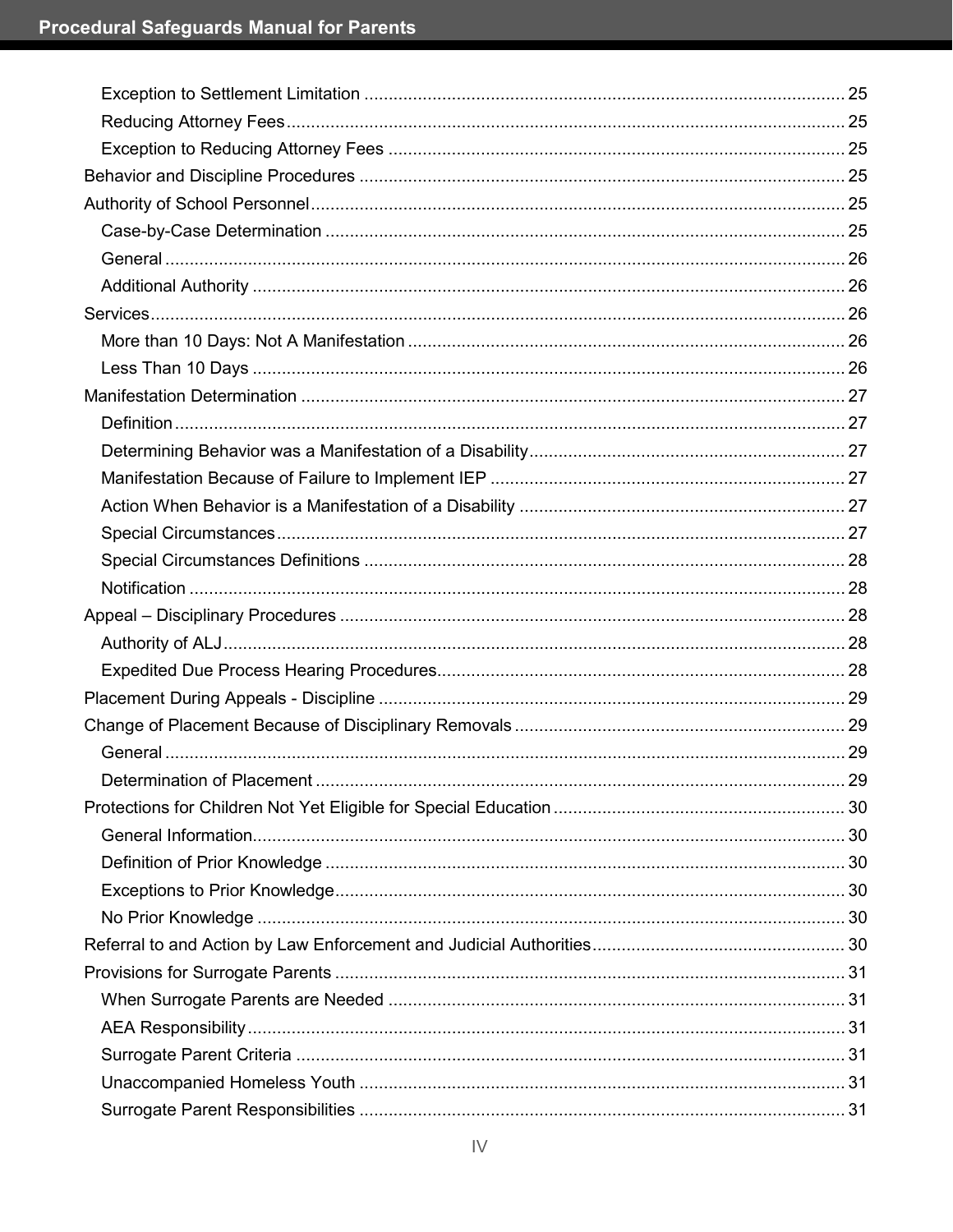| Unilateral Placement of Children by Parents in Private Schools When a Free Appropriate Public  |    |
|------------------------------------------------------------------------------------------------|----|
|                                                                                                |    |
|                                                                                                |    |
|                                                                                                |    |
|                                                                                                |    |
|                                                                                                |    |
|                                                                                                |    |
|                                                                                                |    |
|                                                                                                |    |
|                                                                                                |    |
|                                                                                                |    |
|                                                                                                |    |
|                                                                                                |    |
|                                                                                                |    |
|                                                                                                |    |
|                                                                                                |    |
|                                                                                                |    |
|                                                                                                |    |
| Appendix C: IDEA Part B Written Notification Regarding Use of Public Benefits or Insurance  37 |    |
|                                                                                                | 38 |
|                                                                                                |    |
|                                                                                                |    |
|                                                                                                |    |
|                                                                                                |    |
| What Happens After You Refuse to Provide Your Consent or You Withdraw Your Consent? 41         |    |
|                                                                                                |    |
|                                                                                                |    |
|                                                                                                |    |
|                                                                                                |    |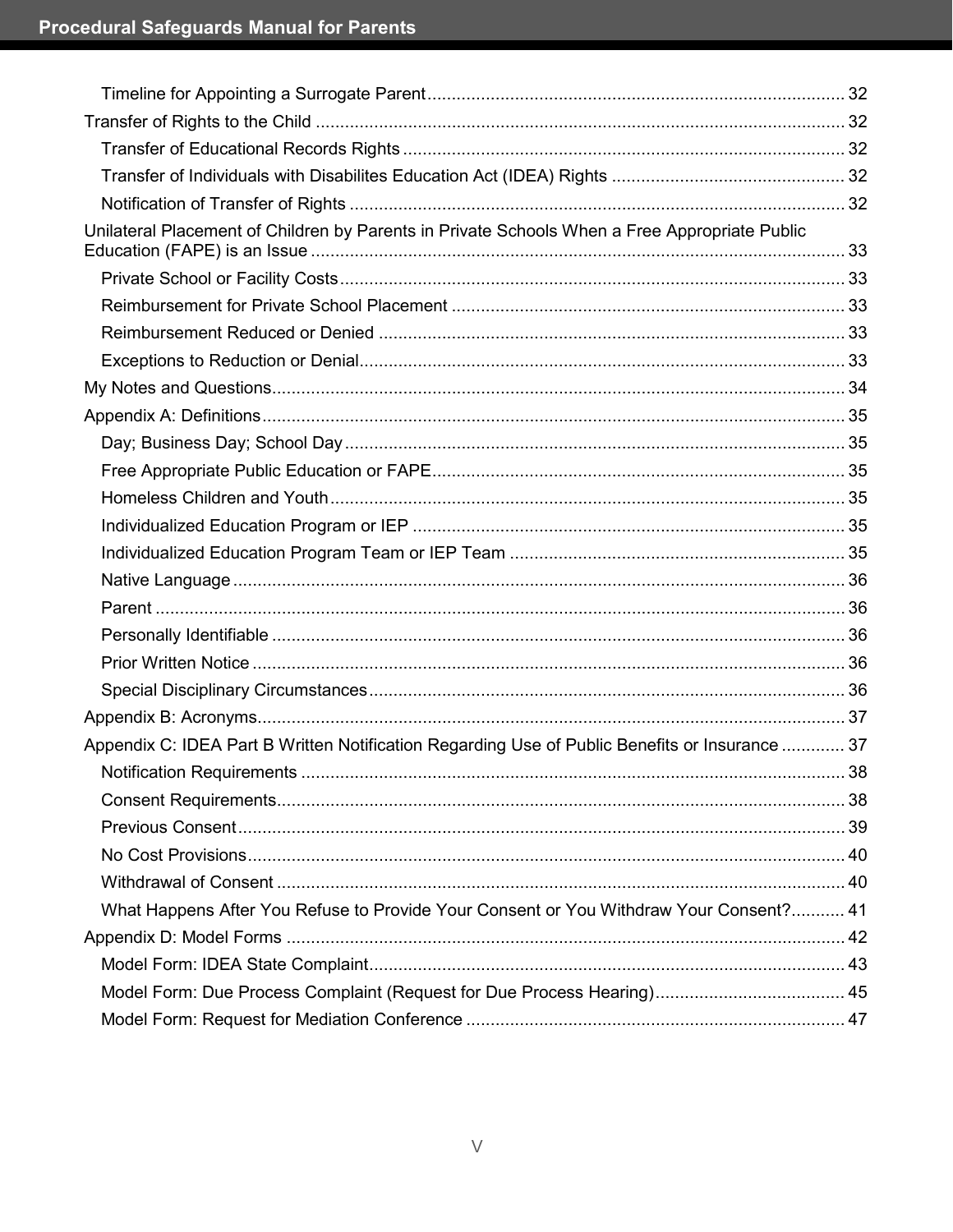# <span id="page-7-0"></span>Introduction to Your Procedural Safeguards

Parents have rights, known as procedural safeguards, which apply to every aspect of the special education process.

State and federal laws and regulations outline what needs to happen to ensure that children with identified disabilities and on an Individualized Education Program (IEP) receive a free appropriate public education (FAPE).

This document serves as your procedural safeguards notice and will help you understand the rights available to you and your child through a federal law, the Individuals with Disabilities Education Act (IDEA) and the Iowa Administrative Rules of Special Education. Some of the areas reviewed in this document are:

- Notice
- Informed Consent
- Recordkeeping
- **Evaluations**
- **Mediation**
- Due Process
- **Attorney Fees**
- Age of Majority
- **Discipline**

# <span id="page-7-1"></span>Where Can I Find Further Assistance?

If you would like further verbal explanation of your rights, contact any of the following for more help:

- Your local district superintendent or principal
- Your Area Education Agency (AEA)
- Iowa Department of Education (DE)
- Iowa Parent Training and Information Center, ASK Resource Center
- Disability Rights of Iowa
- Centers for Independent Living

#### <span id="page-7-2"></span>Local District Superintendent or Principal (LEA)

Both you and the district share in the education of your child. If you or school personnel have concerns about the education of your child, use every opportunity to hold early and open discussions about your concerns. If your child is receiving special education services, become actively involved in the development of your child's IEP.

#### Area Education Agency (AEA)

Ask for:

- Director of Special Education
- An AEA Mediator, formerly known as an "AEA Resolution Facilitator"
- The AEA's Family & Educator Partnership (FEP) program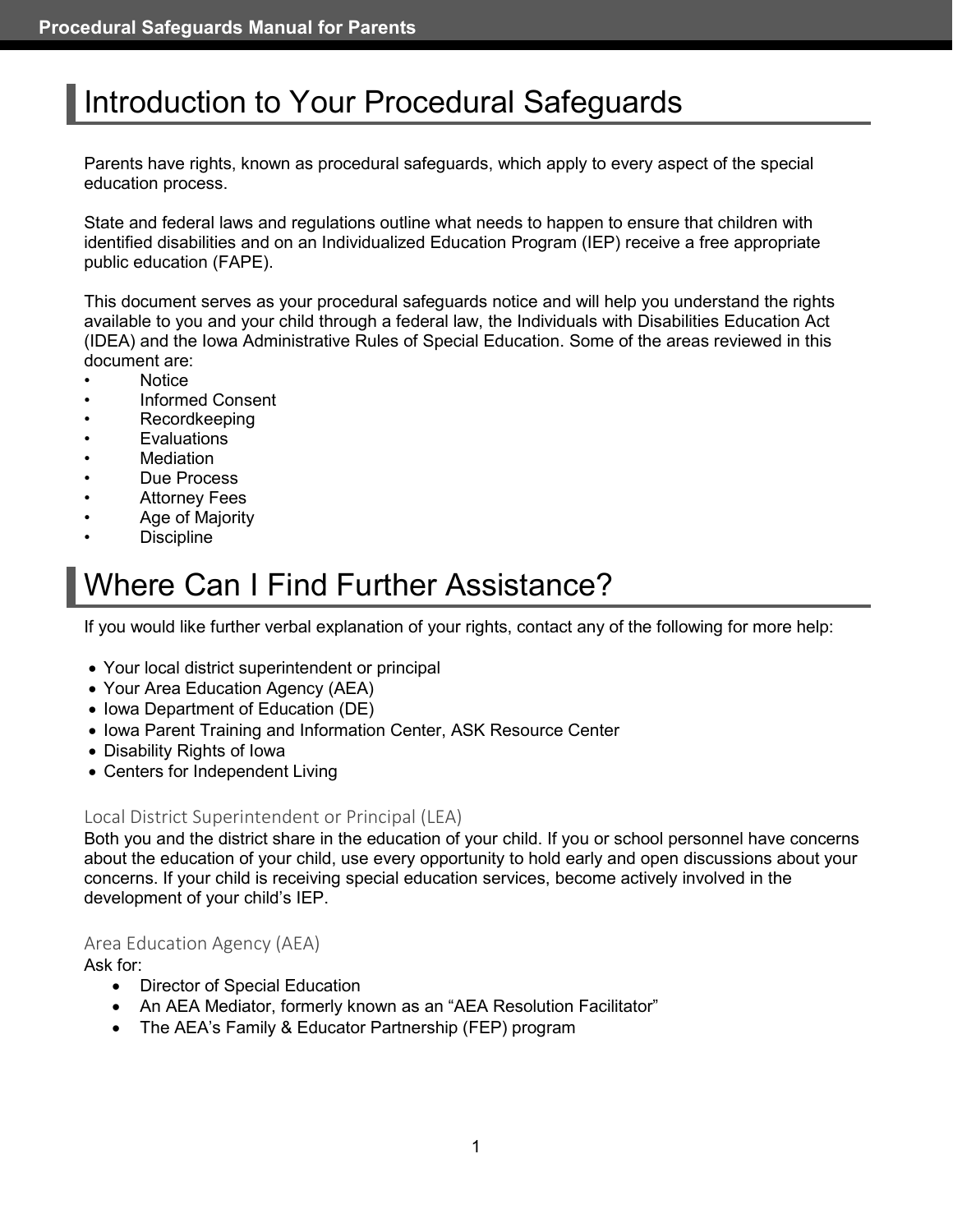Main office locations, phone numbers, and web pages for each AEA:

| <b>AEA</b>                          | Main Office              | <b>Number</b> | Web Page                     |
|-------------------------------------|--------------------------|---------------|------------------------------|
| Keystone AEA                        | Elkader                  | 800-632-5918  | www.aea1.k12.ia.us           |
| <b>Central Rivers</b><br><b>AEA</b> | <b>Cedar Falls</b>       | 800-542-8375  | www.centralriversaea.org     |
| <b>Prairie Lakes AEA</b>            | Pocahontas               | 800-669-2325  | www.plaea.org                |
| Mississippi Bend<br><b>AEA</b>      | <b>Bettendorf</b>        | 800-947-2329  | www.mbaea.org                |
| <b>Grant Wood AEA</b>               | Cedar<br>Rapids          | 800-332-8488  | www.gwaea.org                |
| <b>Heartland AEA</b>                | Johnston                 | 800-362-2720  | http://www.heartlandaea.org/ |
| <b>Green Hills AEA</b>              | Council<br><b>Bluffs</b> | 844-366-0503  | www.ghaea.org                |
| <b>Great Prairie AEA</b>            | Ottumwa                  | 800-622-0027  | www.gpaea.org                |
| <b>Northwest AEA</b>                | Sioux City               | 800-352-9040  | www.nwaea.org                |

#### <span id="page-8-0"></span>Iowa Department of Education (DE)

Division of Learning and Results Bureau of Learner Strategies and Supports Grimes State Office Building 400 E. 14<sup>th</sup> Street Des Moines, Iowa 50319-0146 515-281-5294 Fax: 515-242-5988 <http://www.educateiowa.gov/>

#### <span id="page-8-1"></span>Iowa Parent Training and Information Center (PTI)

Each state has a federally funded parent training and information center. Iowa's PTI is the ASK Resource Center. ASK's contact information is as follows:

ASK Resource Center 5665 Greendale Road, Suite D Johnston, Iowa 50131 1-800-450-8667 515-243-1713 Fax: 515-243-1902 Email: info@askresource.org [http://www.askresource.org](http://www.askresource.org/)

#### <span id="page-8-2"></span>Disability Rights Iowa (DRI)

Each state has a federally funded protection-and-advocacy organization for persons with disabilities. In Iowa, that is Disability Rights Iowa (DRI). DRI's contact information is as follows

400 East Court Avenue, Suite 300 Des Moines, Iowa 50309 515-278-2502 515-278-0571 (TDD) 800-779-2502 Fax: 515- 278-0539 Email: info@disabilityrightsiowa.org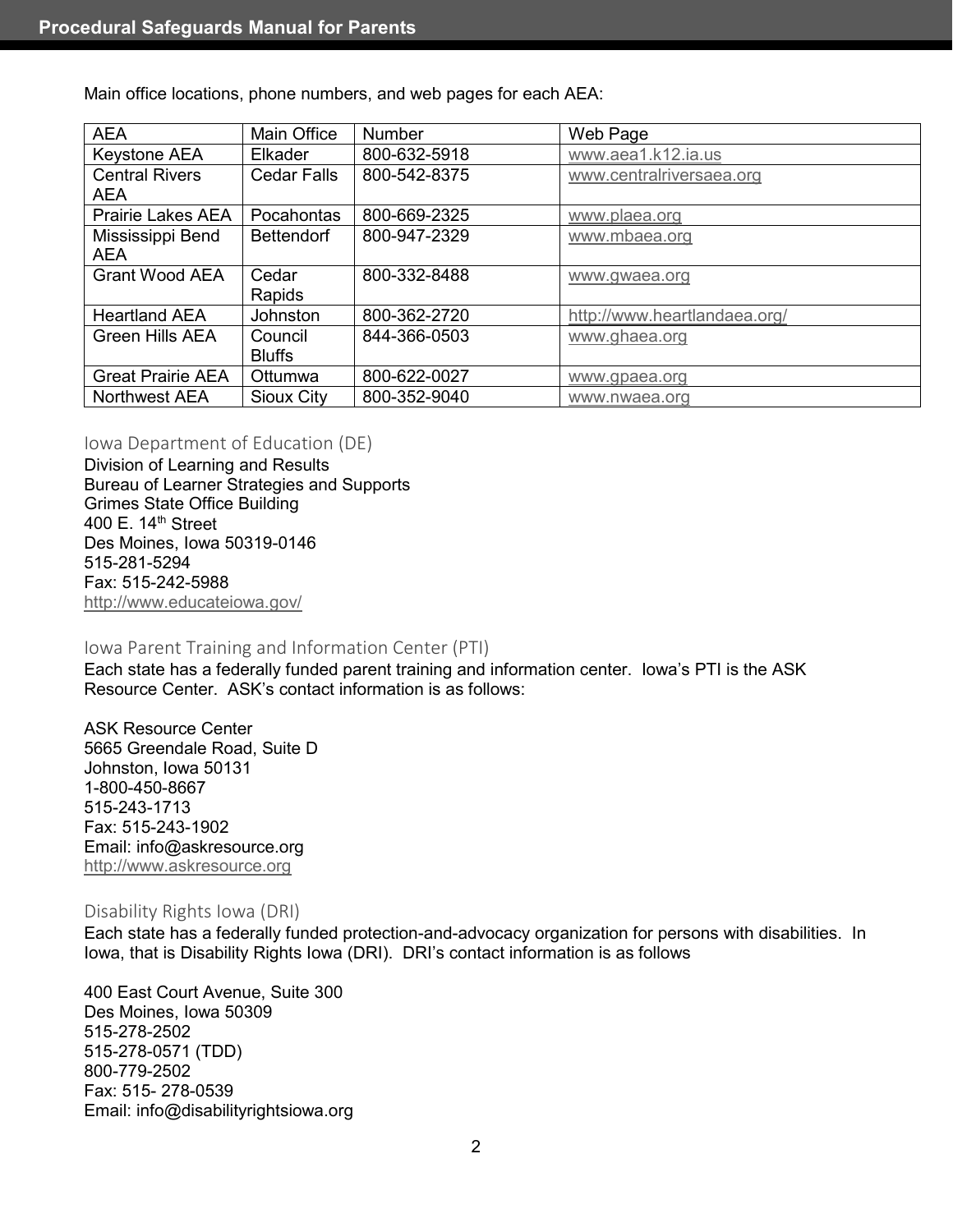# [http://www.disabilityrightsiowa.org](http://www.disabilityrightsiowa.org/)

<span id="page-9-0"></span>Centers for Independent Living (CILs)

| Access 2 Independence of the Eastern lowa                                        | Access 2 Independence of the Eastern Iowa                                                  |
|----------------------------------------------------------------------------------|--------------------------------------------------------------------------------------------|
| <b>Corridor Center for Independent Living (A2I)</b>                              | <b>Corridor Center for Independent Living (A2I)</b>                                        |
| 1556 S. 1st Ave., Suite B                                                        | 601 2nd Ave. SE                                                                            |
| lowa City, Iowa 52240                                                            | Cedar Rapids, Iowa 52401                                                                   |
| Office: 319-338-3870 or Toll-Free 1-866-338-                                     | Office: Call Iowa City Office                                                              |
| 4544                                                                             | TTY: Currently not available.                                                              |
| TTY: Currently not available.                                                    | Email: ed@access2independence.org                                                          |
| Fax: 319-343-1120                                                                | www.access2independence.org                                                                |
| Email: ed@access2independence.org                                                |                                                                                            |
| www.access2independence.org<br><b>Central lowa Center for Independent Living</b> | <b>Disabilities Resource Center of Siouxland</b>                                           |
| (CICIL)                                                                          | (DRCS)                                                                                     |
| 100 East Euclid Ave., Suite 105                                                  | 505 Fifth St., Suite 400                                                                   |
| Des Moines, Iowa 50309                                                           | Sioux City, Iowa 51101                                                                     |
| Office: 515-243-1742                                                             | Office: 712-255-1065                                                                       |
| Fax: 515-243-5385                                                                | TTY: 712-255-1065                                                                          |
| Email: office@cicil.org                                                          | Fax: 712-224-2559                                                                          |
| www.cicil.org                                                                    | Email: director@drcsiouxland.org                                                           |
|                                                                                  | www.drcsiouxland.org                                                                       |
| Illinois/Iowa Center for Independent Living<br>(ICIL)                            | League of Human Dignity - South West Iowa<br><b>Center for Independent Living (SWICIL)</b> |
| Physical Location: 501 11th Street, Rock Island,                                 | 1520 Avenue M                                                                              |
| Illinois 61201                                                                   | Council Bluffs, Iowa 51501                                                                 |
| Mailing Address: PO Box 6156, Rock Island,                                       |                                                                                            |
| Illinois 61231                                                                   | Office: 712-323-6863                                                                       |
|                                                                                  | Fax: 712-323-6811                                                                          |
| Office: 309-793-0090 (V/TTY)                                                     | Email: info@leagueofhumandignity.com                                                       |
| Toll-Free: 1-855-744-8918 (V/TTY)                                                | www.leagueofhumandignity.com                                                               |
| Fax: 309-793-5198                                                                |                                                                                            |
|                                                                                  |                                                                                            |
| Email: shirley@iicil.com                                                         |                                                                                            |
| www.iicil.com                                                                    |                                                                                            |
| South Central lowa Center for Independent<br>Living (SCICIL)                     |                                                                                            |
|                                                                                  |                                                                                            |
| 109 N. Third<br>Oskaloosa, Iowa 52577                                            |                                                                                            |
|                                                                                  |                                                                                            |
| Office: 641-672-1867 or 800-651-7911                                             |                                                                                            |
| TTY: Use Relay lowa                                                              |                                                                                            |
| Fax: 641-672-1088<br>Email: brookie43@gmail.com                                  |                                                                                            |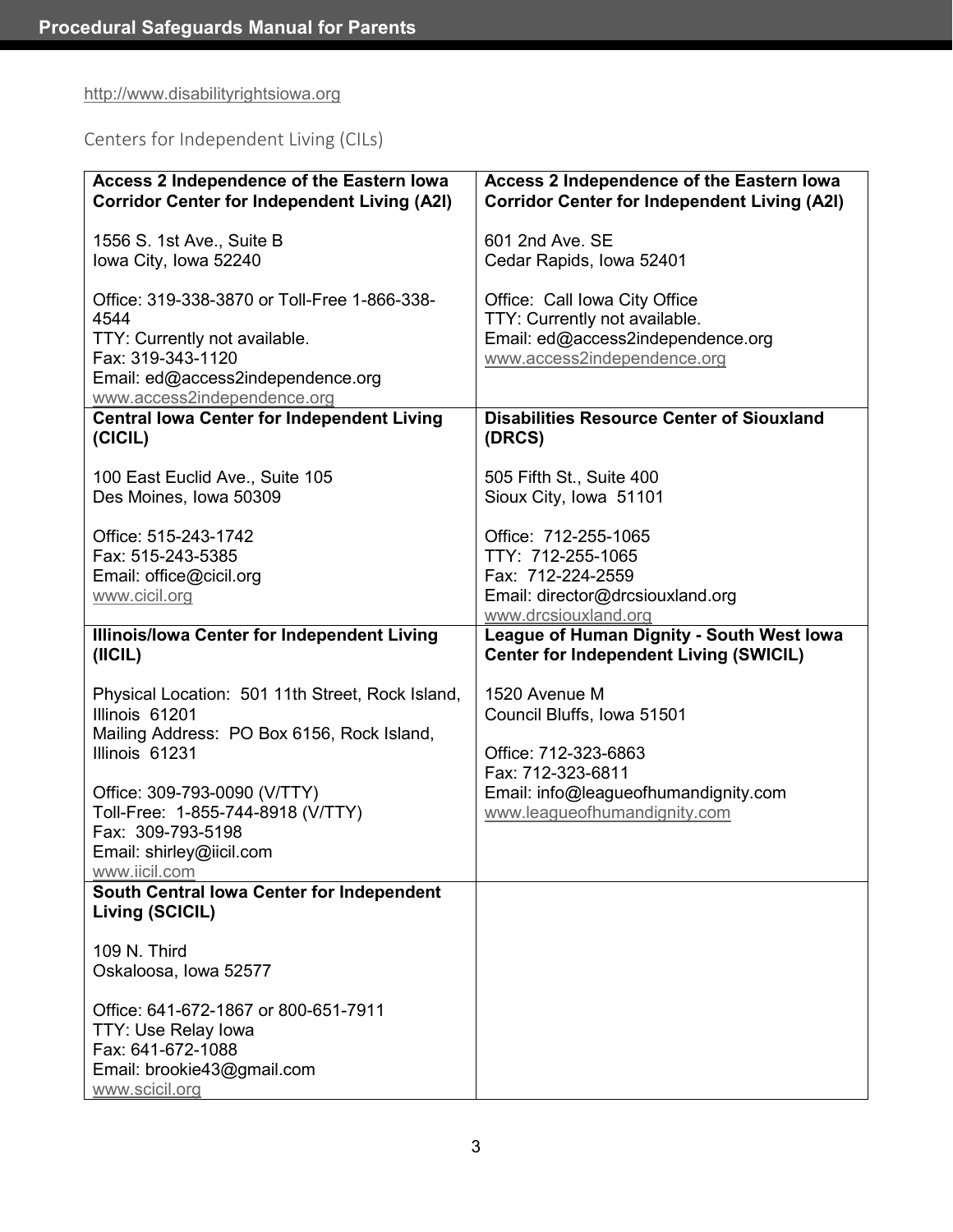# <span id="page-10-0"></span>General Information About Parental Safeguards

<span id="page-10-1"></span>When Do I Get a Copy of the Procedural Safeguards?

You will receive a copy of the procedural safeguards for your child with a disability one time a year.

Additionally, a copy also must be given to you:

- Upon an initial referral or your request for evaluation for your child;
- Upon your filing of a first due process complaint or first state complaint in that school year;
- Whenever a decision is made to take a disciplinary action that constitutes a change of placement; and
- Upon your request for your procedural safeguards.

#### <span id="page-10-2"></span>What Notice Must I Receive About the Procedural Safeguards?

The DE must give notice that is adequate to fully inform you about the procedural safeguards under IDEA.

The Parental Safeguard Manual is available in:

- English
- Spanish
- Bosnian
- Serbo-Croatian
- Vietnamese
- Arabic
- Laotian

**Note:** These translations are available on the DE web site at:

[https://educateiowa.gov/pk-12/special-education/parent-information/procedural-safeguards-manual](https://educateiowa.gov/pk-12/special-education/parent-information/procedural-safeguards-manual-parents-rights-children-ag-0)[parents-rights-children-ag-0](https://educateiowa.gov/pk-12/special-education/parent-information/procedural-safeguards-manual-parents-rights-children-ag-0)

A description of:

- The children on whom personally identifiable information is maintained;
- The types of information sought;
- The methods the State intends to use in gathering the information (including the sources from whom information is gathered); and
- The uses to be made of the information.
- A summary of the policies and procedures that participating agencies must follow regarding storage, disclosure to third parties, retention, and destruction of personally identifiable information.
- A description of all of the rights of parents and children regarding this information, including the rights under FERPA (34 C.F.R. part 99).

**Note:** Before any major identification, location, or evaluation activity, such as child find, a notice must be published or announced in newspapers or other media, or both, with circulation adequate to notify parents throughout the State of the activity to locate, identify and evaluate children in need of special education and related services.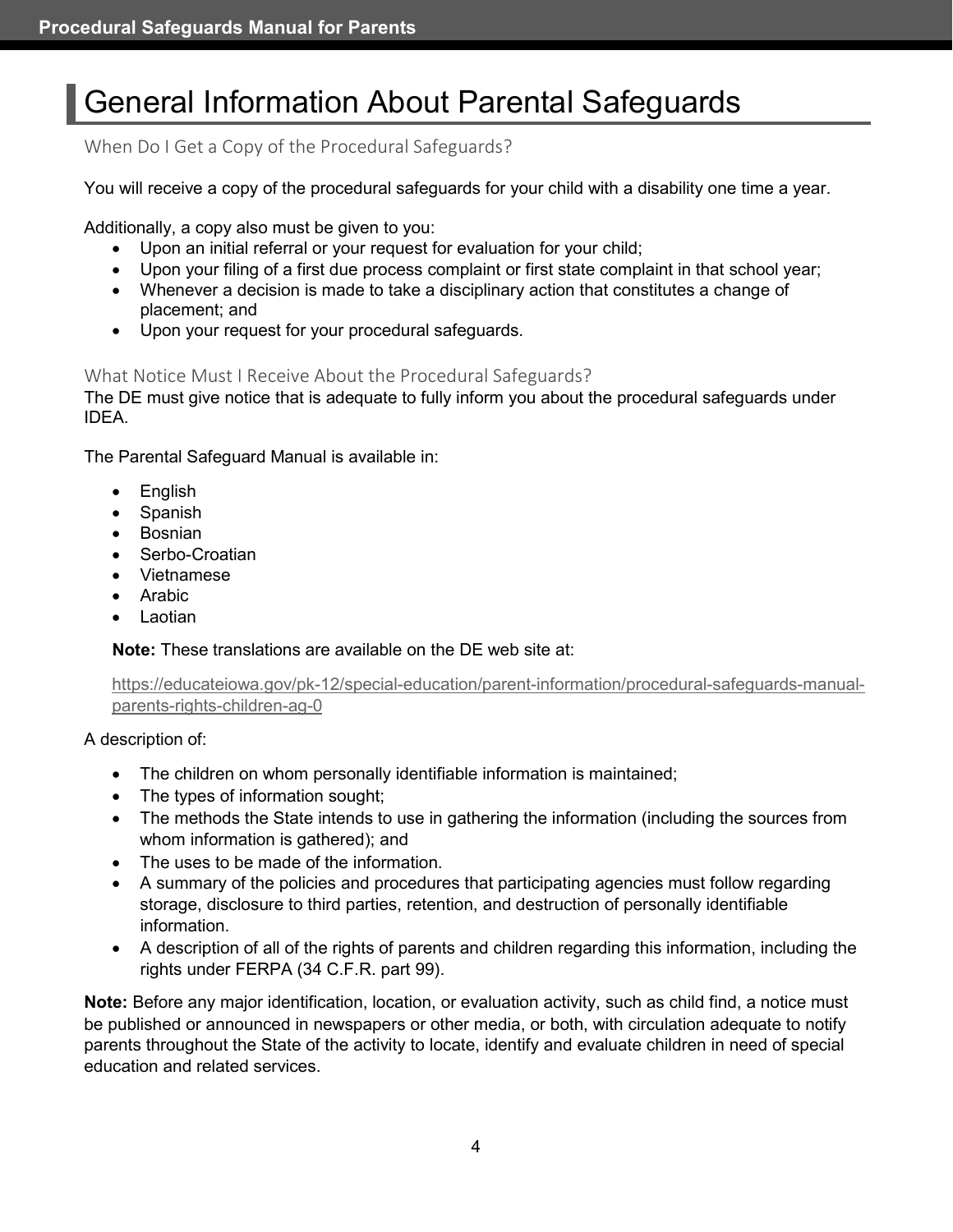# <span id="page-11-0"></span>What Are Other Sources of Information?

Other sources of information about IDEA, the Iowa Administrative Rules of Special Education and other rules and regulations that are important for parents to know:

Web sites with information about parental safeguards:

- Iowa Administrative Rules of Special Education <https://educateiowa.gov/pk-12/special-education/administrative-rules-special-education>
- Individuals with Disabilities Education Improvement Act (IDEA) [http://sites.ed.gov/id](http://sites.ed.gov/)ea
- Note: For your reference, requirements for the contents of the Procedural Safeguard Manual for Parents are found in 20 USC § 1415(d) of the Individuals with Disabilities Education Act (IDEA) 2004.
- Family Educational Rights and Privacy Act (FERPA) <http://www2.ed.gov/policy/gen/guid/fpco/ferpa/index.html>

Other resources and references:

- Working Things Out When Things Go Wrong a printed document from the Iowa Department of Education (DE). Contact the DE for a copy.
- Center for Parent Information and Resources, [https://www.parentcenterhub.org,](https://www.parentcenterhub.org/) is a web site with many publications regarding IDEA, procedural safeguards and other disability information.
- PACER Center, [http://www.pacer.org](http://www.pacer.org/legislation/idea/index.asp) has a summary of IDEA, as well as other information for families who have children with disabilities.
- The DE website for Conflict Resolution <https://educateiowa.gov/pk-12/special-education/dispute-resolution>

Check with your child's classroom teacher, building principal or AEA representative (the AEA person who most often talks to you about your child) for further information.

# <span id="page-11-1"></span>Confidentiality of Information & Educational Records

# <span id="page-11-2"></span>Access to Educational Records

Public agencies must permit you to inspect and review any education records regarding your child that are collected or maintained or used by the educational agency through provisions in both IDEA and the Family Educational Rights and Privacy Act (FERPA).

The agency must comply with a request to review or inspect the records without unnecessary delay – no longer than 45 calendar days and before any meeting regarding an IEP or any hearing or resolution meeting.

# <span id="page-11-3"></span>Examining Educational Records

As a parent of a child with a disability, you must be afforded an opportunity to inspect and review all education records of your child with respect to:

- Identification;
- Evaluation;
- Educational placement of your child; and
- The provision of a free appropriate public education (FAPE) to your child.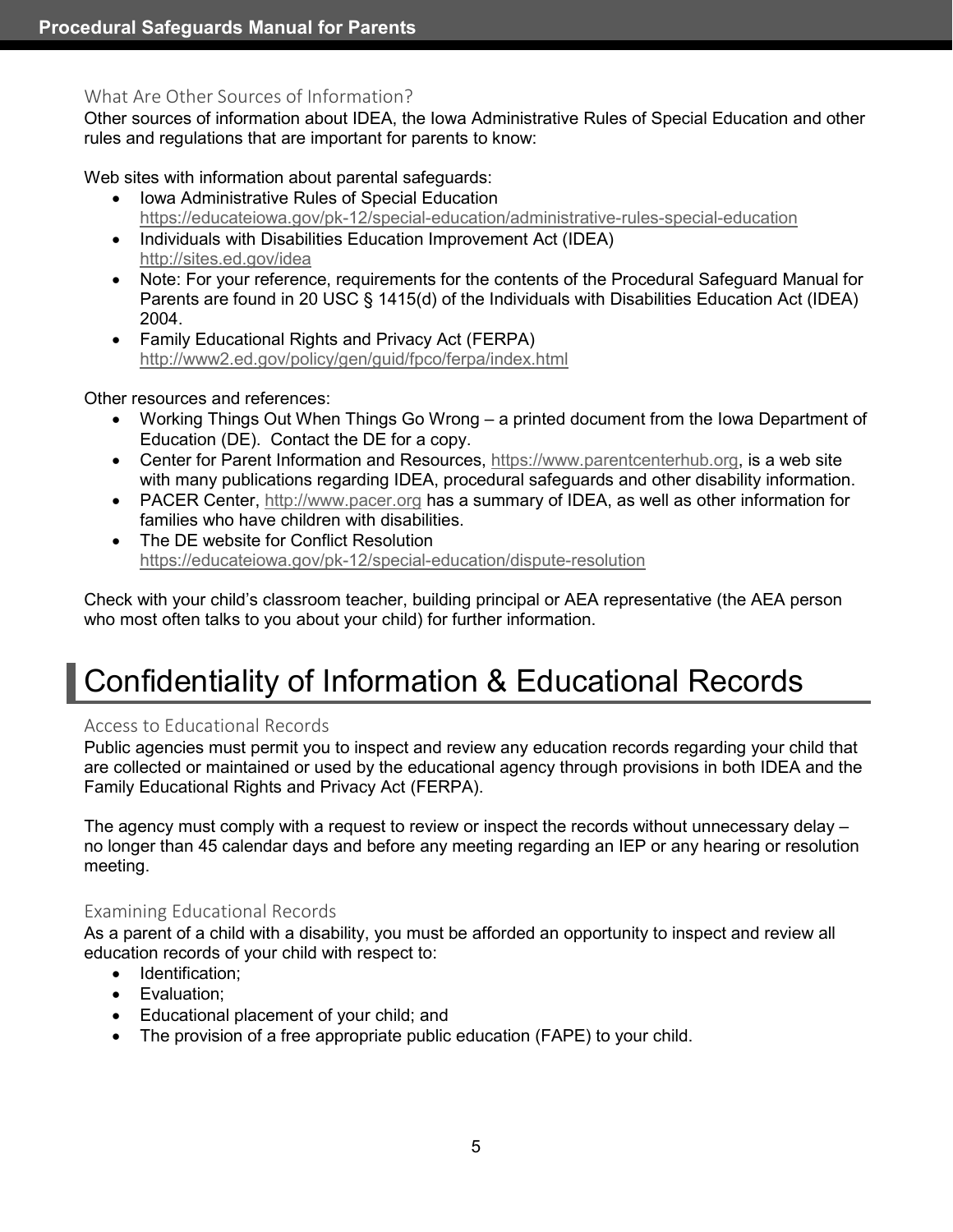#### <span id="page-12-0"></span>Types and Locations of Records

Each agency must provide parents, on request, a list of the types and locations of educational records collected, maintained or used by an agency.

#### <span id="page-12-1"></span>Cost for Copy of Records

Each agency may charge a fee for the copies of records if the fee does not effectively prevent you from your right to review and inspect the records. The agency may not charge a fee to search for or to retrieve the information.

#### <span id="page-12-2"></span>Right to Inspect and Review Records

The following are included in your right to inspect and review:

- The right to a response from the participating agency to reasonable requests for explanations and interpretations of the records;
- The right to request that the agency provide copies of the records containing the information if failure to provide the copies would effectively prevent you from exercising the right to inspect and review the records;
- The right to have your representative inspect and review the records.

**Note:** The agency may presume the parent has authority to inspect and review the education records unless the agency has been advised that the parent does not have the authority under applicable state law governing such matters as guardianship, separation and divorce.

#### <span id="page-12-3"></span>Definition: Personally Identifiable Information

Personally identifiable information means specific information such as:

- Your child's name;
- Your name as parent;
- Home address;
- A social security number; and
- A listing of personal characteristics that describe a child in a way that other people could identify the child with a reasonable certainty.

#### <span id="page-12-4"></span>Protected Records

With the exception of access by parents, and authorized employees, the agency maintaining the records, the district or AEA, must keep a record of parties obtaining access to education records including:

- Name of the party;
- Date access was given; and
- The purpose for which the party is authorized to use the records.

**Note:** If the record includes information on more than your child, you have the right to inspect and review only the information relating to your child or to be informed of that specific information.

#### <span id="page-12-5"></span>Records Believed to be Inaccurate

If you believe that the information collected, maintained or used is inaccurate or misleading or violates the privacy or other rights of your child, you may request the agency that maintains the information to amend the record.

The district or AEA shall decide whether to amend the information in accordance with the request within a reasonable amount of time. If the district or AEA decides to refuse to amend the information, it shall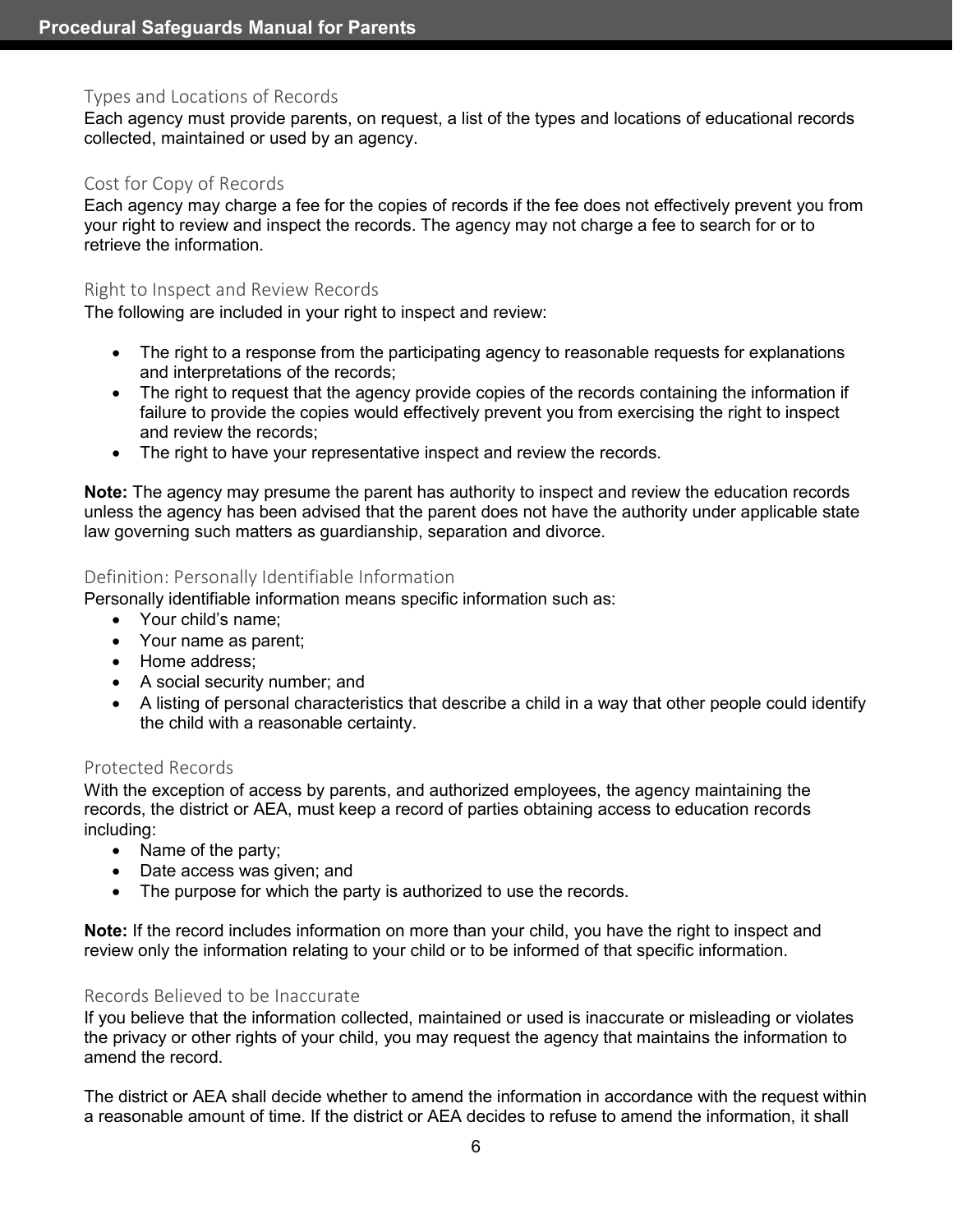inform you of the refusal and advise you of the right to a hearing. (The hearing requirements are from FERPA and not those in IDEA.)

#### <span id="page-13-0"></span>FERPA Hearing

Upon refusal to amend information in a child's record, the district shall inform you of the refusal and advise you of your right to a hearing according to FERPA requirements.

The hearing will result in one of two decisions:

- 1. If the decision is that the information is misleading, inaccurate or otherwise in violation of the privacy or other rights of your child, the agency must amend the information accordingly and inform you in writing.
- 2. If the decision is that the information is not inaccurate, misleading or otherwise in violation of the privacy or other rights of your child, the agency will inform you of the decision. The district or AEA will also inform you of your right to place in the records it maintains on your child, a statement commenting on the information or setting forth your reasons for disagreeing with the decision of the agency.

**Note:** Any explanation placed in the records of your child must be maintained by the agency as part of the record as long as the record or contested portion is maintained by the agency. If the records or the contested portion is disclosed by the agency to any other party, your explanation must also be disclosed.

#### <span id="page-13-1"></span>Permission to Release Records

Parental consent, or consent of an eligible child who has reached the age of majority must be obtained before personally identifiable information is disclosed to anyone other than officials of participating agencies (e.g., another district in which you are going to enroll your child), unless the information is contained in education records and FERPA authorizes disclosure without parent consent.

#### <span id="page-13-2"></span>Protecting Confidentiality and Privacy

Each agency must protect the confidentiality of personally identifiable information at collection, storage, disclosure and destruction stages of records.

Other obligations from the law include:

- One official at each agency must assume responsibility for ensuring the confidentiality of personally identifiable information.
- All people collecting or using personally identifiable information must receive confidentiality and privacy training under Part B of the IDEA and FERPA.
- Each participating agency must maintain, for public inspection, a current listing of the names and positions of those employees within the agency who may have access to personally identifiable information.

#### <span id="page-13-3"></span>Records No Longer Needed

The district and AEA must inform you when personally identifiable information collected, maintained or used under IDEA is no longer needed to provide educational services to your child.

If the district or AEA determines that the information is no longer needed to provide educational services, then the information must be destroyed at your request.

There is some information in your child's record that is kept as part of a permanent record and may be maintained without time limitations. That information includes such items as name, address, phone number, grades, attendance records, classes attended, grade level completed and year completed.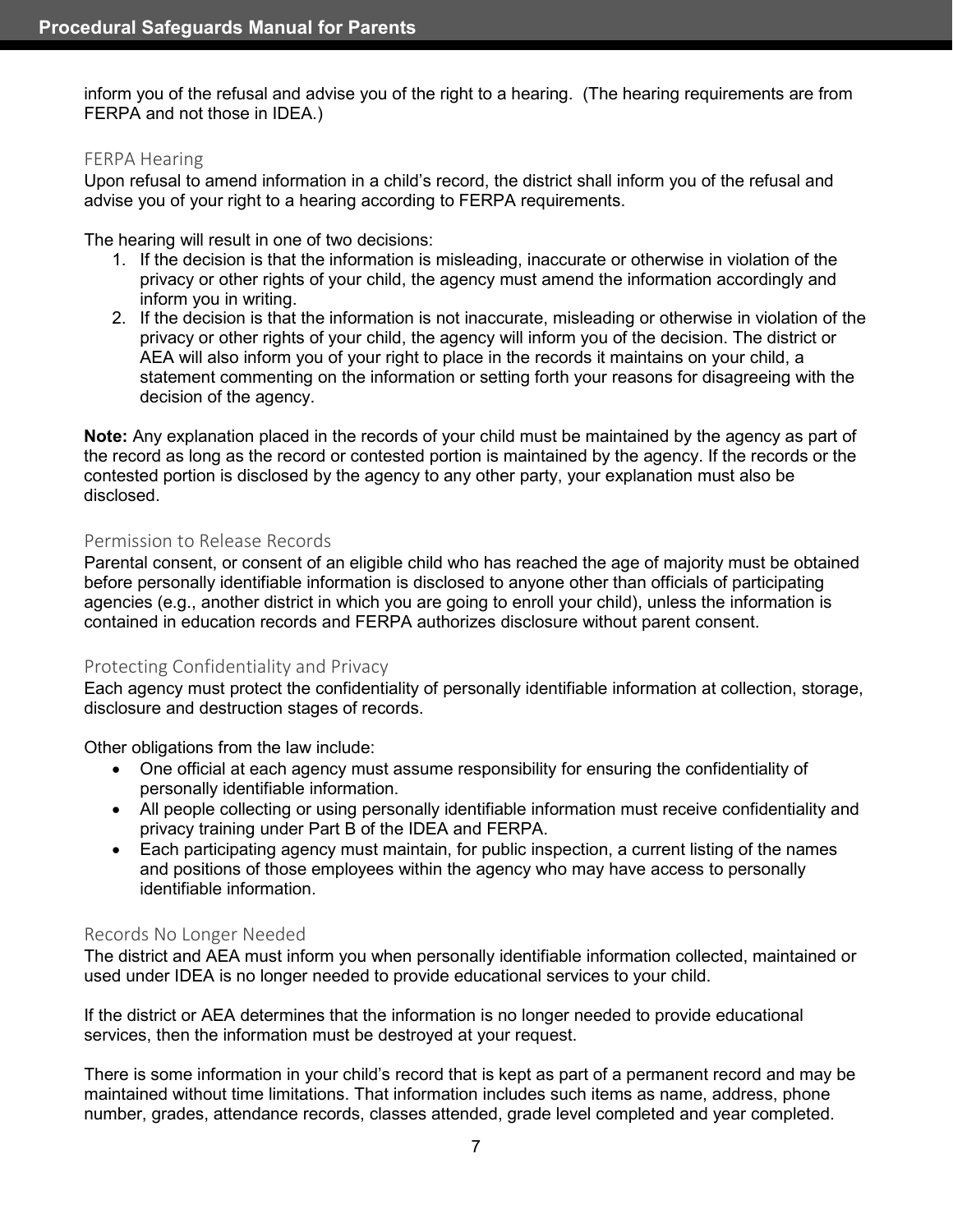# <span id="page-14-0"></span>Parental Consent

#### <span id="page-14-1"></span>Consent Defined

Consent means you:

- 1. Have been fully informed in your native language or other mode of communication (such as sign language, Braille, or oral communication) of all information about the action for which you are giving consent.
- 2. Understand and agree in writing to that action, and the consent describes that action and lists the records (if any) that will be released and to whom.
- 3. Understand that the consent is voluntary on your part and you may withdraw your consent at any time.

**Note:** Your withdrawal of consent does not negate (undo) an action that has occurred after you gave your consent and before you withdrew it.

# <span id="page-14-2"></span>Consent for Initial Evaluation

Your district and AEA cannot conduct an initial evaluation of your child to determine whether your child is eligible under Part B of the IDEA to receive special education and related services without first providing you with prior written notice of the proposed action and without obtaining your consent.

Your district and AEA must make reasonable efforts to obtain your informed consent for an initial evaluation to decide whether your child is a child with a disability.

Your consent for initial evaluation does not mean that you have also given your consent for the district and AEA to start providing special education and related services to your child.

# <span id="page-14-3"></span>Refuse to Consent for Initial Evaluation

If your child is enrolled in public school or you are seeking to enroll your child in a public school and you have refused to provide consent or failed to respond to a request to provide consent for an initial evaluation, your district or AEA may, but is not required to, seek to conduct an initial evaluation of your child by utilizing the IDEA's mediation or due process complaint, resolution meeting, and impartial due process hearing procedures.

Your district or AEA will not violate its obligations to locate, identify and evaluate your child if it does not pursue an evaluation of your child in these circumstances.

# <span id="page-14-4"></span>Initial Evaluation When Child is a Ward of the State

If a child is a ward of the State and is not living with his/her parent, the district and AEA do not need consent from the parent for an initial evaluation to determine if the child is a child with a disability if:

- 1. The district and AEA cannot find the child's parent, despite reasonable efforts to do so;
- 2. The rights of the parents have been terminated in accordance with State law; or
- 3. A judge has assigned the right to make educational decisions and to consent for an initial evaluation to an individual other than the parent.

Note: "Ward of the State," as used in the IDEA, means a child who, as determined by the State where the child lives, is:

- 1. A foster child without a foster parent;
- 2. Considered a ward of the State under State law; or
- 3. In the custody of a public child welfare agency.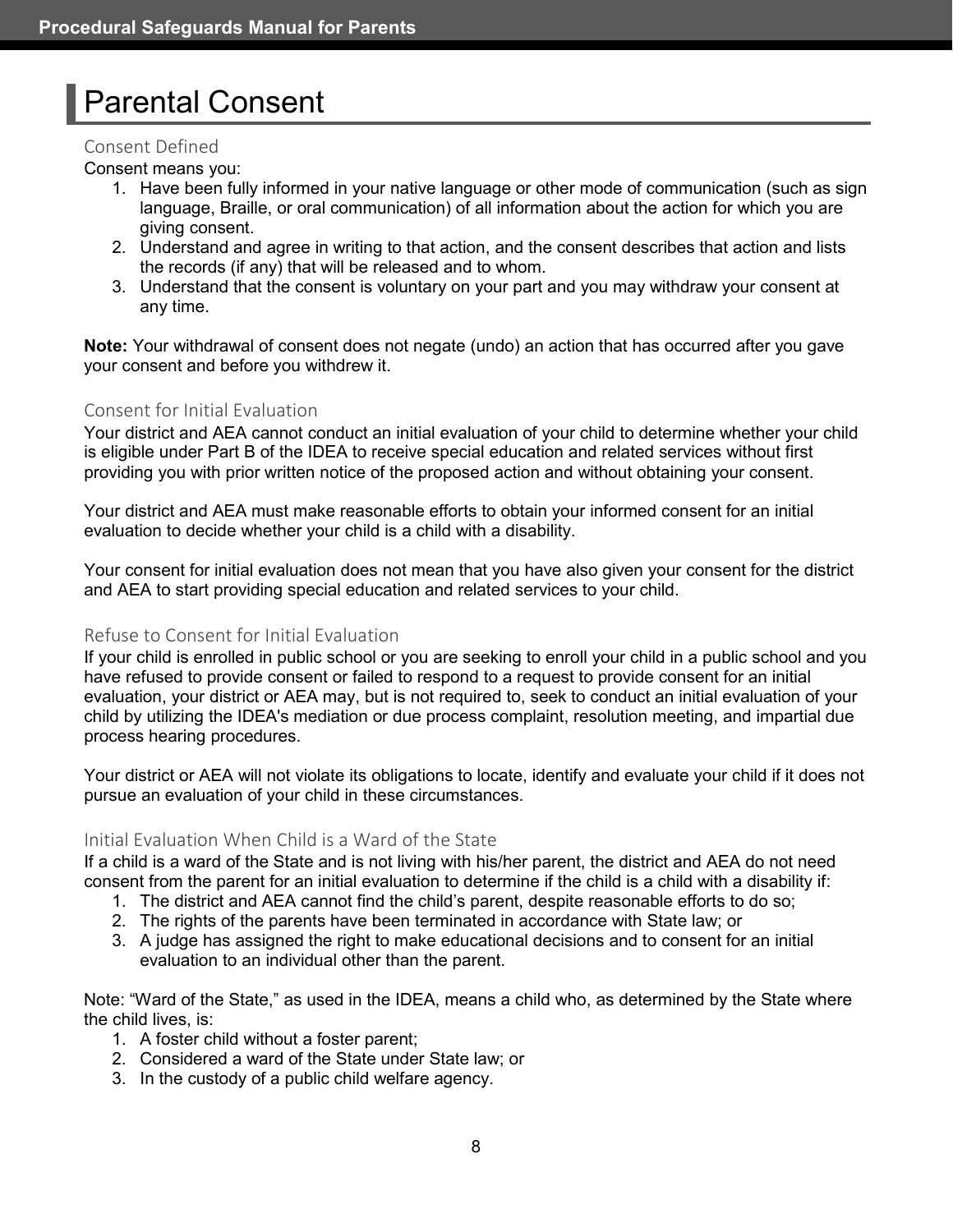### <span id="page-15-0"></span>Consent to Start Special Education and Related Services

Your district and AEA must obtain your informed consent before providing special education and related services to your child for the first time.

They must make reasonable efforts to obtain your informed consent before providing special education and related services to your child for the first time.

If you do not respond to a request to provide your consent for your child to receive special education and related services for the first time, or if you refuse to give such consent, your district and AEA may not use the procedural safeguards (i.e., mediation, due process complaint, resolution meeting, or an impartial due process hearing) in order to obtain agreement or a ruling that the special education and related services (recommended by your child's IEP Team) may be provided to your child without your consent.

### <span id="page-15-1"></span>Refusal of Consent to Services

If you refuse to give your consent for your child to receive special education and related services for the first time, or if you do not respond to a request to provide such consent and the district and AEA do not provide your child with the special education and related services for which they sought your consent, your district and AEA:

- 1. Are not in violation of the requirement to make a free appropriate public education (FAPE) available to your child for failure to provide those services to your child; and
- 2. Are not required to have an individualized education program (IEP) meeting or develop an IEP for your child for the special education and related services for which your consent was requested.

#### <span id="page-15-2"></span>Revoking Consent for Services

You may revoke your consent for continued special education and related services for your child. You must do so in writing.

Before services stop, you must receive a prior written notice from the public agency. If you revoke your consent for continued special education and related services for your child, the district and AEA do not have to amend your child's special education records because you revoked your consent for further services.

#### <span id="page-15-3"></span>After You Revoke Consent

Your child will be a general education student only. None of the protections of the IDEA will apply to your child.

#### <span id="page-15-4"></span>Consent for Reevaluation

Your district must obtain your informed consent before it reevaluates your child, unless your district can show that:

- 1. It took reasonable steps to obtain your consent for your child's reevaluation; and
- 2. You did not respond.

If you refuse to consent to your child's reevaluation, the district or AEA may, but is not required to, pursue your child's reevaluation by using the mediation, due process complaint, resolution meeting, and impartial due process hearing procedures to seek to override your refusal to consent to your child's reevaluation.

As with initial evaluations, your district or AEA does not violate its obligations under Part B of the IDEA if it declines to pursue the reevaluation in this manner.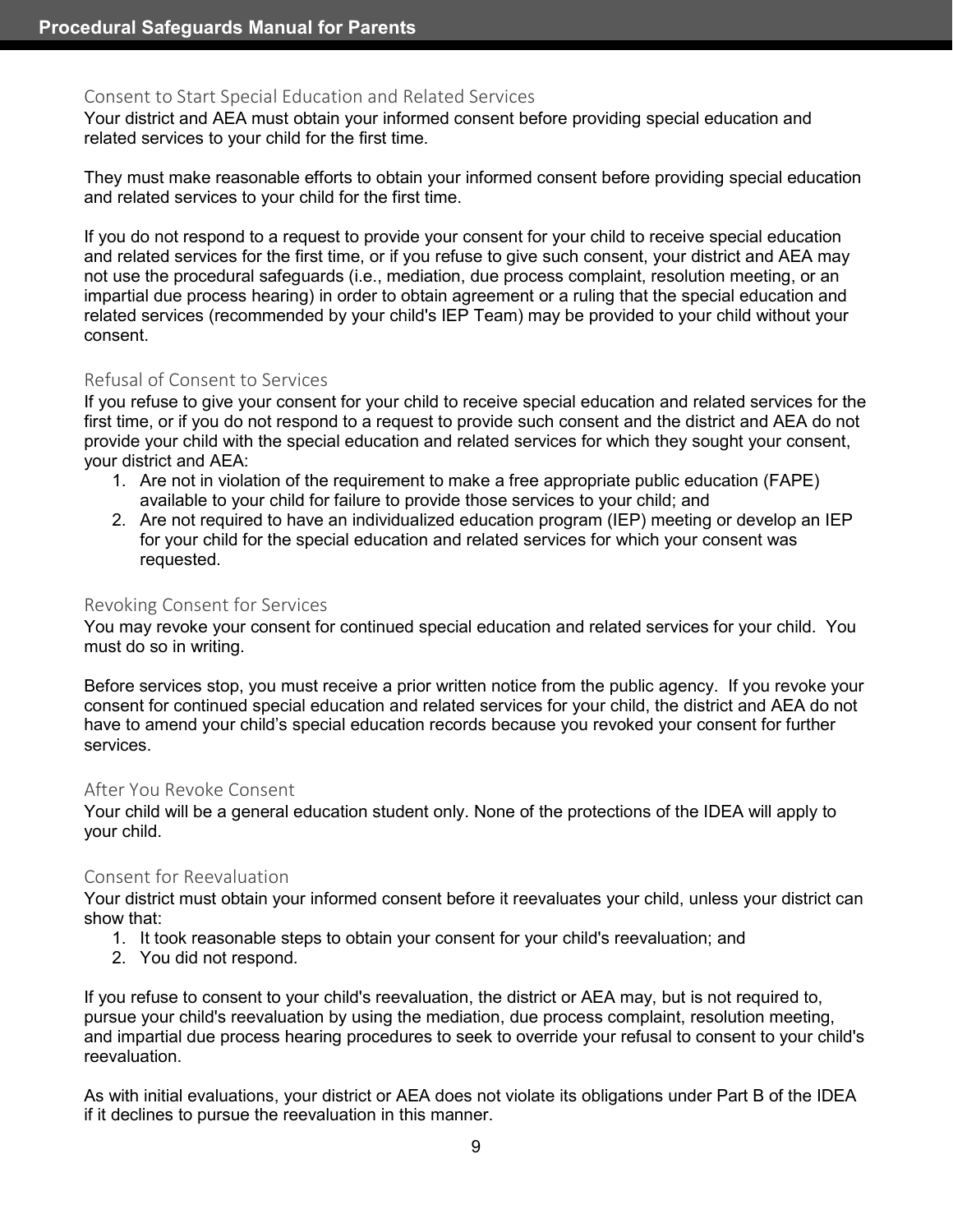### <span id="page-16-0"></span>Efforts to Obtain Consent

Your district or AEA must maintain documentation of reasonable efforts to obtain parental consent for initial evaluations, to provide special education and related services for the first time, to reevaluation and to locate parents of wards of the State for initial evaluations.

The documentation must include a record of attempts in these areas, such as:

- 1. Detailed records of telephone calls made or attempted and the results of those calls;
- 2. Copies of correspondence sent to the parents and any responses received; and
- 3. Detailed records of visits made to the parent's home or place of employment and the results of those visits.

#### <span id="page-16-1"></span>Other Specific Instances for Consent

The IDEA and its implementing regulations set forth additional times when your consent is required. These involve sharing information about your child.

These times are:

- 1. Your consent must be obtained the first time the district or AEA seeks to access your public insurance or benefits or private insurance to help pay for providing your child a FAPE.
- 2. Your consent must be obtained before the district or AEA releases personally identifiable information to participating agencies who are providing or paying for transition services.
- 3. If your child is enrolled or will enroll in an accredited nonpublic school located in a different AEA or district, your consent must be obtained before any personally identifiable information about your child is released between the district and/or AEA where you reside and the district and/or AEA where the accredited nonpublic school is located.

#### <span id="page-16-2"></span>Other Information about Consent

Your consent is not required before your district or AEA may:

- 1. Review existing data as part of your child's evaluation or a reevaluation; or
- 2. Give your child a test or other evaluation that is given to all children unless, before that test or evaluation, consent is required from all parents of all children.

**Note:** Your district may not use your refusal to consent to one service or activity to deny you or your child any other service, benefit, or activity.

**Note:** If you have enrolled your child in a private school at your own expense or if you are home schooling your child, and you do not provide your consent for your child's initial evaluation or your child's reevaluation, or you fail to respond to a request to provide your consent, the district may not use its consent override procedures (i.e., mediation, due process complaint, resolution meeting, or an impartial due process hearing) and is not required to consider your child as eligible to receive equitable services (services made available to parentally-placed private school children with disabilities).

# <span id="page-16-3"></span>Participation in Meetings

<span id="page-16-4"></span>Meetings Which Must Include an Opportunity for Parent Participation

As a parent of a child with a disability, you must be afforded an opportunity to participate in meetings with respect to:

- The identification, evaluation, and educational placement of the child; and
- The provision of a free appropriate public education (FAPE) to the child.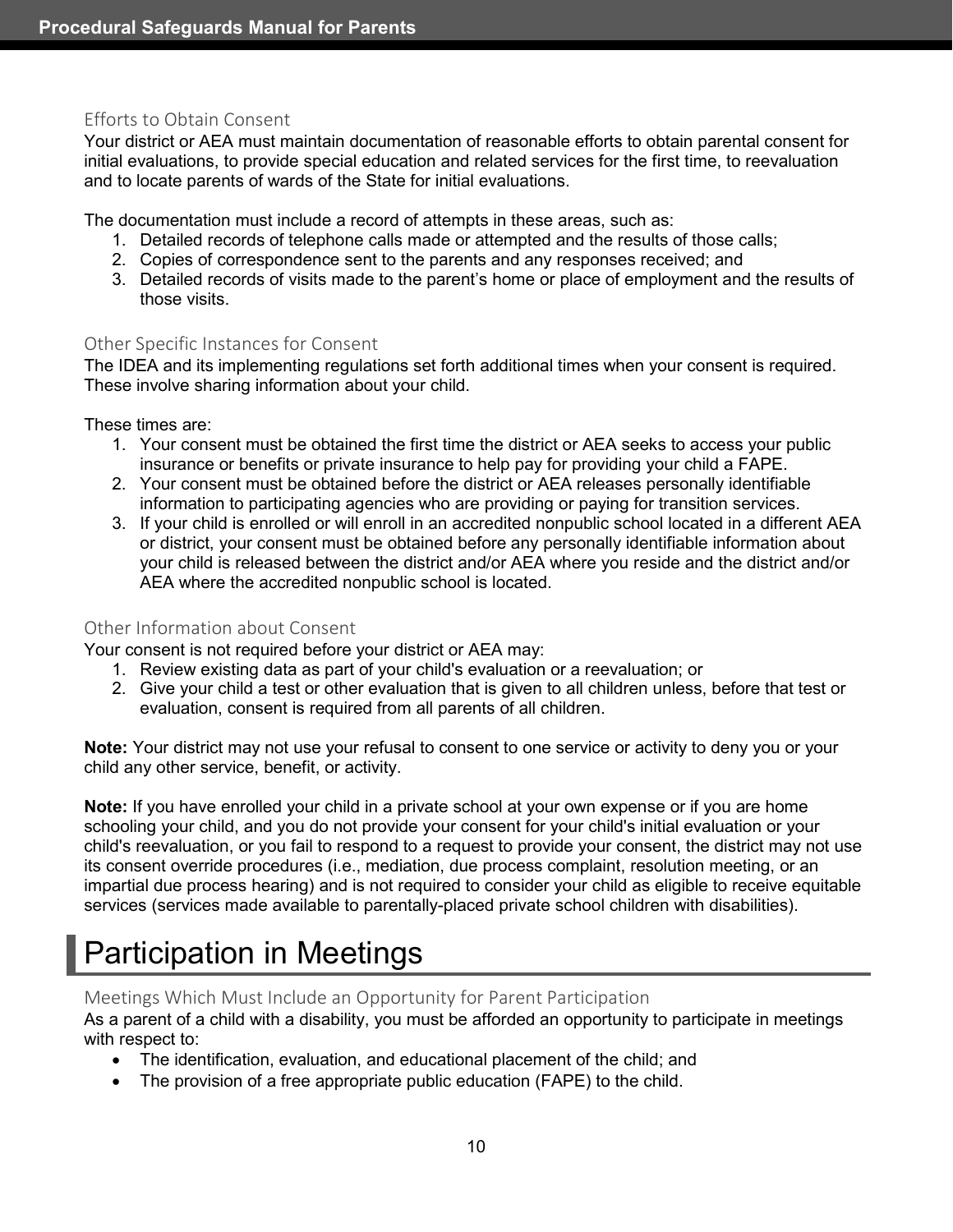### <span id="page-17-0"></span>Meeting Notices

Each district and AEA must provide notice to ensure that parents of children with disabilities have the opportunity to participate in meetings. The notice will be provided to you early enough for you to have an opportunity to attend and will provide the following information:

- The purpose,
- Time,
- Location of the meeting, and
- Who will be in attendance (name and position).

The meeting will be scheduled at a mutually agreeable time and place.

**Note:** There are additional notice requirements for certain meetings about:

- Children transitioning from Early ACCESS, and
- Children who are considering postsecondary goals and transition services.

### <span id="page-17-1"></span>What is a "Meeting"?

Not every discussion between school personnel about a child is a "meeting." A meeting does not include:

- Informal or unscheduled conversations involving district and AEA personnel.
- A conversation on issues such as teaching methodology, lesson plans, or coordination of service provision, if those issues are not addressed in the child's IEP.
- Preparatory activities that district and AEA personnel engage in to develop a proposal or response to a parent proposal that will be discussed at a later meeting.

#### <span id="page-17-2"></span>Placement Decisions

Each district and AEA must ensure you are a member of any group that makes decisions on the educational placement of your child.

#### <span id="page-17-3"></span>Parents Not Able to Participate

If you cannot participate in a meeting in which a decision is to be made relating to the educational placement of your child, the district and AEA must use other methods to ensure your participation.

Those may include:

- Individual or conference telephone calls, or
- Video conferencing.

#### <span id="page-17-4"></span>Decisions Without Parent Participation

A group may make a decision without your involvement if the district is unable to obtain your participation in the decision.

The school must have a record of its attempts to ensure your involvement.

# <span id="page-17-5"></span>Independent Educational Evaluations

# <span id="page-17-6"></span>Definition of Independent Educational Evaluation (IEE)

An independent educational evaluation (IEE) is an evaluation of your child that is conducted by a qualified examiner who is not employed by the district or AEA.

The AEA has set forth the criteria for the IEE in its board policy.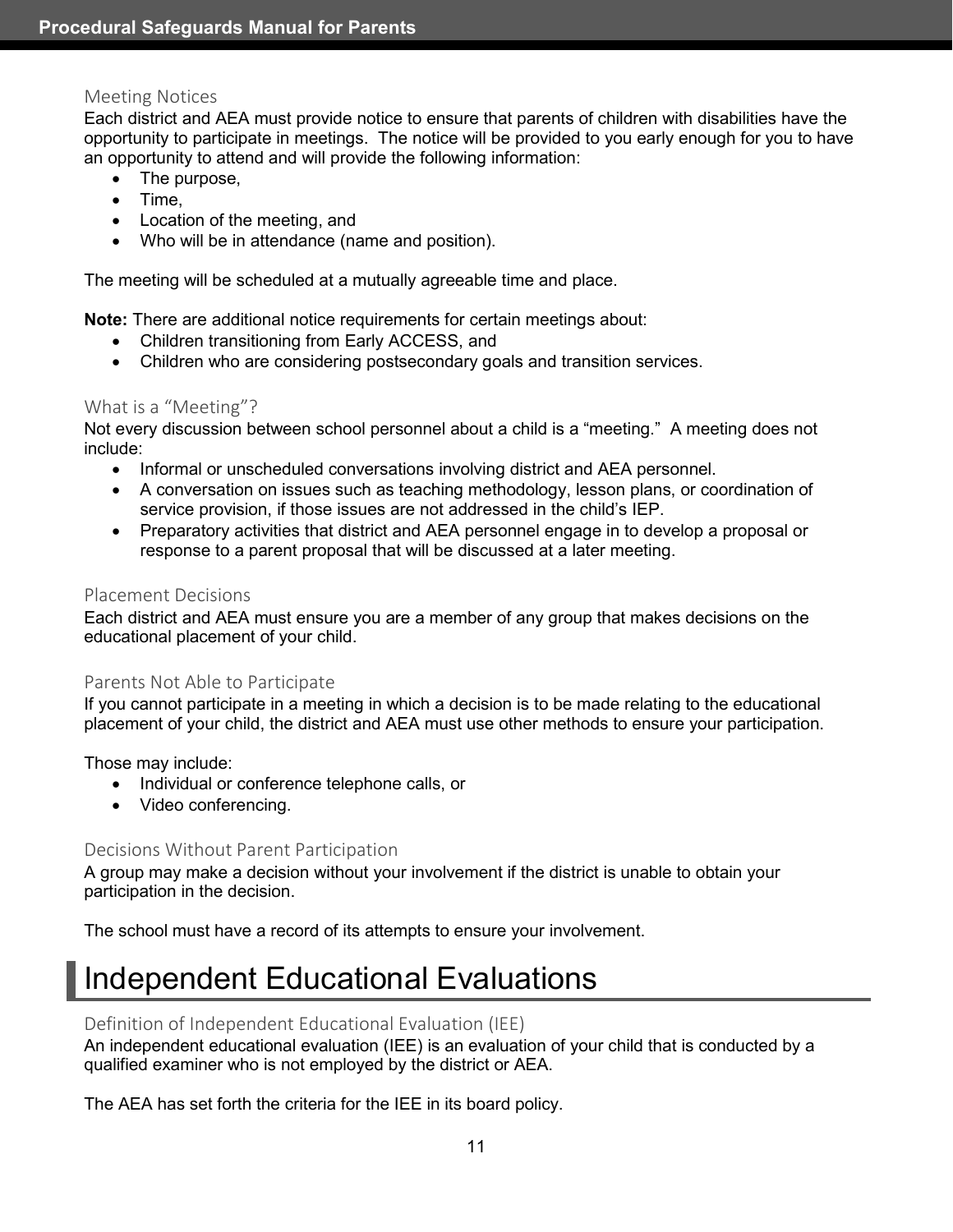#### <span id="page-18-0"></span>Requesting an IEE

You have a right to obtain an IEE of your child if you disagree with an evaluation of your child obtained by your district and AEA, subject to considerations.

- A parent has the right to an IEE if the parent disagrees with an evaluation obtained by the AEA.
- A parent is entitled to only one IEE at public expense each time a public agency conducts an evaluation with which the parent disagrees.
- A parent is not entitled to an IEE until the AEA's evaluation is completed.

### <span id="page-18-1"></span>School or AEA Response to IEE Request

If you request an IEE, the school or AEA may do one or more of the following things:

- The public agency could ask you why you object to the public evaluation, but you are not required to provide this explanation.
	- **Note:** An explanation may not unreasonably delay either providing the IEE at public expense or a school or AEA initiated due process hearing.
- The public agency could agree with you and provide the IEE at public expense.
- The public agency could ask for a hearing to show why the completed evaluation is appropriate. In that case, an administrative law judge (ALJ) would make a decision about whether the district or AEA is correct.

**Note:** Even if the evaluation is determined to be appropriate through a hearing process, you may still get an IEE; but the district or AEA will not be required to pay for it.

#### <span id="page-18-2"></span>Parent Initiated IEE

If the evaluation meets the criteria of the AEA, the information must be considered in decisions made with respect to FAPE for your child.

In a due process hearing, any party may use the information as evidence.

#### <span id="page-18-3"></span>Paying for an IEE

Unless the public agency requests a due process hearing about whether it should pay for the IEE, it pays for the full cost of the IEE or ensures that the IEE is at no cost to you.

If an ALJ requests an IEE, it must be at public expense.

#### <span id="page-18-4"></span>Other Things to Know About IEEs

- If you are seeking an IEE at public expense, the AEA will provide information about where an IEE may be obtained and the agency criteria.
- The AEA may not impose conditions or timelines, other than its criteria in getting the IEE.
- The AEA criteria must be consistent with your right to an IEE.
- You are entitled to only one IEE of your child at public expense each time your district or AEA conducts an evaluation of your child with which you disagree.

# <span id="page-18-5"></span>Prior Written Notice

#### <span id="page-18-6"></span>Purpose

Your participation in decisions for your child's education is important; the laws require assurances that you are involved during specific activities along the way. Those specific activities and decisions affect your child's special education services.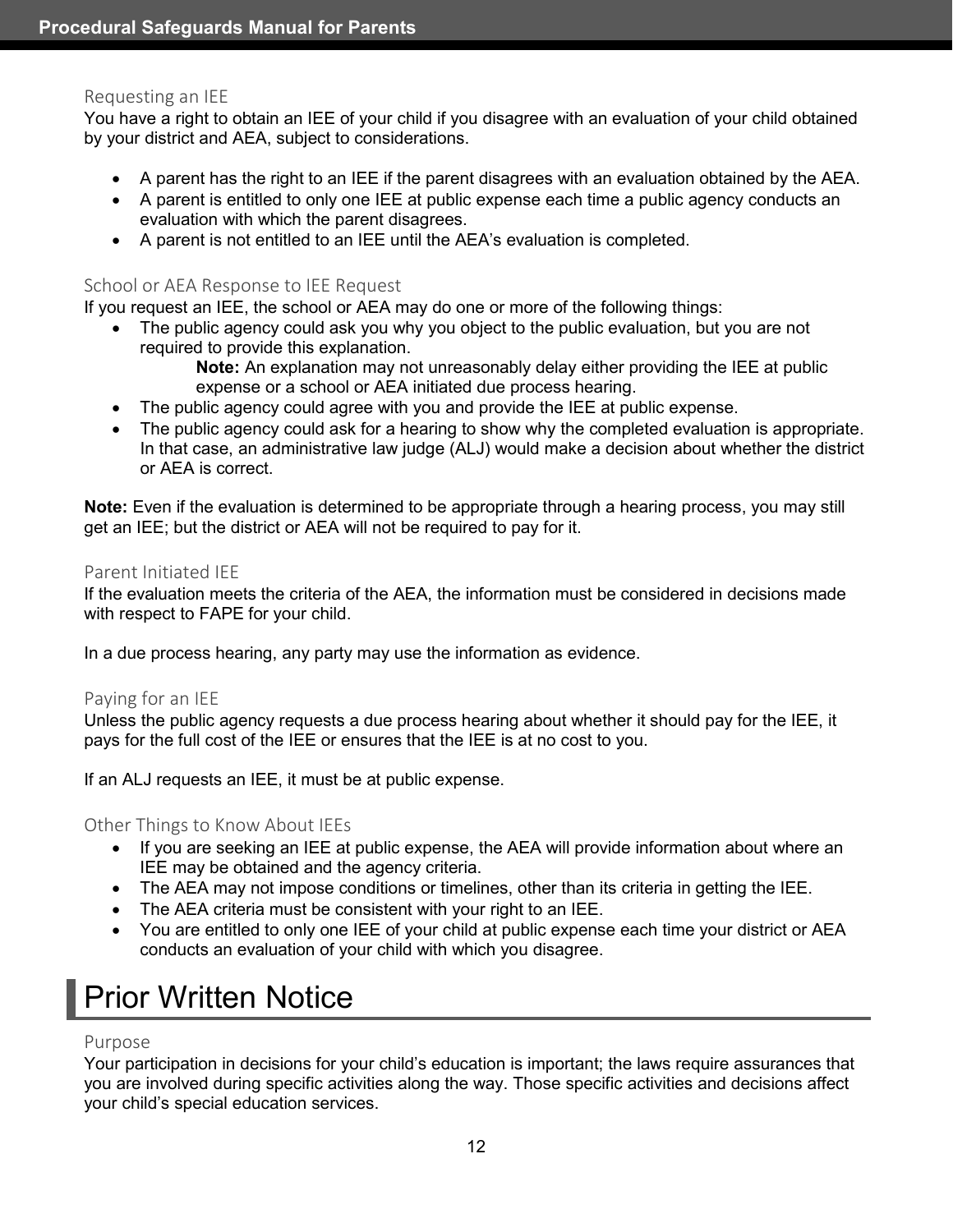"Prior written notice" is a written communication to you from the public agency when the public agency is:

- Proposing or refusing to initiate, or
- Proposing or refusing to change the:
	- o Identification,
	- o Evaluation, or
	- o Educational placement, or,
	- o Provisions of FAPE for your child.

The notice must be given to you a reasonable time before the district or AEA implements that action, but after the decision on the proposal or refusal has been made.

#### <span id="page-19-0"></span>Definition

"Prior written notice" is a written communication from a district or AEA that includes information about a variety of items, depending on the issue.

You may get prior written notice about anything that is proposed or refused for your child in relation to special education services.

Prior written notice must be provided for:

- The initiation or stopping of a service.
- A change in a special education service.
- Issues related to identification of special education services.
- The educational placement of your child, if there is a change.
- Evaluations that are needed.
- Anything related to the provision of FAPE if the IEP Team's inquiry leads to the conclusion that a substantial or material change has occurred.

#### <span id="page-19-1"></span>Information in Notice

The notice must include:

- 1. A description of the proposed or refused action.
- 2. An explanation of why an action is being proposed or refused.
- 3. A description of each evaluation procedure, assessment, record or report that the agency used as a basis for the proposed or refused action.
- 4. A statement saying you and/or your child has protection under the procedural safeguards in the law. If this notice is not an initial referral for evaluation, you will be told how you may get a copy of these procedural safeguards.
- 5. Sources for parents to contact to obtain assistance in understanding the sections of the law covered in the procedural safeguards manual.
- 6. A description of other options the IEP Team considered and the reasons why those options were rejected.
- 7. A description of any other factors that are relevant to the agency's decision to propose or refuse the action.
- 8. Notice requires parents be informed where they can get a copy of the procedural safeguards.

#### <span id="page-19-2"></span>Form of Notice

Prior written notice will be a form or a written letter.

The notice must be written in language understandable to the general public; and provided in your native language or other mode of communication you use, unless it is clearly not feasible to do so.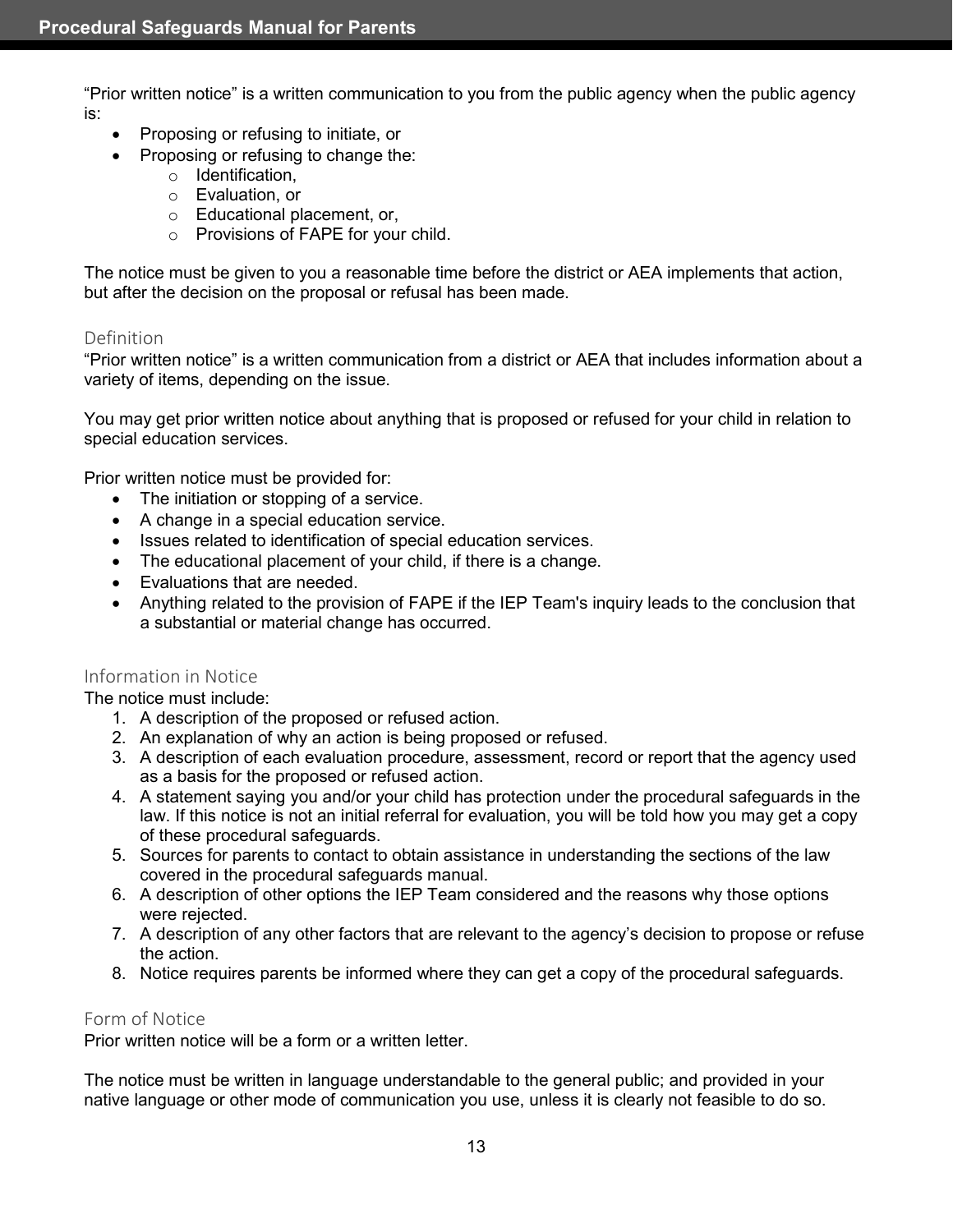If your native language or other mode of communication is not a written language, your public agency must ensure that:

- 1. The notice is translated for you orally by other means in your native language or other mode of communication;
- 2. You understand the content of the notice; and
- 3. There is written evidence that 1 and 2 have been met.

If your public agency offers parents the choice of receiving documents by email, you may choose to receive prior written notice by email.

# <span id="page-20-0"></span>Dispute Resolution Options

There are several resolution options if you have a disagreement with a district, an AEA, or another public agency involved in your child's education.

IDEA outlines procedures for:

- State Complaints;
- Due Process Complaints;
- Due Process Hearings.

#### <span id="page-20-1"></span>State Complaints

Any individual or organization may file a State complaint alleging a violation of any IDEA Part B requirement by a district (LEA), Area Education Agency (AEA), State Educational Agency (SEA), or any other public agency.

SEA staff must resolve a State complaint within 60 calendar days, unless the timeline is extended.

#### <span id="page-20-2"></span>Due Process Complaints

Only you or a district may file a due process complaint on any matter relating to a proposal or a refusal to initiate or change the:

- Identification of a child with a disability;
- Evaluation of a child with a disability;
- Educational placement of a child with a disability, or
- Provision of a free appropriate public education (FAPE) for the child.

An administrative law judge (ALJ) must hear a due process complaint and issue a written decision within 45 calendar days unless the ALJ grants a specific extension of the timeline at your request or the district's request.

#### <span id="page-20-3"></span>Due Process Hearings

Whenever a due process complaint is filed, you, the AEA, or the district involved in the dispute must have an opportunity for an impartial due process hearing.

The DE must ensure that not later than 45 days after the expiration of the 30 calendar day period for resolution meetings:

- 1. A final decision is reached in the hearing; and
- 2. A copy of the decision is mailed to each of the parties.

An ALJ may grant specific extensions of time beyond 45 calendar days at the request of either party.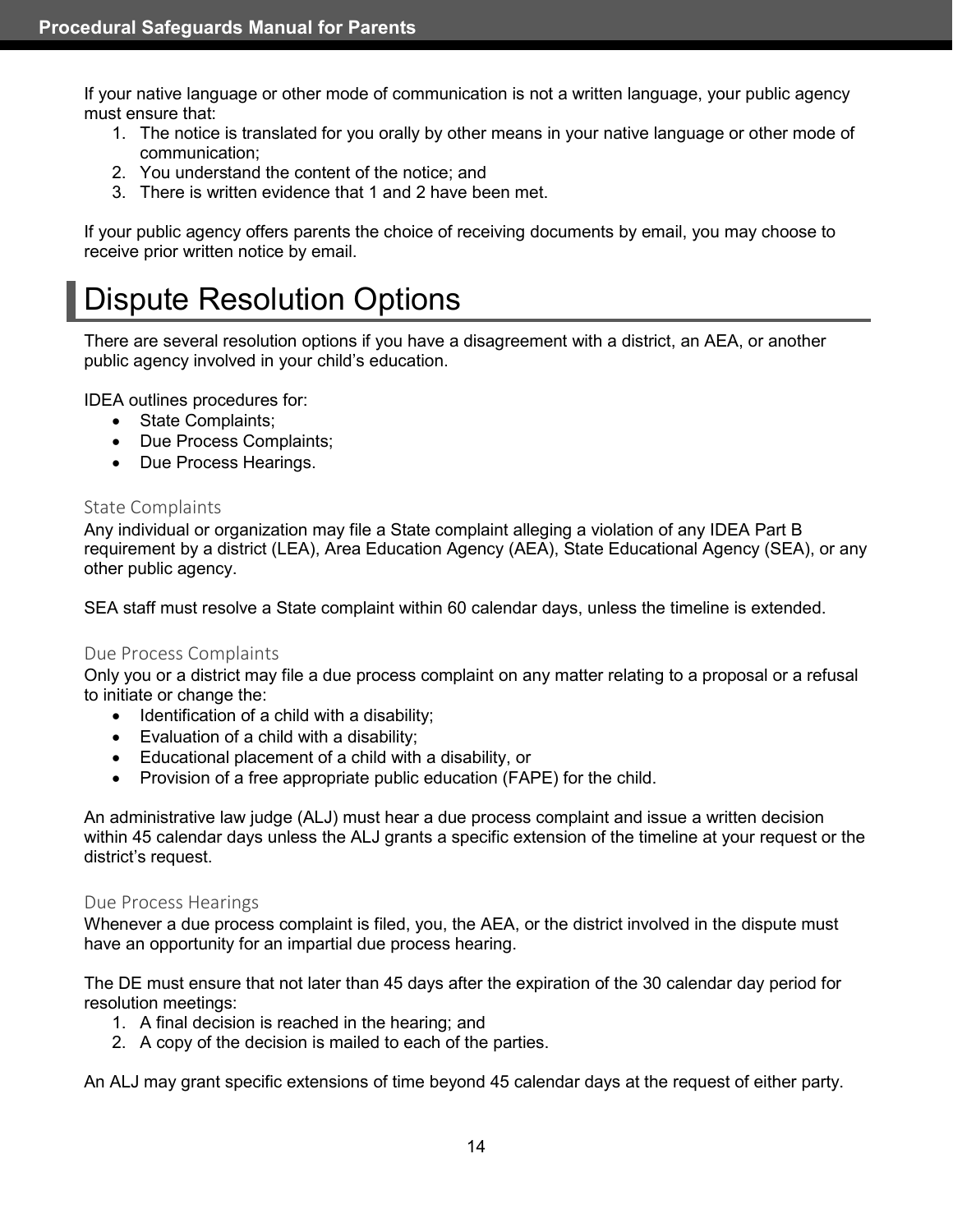Note: The 30 day calendar period begins when the district, AEA, any other parties and the DE all receive the due process complaint.

# <span id="page-21-0"></span>State Complaint Procedures

#### The DE has written procedures for:

- 1. Resolving any complaint, including a complaint filed by an organization or individual from another state, through the filing of a state complaint with the DE.
- 2. Disseminating of state procedures to parents and other interested individuals, including parent training and information centers, protection and advocacy agencies, independent living centers, and other appropriate entities.

In resolving a state complaint in which the DE has found a failure to provide appropriate services, the DE must address:

- 1. The failure to provide appropriate services, including corrective action appropriate to address the needs of the child; and
- 2. Appropriate future provision of services for all children with disabilities.

### <span id="page-21-1"></span>State Complaint Time Limit

The DE includes in its complaint procedures a time limit of 60 calendar days after a State complaint is filed to:

- Carry out an independent on-site investigation, if the DE determines that an investigation is necessary;
- Give the filer of the state complaint the opportunity to submit additional information, either orally or in writing, about the allegations in the state complaint;
- Provide the district or AEA with the opportunity to respond to the state complaint, including, at a minimum:
	- $\circ$  At the discretion of the district or AEA, a proposal to resolve the state complaint; and
	- $\circ$  With the consent of the parent (or the individual or organization that filed the state complaint), an opportunity for the district or AEA to engage the parent or individual or organization in mediation, or alternative means of dispute resolution.
- Review all relevant information and make an independent determination as to whether the district or the AEA is violating a requirement of IDEA.
- Issue a written decision to the filer of the state complaint that addresses each allegation in the state complaint and contains:
	- o Findings of fact and conclusions; and
	- o The reasons for the DE's final decision.

# <span id="page-21-2"></span>State Complaint Timeline Extensions

The DE's procedures also permit an extension of the time limit only if:

- Exceptional circumstances exist with respect to a particular complaint; or
- The parent and the district or AEA agree to extend the time to conduct mediation or other dispute resolution activities.

# <span id="page-21-3"></span>Other Information about State Complaints

The DE's procedures include procedures for effective implementation of the DE's final decision, if needed, including:

- Technical assistance activities;
- Negotiations; and
- Corrective actions to achieve compliance.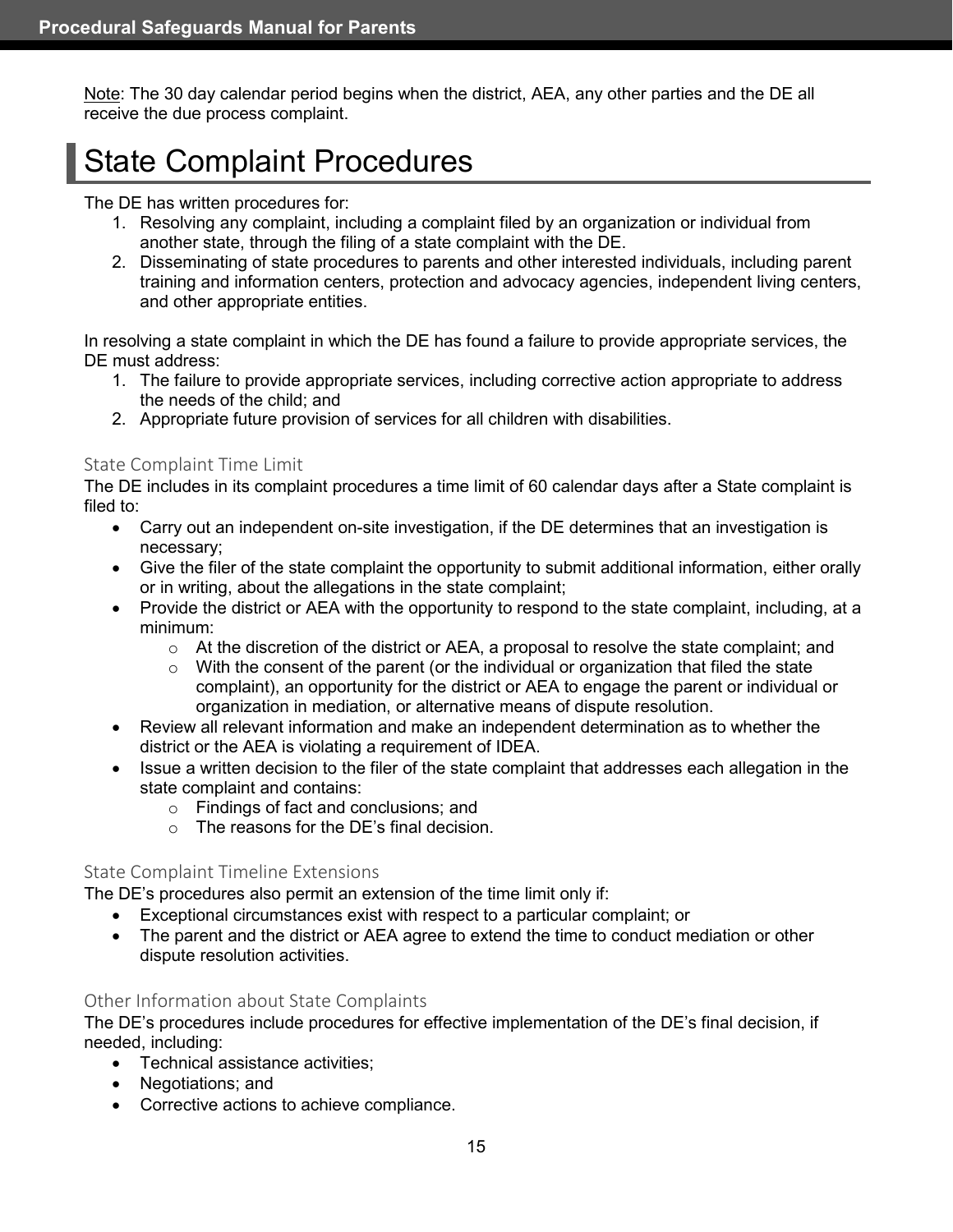If a written complaint is received that is also the subject of a due process hearing, the State must set aside the state complaint until the conclusion of the hearing. If an issue raised in a state complaint has previously been decided in a due process hearing involving the same parties:

- The due process hearing decision is binding on that issue; and
- The SEA must inform the filer of the state complaint to that effect.

### <span id="page-22-0"></span>Filing a State Complaint

An organization or individual may file a signed written complaint. The complaint must include:

- 1. A statement that a district or AEA has violated a requirement of Part B of IDEA;
	- The facts on which the statement is based;
	- The signature and contact information for the complainant; and
	- If alleging violations about a specific child:
		- $\circ$  The name and address of the residence of the child:
		- $\circ$  The name of the school the child is attending;
		- $\circ$  In the case of a homeless child or youth (within the meaning of § 725(2) of the McKinney-Vento Homeless Assistance Act (42 U.S.C. § 11434a(2)), available contact information for the child, and the name of the school the child is attending;
		- $\circ$  A description of the nature of the problem of the child, including facts relating to the problem; and
		- $\circ$  A proposed resolution of the problem to the extent known and available to the party at the time the complaint is filed.
- 2. The state complaint must allege a violation that occurred not more than one year prior to the date that the complaint is received.
- 3. The party filing the state complaint must forward a copy of the complaint to the district and AEA serving the child at the same time the party files the complaint with the DE.

A model form to file a state complaint can be found on page 43.

# <span id="page-22-1"></span>Due Process Complaint (also known as a "Request for Due Process Hearing")

# <span id="page-22-2"></span>When to File a Due Process Complaint

You may file a due process complaint, also known as a due process hearing request, relating to your child and referring to a proposal or refusal to initiate or change the:

- Identification:
- Evaluation;
- Educational placement of your child with a disability; or
- Provision of FAPE to your child.

# <span id="page-22-3"></span>Filing Time Limit

The due process complaint must allege that a violation took place not more than two years before you or the district knew or should have known about the alleged action that forms the basis for the due process complaint.

# <span id="page-22-4"></span>Exceptions to Time Limit

The time limit shall not apply if you were prevented from filing the complaint for the following reasons:

• Specific misrepresentations by the district or AEA that it had resolved the issues identified in the due process complaint; or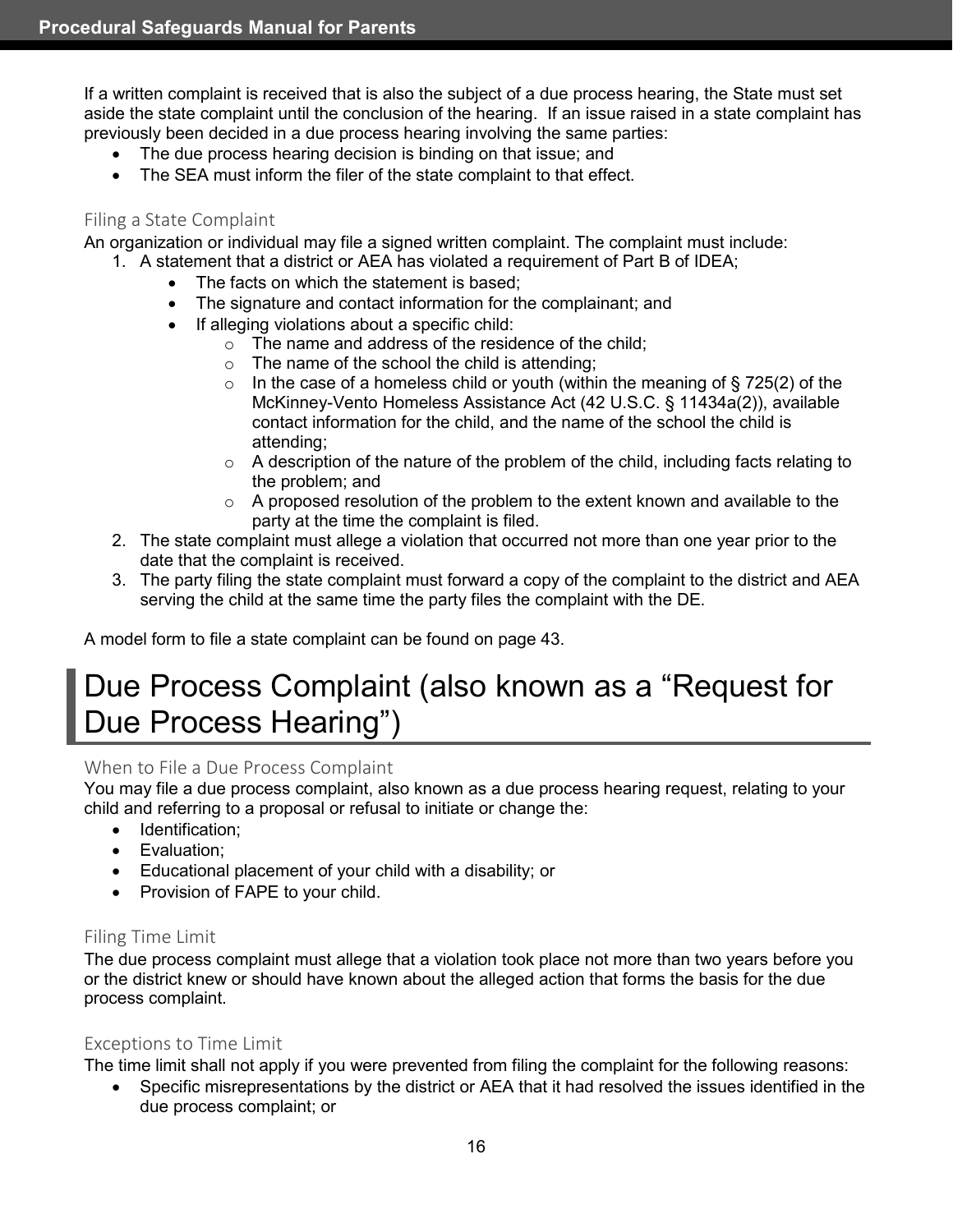• The district or AEA withheld information from you that it was required to provide you as required by IDEA.

#### <span id="page-23-0"></span>Obtaining Legal Assistance

The DE must inform you of any free or low-cost legal and other relevant services available in the area if:

- You request the information; or
- You or the agency file a due process complaint.

#### <span id="page-23-1"></span>Due Process Complaint Requirements

The due process complaint must include:

- The name of your child.
- The address of your child's residence.
- The name of your child's school and AEA.
- A description of the nature of the problem of your child relating to the proposed or refused action, including facts relating to the problem.
- A proposed resolution of the problem to the extent known and available to you or the district or AEA at the time.

#### **You will not have a due process hearing until you or your attorney files a due process complaint that meets all requirements.**

A model form to file a due process complaint is found on page 45.

Note: In the case of a homeless child or youth (within the meaning of Section 725(2) of the McKinney-Vento Homeless Assistance Act (42 U.S.C. 11434a(2)), the complaint must include the child's contact information and the name of the child's school.

#### <span id="page-23-2"></span>Determining Whether Due Process Complaint Meets All Requirements

The due process complaint must be considered sufficient unless the party receiving the due process complaint notifies the ALJ and all parties in writing within 15 calendar days of its receipt that the complaint does not meet the requirements.

Within five calendar days of receipt of notification, the ALJ must make a determination on whether the due process complaint meets the requirements, and immediately notify the parties in writing of that determination.

#### <span id="page-23-3"></span>Who Gets Copies of a Due Process Complaint?

You are required to send the due process complaint to:

- Your child's resident district:
- AEA;
- DE; and
- Any other parties named.

This request must remain confidential.

All timelines associated with a due process complaint start only when all required copies have been received by all parties.

The DE is responsible for conducting the impartial due process hearing.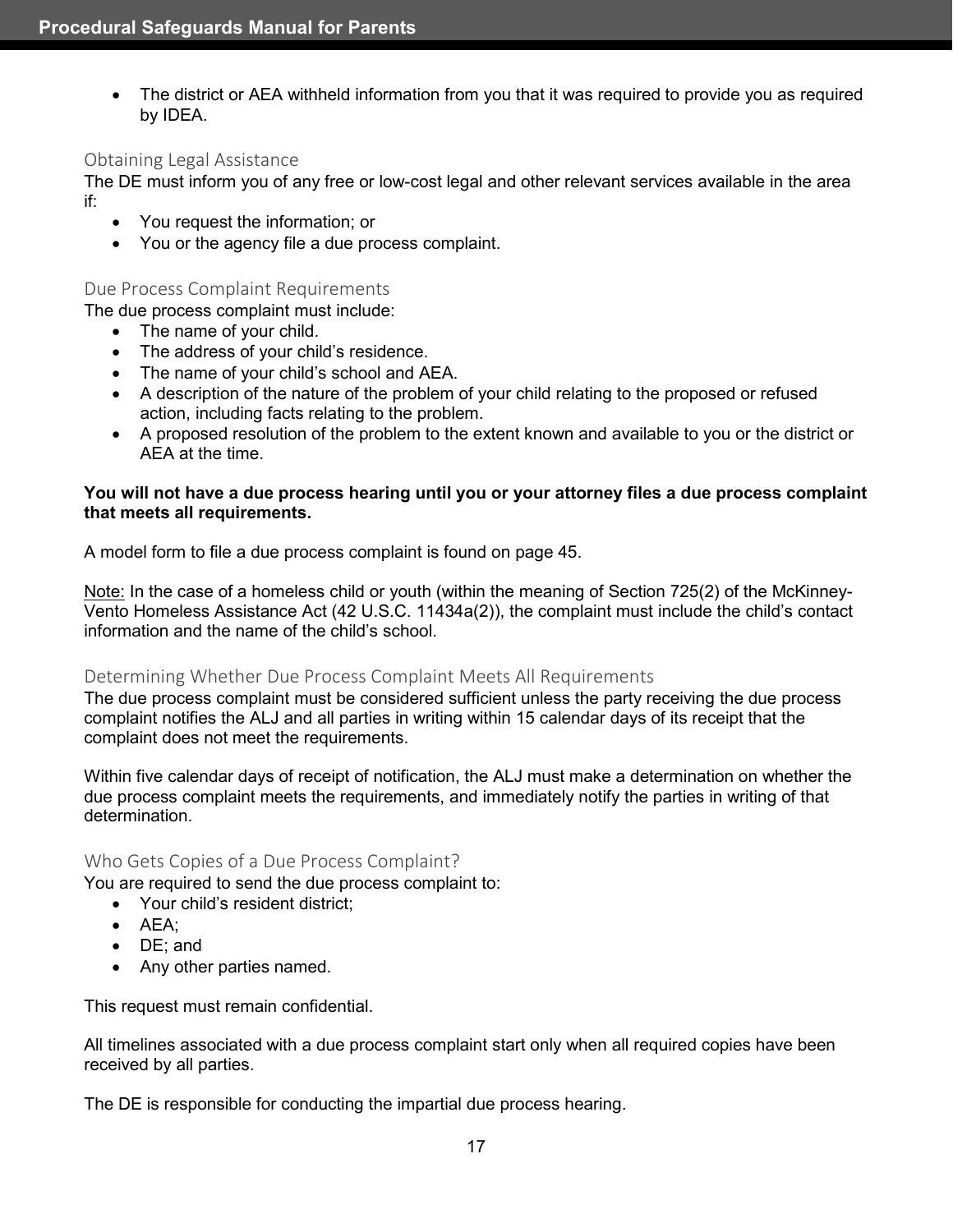### <span id="page-24-0"></span>Changing Due Process Complaints

You may make changes ("amendments") to your due process complaint only if:

- 1. The other parties consent to the changes in writing and are given the chance to resolve the due process complaint through a resolution meeting; or
- 2. The ALJ grants permission, except that the ALJ may only grant permission to amend at any time not later than five days before the due process hearing begins.

When a due process hearing complaint is changed, the timelines all begin again for the impartial due process hearing or the resolution meeting.

#### <span id="page-24-1"></span>District/AEA Response to Complaint

If the district and/or AEA has not sent a prior written notice to you regarding the subject matter contained in the due process complaint you wrote, the district must, within 10 calendar days of receiving the due process complaint, send to you a response that includes:

- An explanation of why the agency proposed or refused to take the action raised in the due process complaint;
- A description of other options that your child's IEP Team considered and the reasons why those options were rejected;
- A description of each evaluation procedure, assessment, record, or report the agency used as the basis for the proposed or refused action; and
- A description of the other factors that are relevant to the agency's proposed or refused action.

The district and AEA receiving a due process complaint must, within 10 calendar days of receiving the due process complaint, send to you a response that specifically addresses the issues in the due process complaint.

Copies of this response must also be sent to the DE.

# <span id="page-24-2"></span>Civil Action

Any party who does not agree with the findings and decision in the due process hearing, including a hearing relating to disciplinary procedures has the right to bring a civil action with respect to the matter that was the subject of the due process hearing.

Such action may be brought in state or federal district court, without regard to the amount in controversy.

Any party who disagrees with the decision of the ALJ shall have 90 calendar days from the date of the decision of the ALJ to file a civil action.

In any civil action, the court:

- Receives the records of the administrative proceedings;
- Hears additional evidence at the request of a party; and
- Bases its decision on the preponderance of the evidence;
- Grants the relief the court determines to be appropriate.

# <span id="page-24-3"></span>Resolution Meeting

Within 15 calendar days of receiving notice of your due process complaint, and before the due process hearing, the district and AEA must convene a meeting with you and the relevant member or members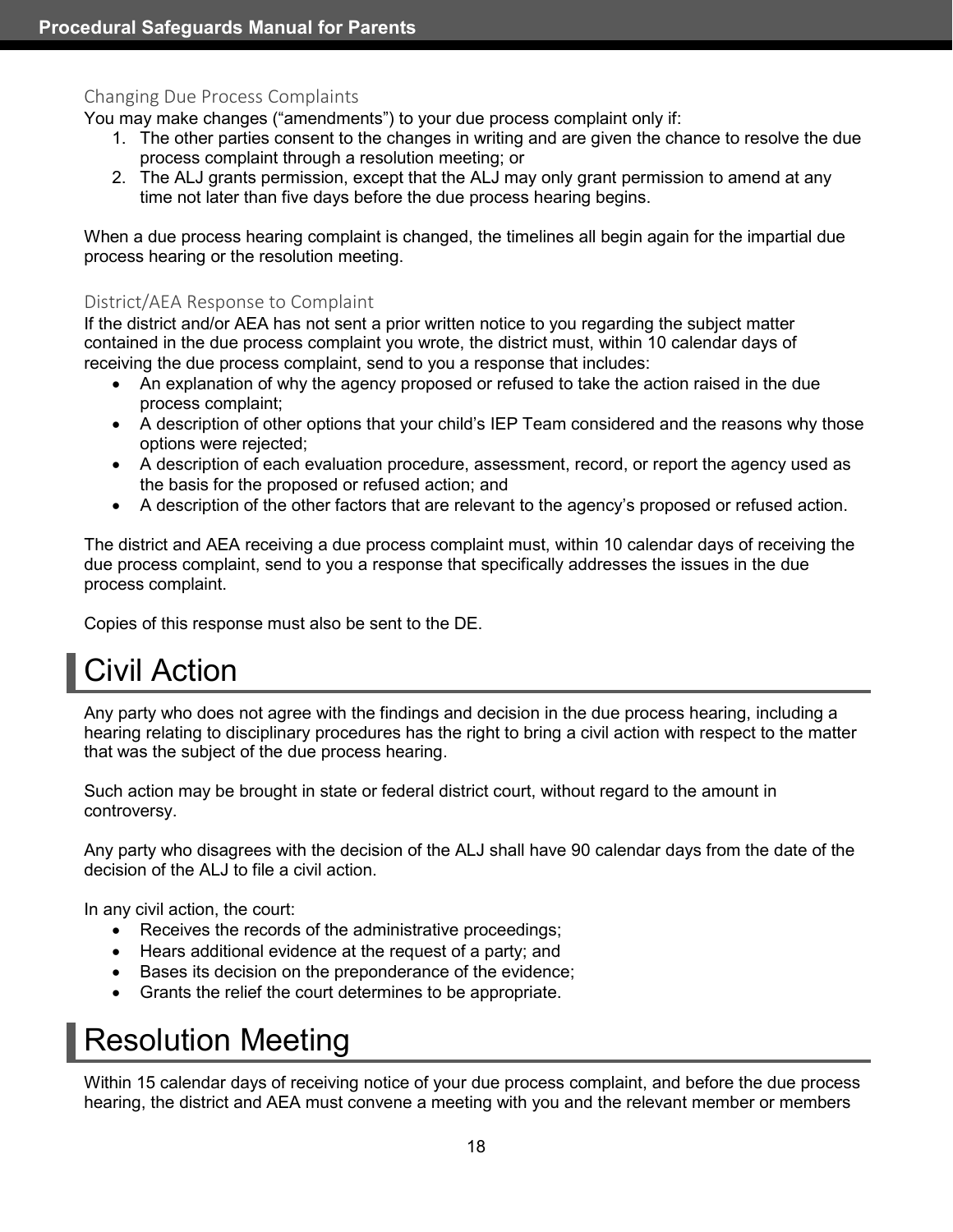of the IEP Team who have specific knowledge of the facts identified in your due process hearing complaint that:

- Must include a representative of the district and AEA who has decision-making authority on behalf of the district and AEA.
- May not include an attorney of the district or AEA unless an attorney accompanies you.

#### <span id="page-25-0"></span>Purpose

The purpose of the resolution meeting is for you to discuss your due process complaint, and the facts that form the basis of the complaint, so that the district and AEA have the opportunity to resolve the dispute.

#### <span id="page-25-1"></span>Holding a Resolution Meeting

A resolution meeting must be held unless:

- You, the district, and AEA agree in writing to waive the meeting; or
- You, the district, and AEA agree to use the mediation process available through the DE.

The parties identified in the due process complaint will need to send documentation to the DE demonstrating that the resolution meeting was held OR that all parties agreed to waive the resolution meeting

#### <span id="page-25-2"></span>Resolution Meeting Attendees

You, the district, and AEA determine the relevant members of the IEP Team to attend the resolution meeting.

#### <span id="page-25-3"></span>Resolution Period

The 30 calendar day period begins when the district, the AEA, any other parties, and the DE all receive the due process complaint.

During that time there are opportunities to resolve the issues in the due process complaint.

If the district has not resolved the issues presented in your complaint to your satisfaction within 30 calendar days, the due process hearing must occur.

If the district fails to hold the resolution meeting within 15 calendar days of receiving notice of your complaint, OR fails to participate in the resolution meeting, you may ask an ALJ to order that the 45 calendar day due process hearing timeline begin.

#### <span id="page-25-4"></span>Importance of the Resolution Meeting

When you have filed a due process complaint, and you, the district/AEA or other parties have not waived the resolution meeting, your failure to participate in the resolution meeting has a consequence.

If after making reasonable efforts and documenting the efforts, the district is not able to obtain your participation in the resolution meeting, the district or AEA may, at the end of the 30 calendar day resolution period, request that an ALJ dismiss your due process complaint.

Documentation of the efforts must include a record of attempts to arrange a mutually agreed upon time and place such as:

- Detailed records of telephone calls made or attempted and the results of those calls;
- Copies of correspondence sent to you and any responses received; and
- Detailed records of visits made to your home or place of employment and the results of those visits.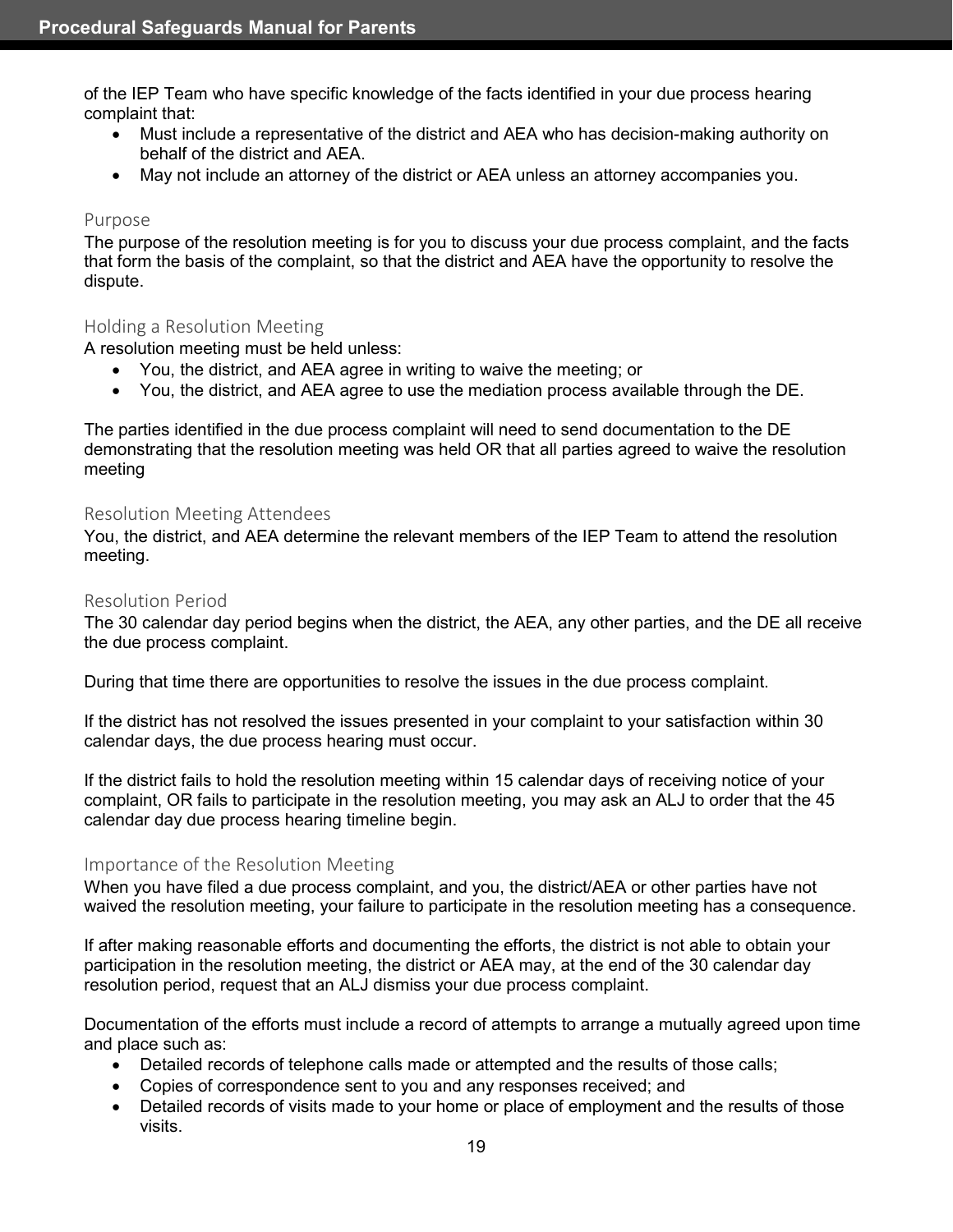#### <span id="page-26-0"></span>Resolution Meeting Settlement Agreement

If a resolution to the dispute is reached at the resolution meeting, you and the other parties must execute a legally binding agreement that is:

- Signed by you and a representative of the district who has the authority to bind the district; and
- Enforceable in any State court of competent jurisdiction or in a district court of the United States.

### <span id="page-26-1"></span>Resolution Meeting Review Period

If you and the district/AEA enter into an agreement as result of a resolution meeting, any party (you, the district, or the AEA) may void the agreement within three business days of the time that both you and the district/AEA signed the agreement.

# <span id="page-26-2"></span>**Mediation**

### <span id="page-26-3"></span>Mediation Availability

Mediation must be made available to you to allow you and the public agencies to resolve disagreements involving any matter under IDEA.

You can ask for mediation:

- Without filing a due process complaint.
- Before filing a due process complaint.
- After filing a due process complaint.

The DE must ensure that procedures are established and implemented to allow parties to resolve disputes through a mediation process.

The request for mediation form is found on page 47.

#### <span id="page-26-4"></span>Mediation Procedures

The procedures must ensure that the mediation process:

- Is voluntary on the part of the parties (you, the district and the AEA);
- Is not used to deny or delay your right to a due process hearing or to deny any other rights you have under IDEA; and
- Is conducted by a qualified and impartial mediator who is trained in effective mediation techniques.

#### <span id="page-26-5"></span>**Mediators**

The DE must:

- Maintain a list of individuals who are qualified mediators and knowledgeable in laws and regulations relating to the provision of special education and related services.
- Select mediators on a random, rotational, or other impartial basis.
- Bear the cost of the mediation process, including the costs of meetings with a disinterested party when the choice is to not use mediation.

# <span id="page-26-6"></span>Mediator Impartiality

An individual who serves as a mediator:

- May not be an employee of the DE, the AEA, or the district that is involved in the education or care of the child; and
- Must not have a personal or professional interest that conflicts with the mediator's objectivity.

Although mediators are paid by the DE, they are not considered employees of the DE.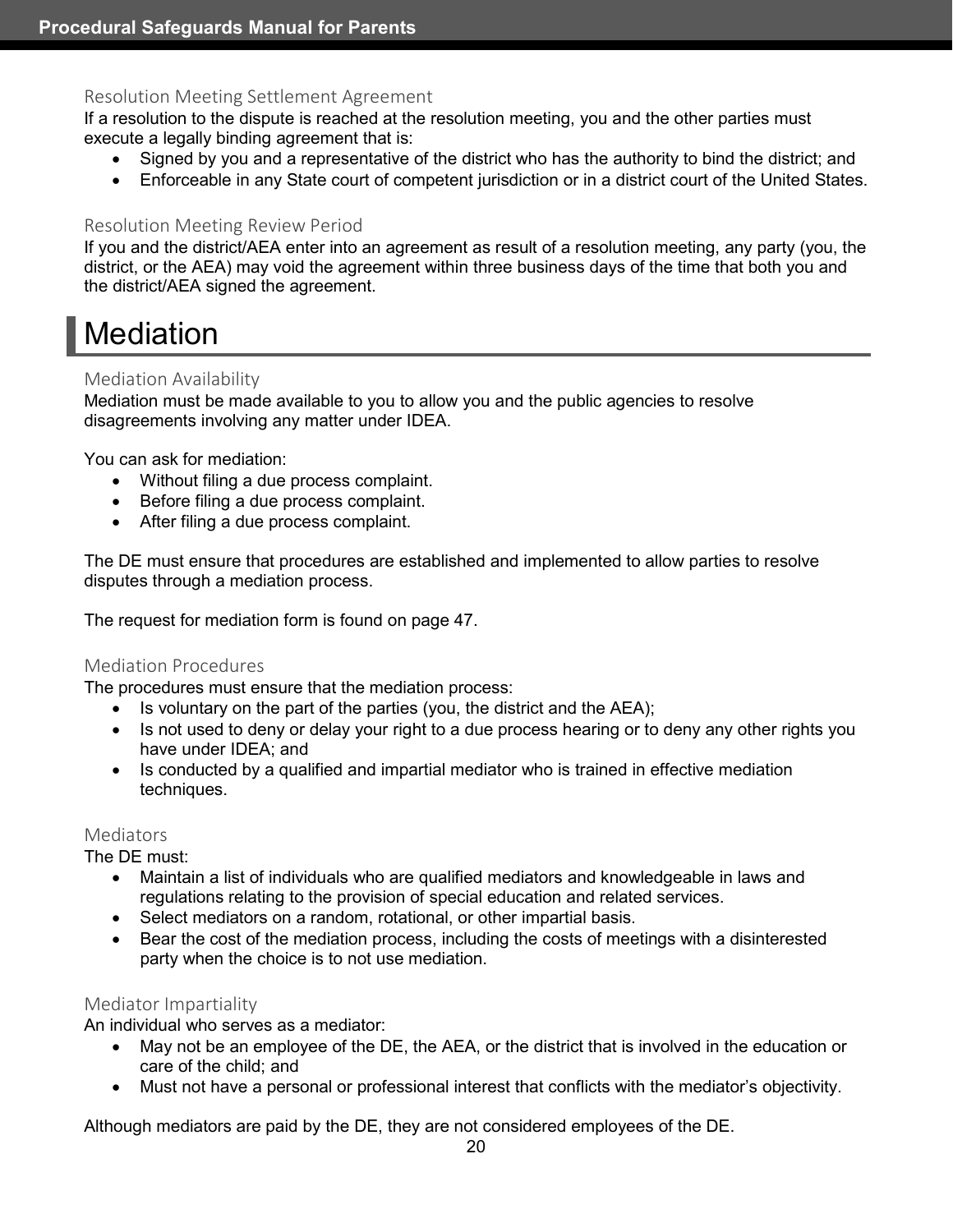#### <span id="page-27-0"></span>Mediation Process

- Each session in the mediation process must be scheduled in a timely manner and must be held in a location that is convenient for you and the other parties.
- If you and the district resolve a dispute through the mediation process, you, the district, and AEA must enter into a legally binding agreement that:
	- $\circ$  States that all discussions that occurred during the mediation process will remain confidential and may not be used as evidence in any subsequent due process hearing or civil proceeding arising from that dispute; and
	- $\circ$  Is signed by you and a designee who has the authority to represent the LEA, AEA or other parties.
- A written, signed mediation agreement is enforceable in any State court of competent jurisdiction or in a district court of the United States.
- The parties to mediation will be required to sign a confidentiality pledge prior to the start of the mediation.

# <span id="page-27-1"></span>Not Sure About Using Mediation?

The AEA may establish procedures to offer to parents and districts that choose not to use the mediation process, an opportunity to meet, at a time and location convenient to you, with a disinterested party.

A disinterested party is one of the following:

- A person under contract with an appropriate alternative dispute resolution entity; or
- ASK Resource Center (Iowa PTI); or
- A community parent resource center.

The disinterested party would explain the benefits of and encourage the use of the mediation process to you.

# <span id="page-27-2"></span>Child's Status During Mediation

Except for mediations involving disciplinary removals (see pages 25-31), while a mediation is pending, and for 10 days after any such mediation conference at which no agreement is reached, unless the state or local agency and the parents of the child agree otherwise, the child involved in any such mediation conference must remain in his or her current educational placement.

# <span id="page-27-3"></span>Impartial Due Process Hearing

Whenever a due process complaint is filed, you, the AEA, or the district involved in the dispute must have an opportunity for an impartial due process hearing.

- The DE arranges for the hearing.
- A person with the title of administrative law judge (ALJ) listens to the evidence at a due process hearing and makes a decision.
- The DE must keep a list of the persons who serve as ALJs. The list must include a statement of the qualifications of each of those persons.

# <span id="page-27-4"></span>Administrative Law Judge (ALJ)

At a minimum, an ALJ must not be:

- An employee of the DE, the AEA or the district that is involved in the education or care of the child; or
- A person having a personal or professional interest that conflicts with the person's objectivity in the hearing.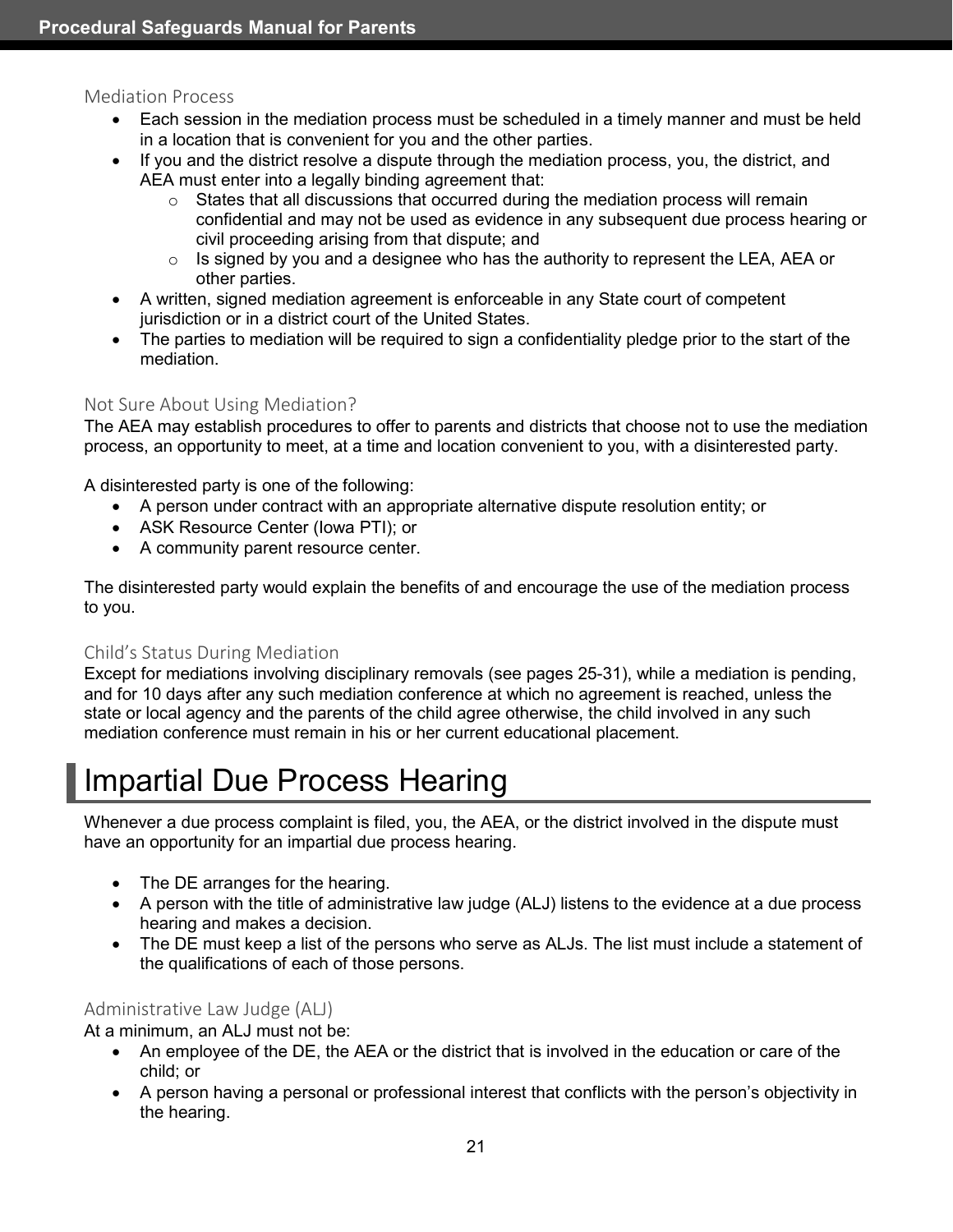An ALJ must:

- Possess knowledge of, and the ability to understand, the provisions of IDEA, Federal and State regulations pertaining to IDEA, and legal interpretations of IDEA by Federal and State courts;
- Possess the knowledge and ability to conduct hearings in accordance with appropriate, standard legal practice; and
- Possess the knowledge and ability to render and write decisions in accordance with appropriate, standard legal practice.

Although an ALJ is paid by an agency, they are not considered an employee of the agency.

### <span id="page-28-0"></span>Child's Status During Proceedings

Except for hearings involving disciplinary removals (see pages 25-31), your child must remain in his or her current educational placement during the period of the impartial due process hearing, unless all parties agree otherwise.

If a child is in an interim alternative educational placement at the time of the impartial due process hearing, the child must remain in that setting pending the decision of the ALJ or the expiration of the time period occurs.

If the due process complaint involves an application for initial admission to public school, your child, with your consent, must be placed in the public school until the completion of the hearing.

If the decision of an ALJ in a due process hearing conducted by the DE agrees with you that a change of placement is appropriate, that placement must be treated as an agreement between the State and you.

#### <span id="page-28-1"></span>Issues Discussed at Hearing

The party filing the due process complaint shall not be allowed to raise any issues at the due process hearing that were not raised in the due process complaint unless the other party agrees.

#### <span id="page-28-2"></span>Time Limit for Due Process Complaint

You, the district, or AEA must request an impartial hearing within two years of the date that you, the district, or AEA knew or should have known about the alleged action that forms the basis of the due process complaint.

The time limit does not apply if you were prevented from filing a due process complaint due to:

- Specific misrepresentations by the district or AEA that it had resolved the problem forming the basis of the due process complaint; or
- The district or AEA withheld information from you that was required to be provided to you under IDEA.

# <span id="page-28-3"></span>Rights During Hearing

Any party to a hearing conducted has the right to:

- Be accompanied and advised by a lawyer and by individuals with special knowledge or training with respect to the problems of children with disabilities;
- Present evidence and confront, cross-examine, and compel the attendance of witnesses;
- Prohibit the introduction of any evidence at the hearing that has not been disclosed to that party at least five business days before the hearing;
- Obtain a written or electronic, word-for-word record of the hearing; and
- Obtain a written or electronic finding of fact and decisions.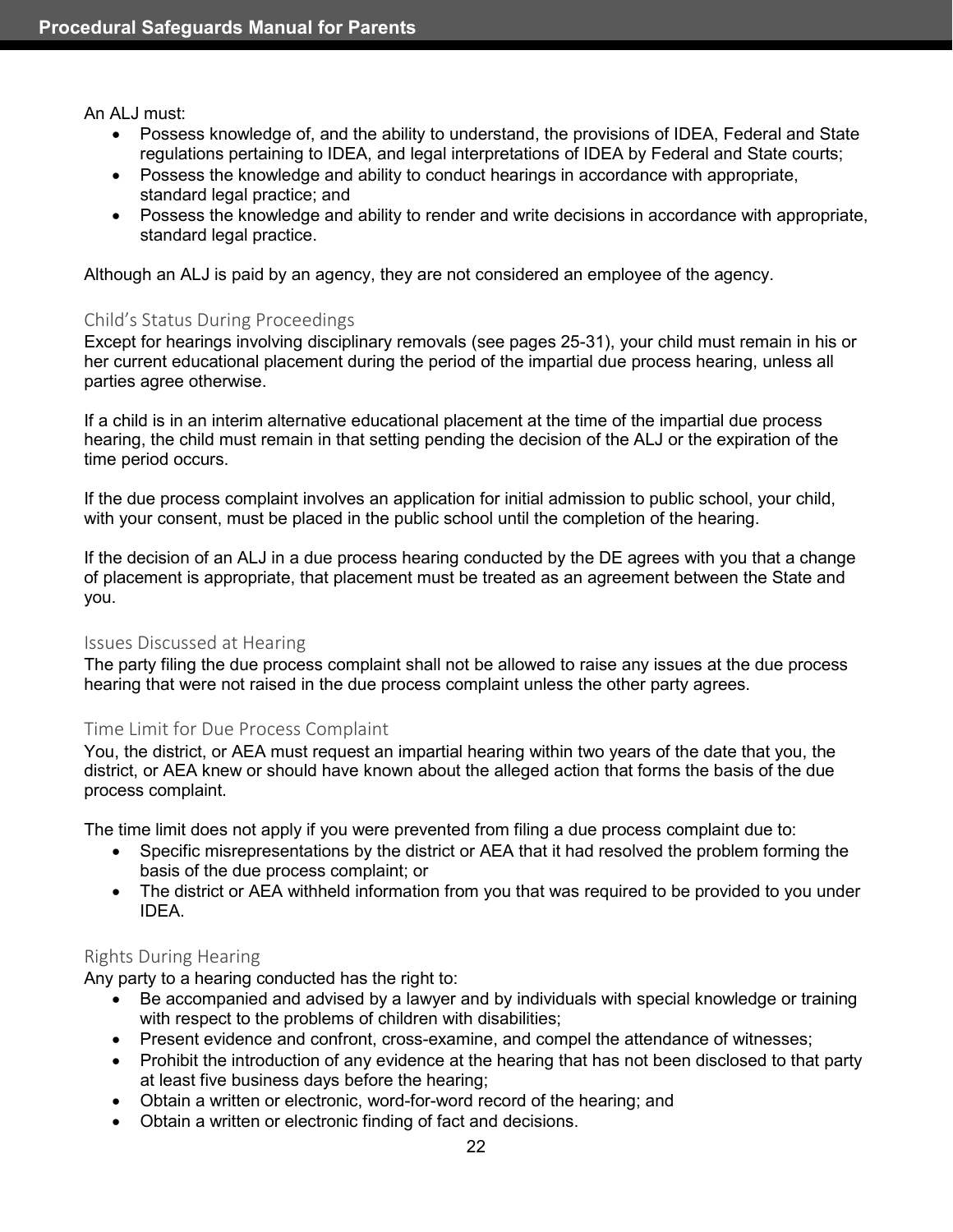#### <span id="page-29-0"></span>Disclosure of Information

At least five business days before a due process hearing, you and all other parties must disclose to each other all evaluations completed by that date and recommendations based on those evaluations that you or the other parties intend to use at the hearing.

An ALJ may prevent any party that fails to comply with this requirement from introducing the relevant evaluation or recommendation at the hearing without the consent of the other parties.

#### <span id="page-29-1"></span>Parent Rights at Hearing

When you are involved in hearings you must be given the right to:

- Have your child, who is the subject of the hearing, present;
- Open the hearing to the public; and
- Have the record of the hearing and the findings of fact and decisions provided at no cost to you.

The due process hearing must be scheduled at a time and place that is reasonably convenient to you and your child.

#### <span id="page-29-2"></span>Grounds for ALJ's Decision

An ALJ must make a decision on substantive grounds based on a determination of whether the child received a FAPE.

In matters alleging a procedural violation, an ALJ may find that a child did not receive a FAPE only if the procedural inadequacies:

- Impeded your child's right to a FAPE;
- Significantly impeded your opportunity to participate in the decision-making process regarding the provision of a FAPE to your child; or
- Caused a deprivation of educational benefit.

Nothing in these provisions shall mean an ALJ cannot order a district or AEA to comply with IDEA's procedural requirements.

#### <span id="page-29-3"></span>Additional Due Process Complaints

Nothing prevents you from filing a separate due process complaint on an issue separate from a due process complaint already filed.

#### <span id="page-29-4"></span>Finality of ALJ Decision

A decision made in a hearing is final, including a hearing related to disciplinary procedures, except that any party involved in the hearing may appeal the decision to court. A party who disagrees with the ALJ's decision, has the right to bring a civil action challenging the due process hearing decision. Such action may be brought in state or federal district court, without regard to the amount in controversy.

#### <span id="page-29-5"></span>Informing Others of ALJ's Decision

The DE, after deleting any personally identifiable information, must:

- Transmit the findings and decisions to the Iowa Special Education Advisory Panel; and
- Make those findings and decisions available to the public.

#### <span id="page-29-6"></span>Timeline for Hearing Decision

The DE must ensure that not later than 45 days after the expiration of the 30 calendar day period for resolution meetings or the adjusted period for resolution meetings:

• A final decision is reached in the hearing; and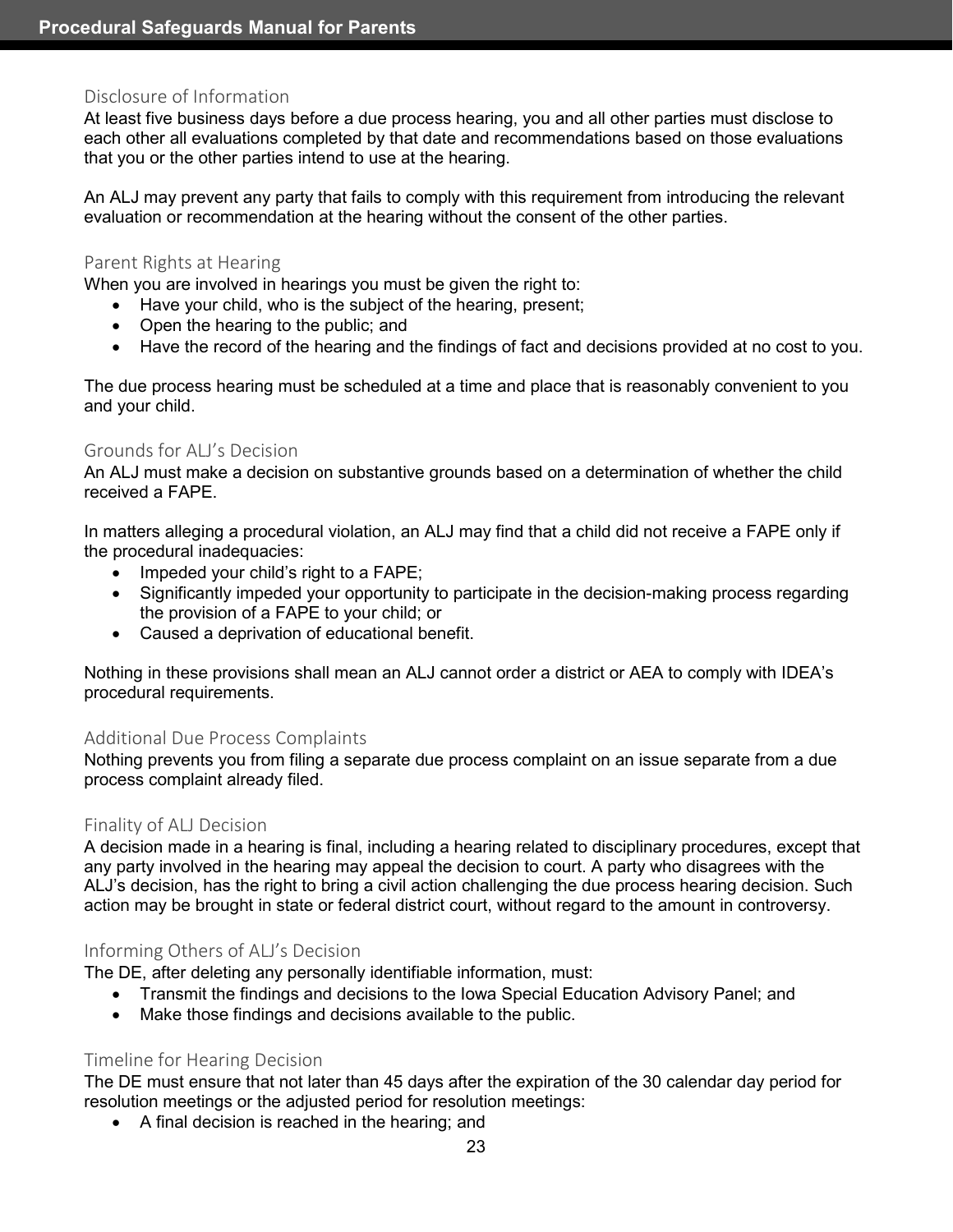• A copy of the decision is mailed to each of the parties.

An ALJ may grant extensions beyond the 45 calendar day at the request of either party.

# <span id="page-30-0"></span>Rule of Construction

Nothing in IDEA restricts or limits the rights, procedures and remedies available under the U.S. Constitution, the Americans with Disabilities Act of 1990,Title V of the Rehabilitation Act of 1973 (Section 504), or other Federal laws protecting the right of children with disabilities.

An exception is before the filing of a civil action under these laws seeking relief that is also available under IDEA, the due process procedures must be exhausted to the same extent as would be required if the party filed the action under IDEA.

This means that you may have remedies available under other laws that overlap with those available under the IDEA, but in general, to obtain relief under those other laws, you must first use the available administrative remedies under IDEA (i.e., the due process complaint, resolution meeting and impartial due process hearing procedures) before going directly into court.

# <span id="page-30-1"></span>Attorney Fees

In any action or proceeding brought under IDEA, the court, in its discretion, may award reasonable attorney fees as part of the costs to the prevailing party.

#### <span id="page-30-2"></span>Determining Reasonable Fees

Fees must be based on the rates:

- In the community where the action or hearing arose; and
- On the kind and quality of services furnished.

No bonus or multiplier may be used in the calculation of the fees.

#### <span id="page-30-3"></span>Fees Paid By Your Attorney

If your attorney filed a due process complaint, the court, in its discretion, may award reasonable attorney fees as part of the costs to a prevailing SEA, AEA or LEA, if the court finds the due process complaint is:

- Frivolous, unreasonable or without foundation; or
- Continues to litigate after the litigation clearly becomes frivolous, unreasonable or without foundation.

#### <span id="page-30-4"></span>Fees to be Paid by You or Your Attorney

The court, in its discretion, may award reasonable attorney fees as part of the costs to a prevailing SEA, AEA or LEA, if your request of a due process complaint hearing or later court case was presented for any improper purpose, such as:

- To harass;
- To cause unnecessary delay; or
- Unnecessarily increase the cost of the action or proceeding.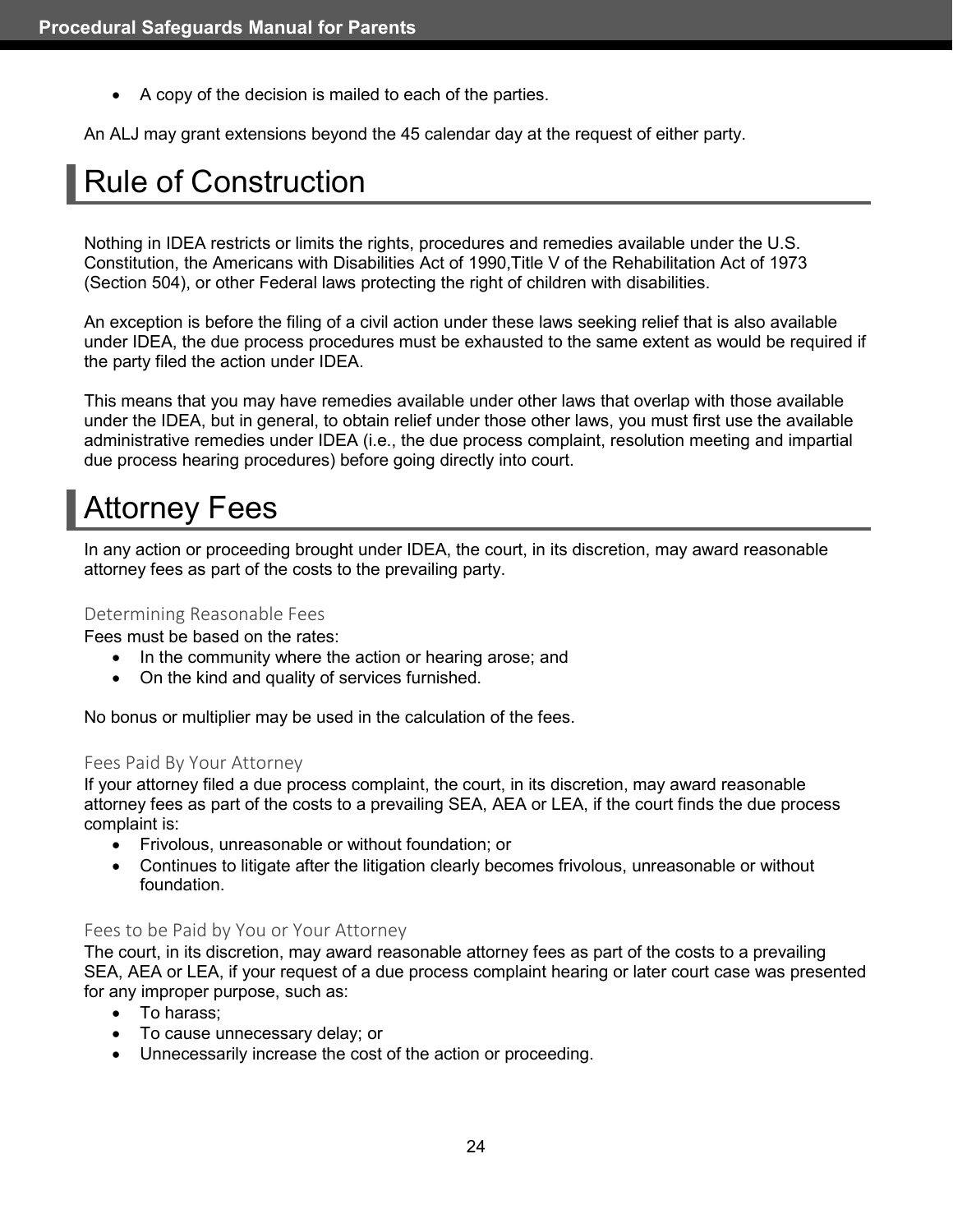# <span id="page-31-0"></span>Prohibited Fees and Related Costs

Attorney fees and related costs may not be reimbursed for services performed subsequent/after the time of a written offer of a settlement to you, if:

- The offer to settle the dispute is made within the time prescribed by Rule 68 of the Federal Rules of Civil Procedures; or
- In the case of an administrative proceeding, at any time more than 10 days before the proceeding begins;
- The offer is not accepted within 10 calendar days; and
- The court or ALJ finds that the relief finally obtained by the parents is not more favorable to parents than the offer of settlement.

Attorney fees may not be awarded for any meeting of the IEP Team, unless the meeting is convened as a result of an administrative proceeding or judicial action.

A resolution session shall not be considered a meeting convened as a result of an administrative hearing or judicial action or an administrative hearing, and attorney fees may not be awarded.

### <span id="page-31-1"></span>Exception to Settlement Limitation

An award of attorney fees and related costs may be made to a parent who:

- Is the prevailing party.
- Is substantially justified in rejecting a settlement offer.

# <span id="page-31-2"></span>Reducing Attorney Fees

Attorney fees may be reduced if the court finds:

- You, or your attorney, unreasonably protracted the final resolution of the controversy;
- The amount unreasonably exceeds the hourly rate prevailing in the community;
- The time spent and legal services furnished were excessive considering the nature of the action or proceeding; or
- The attorney representing the parent did not provide the district or the AEA the appropriate information in the due process complaint.

# <span id="page-31-3"></span>Exception to Reducing Attorney Fees

The provision of reducing attorney fees does not apply if the court finds the LEA, AEA or SEA:

- Unreasonably protracted the final resolution of the action, or
- There was a violation of Section 615 of IDEA, the IDEA procedural safeguards section.

# <span id="page-31-4"></span>Behavior and Discipline Procedures

The next several headings ("Authority of School Personnel" through "Referral to and Action by Law Enforcement Authorities") describe the IDEA's protections for students with disabilities who are removed from their educational environment for violating a student code of conduct.

# <span id="page-31-5"></span>Authority of School Personnel

# <span id="page-31-6"></span>Case-by-Case Determination

School personnel may consider any unique circumstances on a case-by-case basis when determining whether a change of placement, made in accordance with the following requirements related to discipline, is appropriate for a child with a disability who violates a school code of student conduct.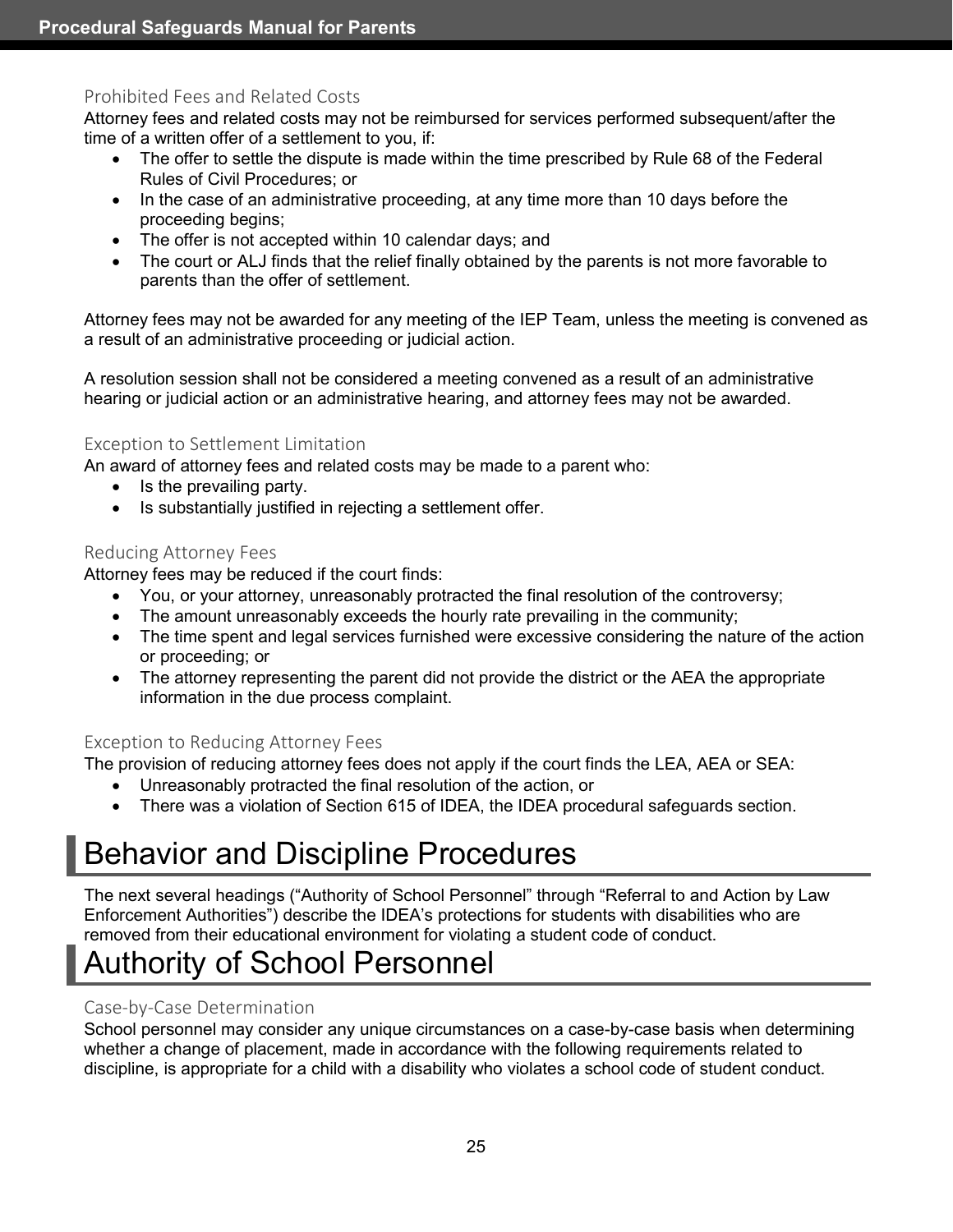#### <span id="page-32-0"></span>General

To the extent that they also take such action for children without disabilities, school personnel may, for not more than 10 school days in a row, remove a child with a disability who violates a code of student conduct from his or her current placement to an appropriate interim alternative educational setting, another setting, or suspension.

School personnel may also impose additional removals of the child of not more than 10 school days in a row in that same school year for separate incidents of misconduct, as long as those removals do not constitute a change of placement (see the heading "Change of Placement Because of Disciplinary Removals" for the definition).

Once a child with a disability has been removed from his or her current placement for a total of 10 school days in the same school year, the school district must, during any subsequent days of removal in that school year, provide services to the extent required below under the subheading "Services."

#### <span id="page-32-1"></span>Additional Authority

If the behavior that violated the student code of conduct was not a manifestation of the child's disability (see the subheading "Manifestation Determination") and the disciplinary change of placement would exceed 10 school days in a row, school personnel may apply the disciplinary procedures to that child with a disability in the same manner and for the same duration as it would to children without disabilities, except that the school must provide services to that child as described below under "Services."

The child's IEP Team determines the interim alternative educational setting for such services.

# <span id="page-32-2"></span>**Services**

# <span id="page-32-3"></span>More than 10 Days: Not A Manifestation

A child with a disability who is removed from the child's current placement for more than 10 school days and the behavior is not a manifestation of the child's disability (see subheading, "Manifestation Determination") or who is removed under special circumstances (see the subheading, "Special Circumstances") must:

- Continue to receive educational services (have available a free appropriate public education), so as to enable the child to continue to participate in the general education curriculum, although in another setting (that may be an interim alternative educational setting), and to progress toward meeting the goals set out in the child's IEP; and
- Receive, as appropriate, a functional behavioral assessment, and behavioral intervention services and modifications, which are designed to address the behavior violation so that it does not happen again.

#### <span id="page-32-4"></span>Less Than 10 Days

After a child with a disability has been removed from his or her current placement for 10 school days in that same school year, and if the current removal is for 10 school days in a row or less and if the removal is not a change of placement (see definition below), then school personnel, in consultation with at least one of the child's teachers, determine the extent to which services are needed to enable the child to continue to participate in the general education curriculum, although in another setting, and to progress toward meeting the goals set out in the child's IEP.

If the removal is a change of placement (see the heading, "Change of Placement Because of Disciplinary Removals"), the child's IEP Team determines the appropriate services to enable the child to continue to participate in the general education curriculum, although in another setting (that may be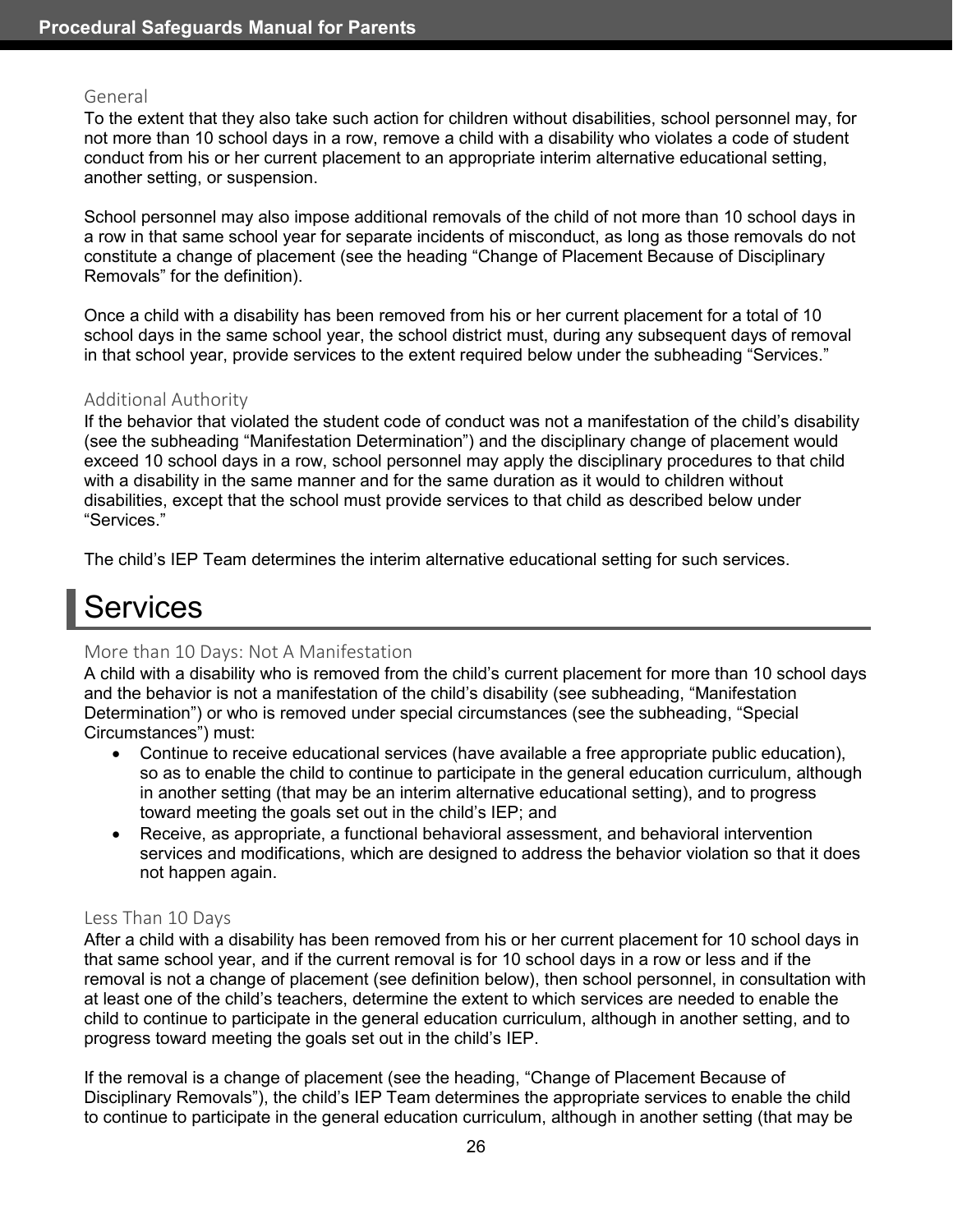an interim alternative educational setting), and to progress toward meeting the goals set out in the child's IEP.

# <span id="page-33-0"></span>Manifestation Determination

#### <span id="page-33-1"></span>Definition

Within 10 school days of any decision to change the placement of a child with a disability because of a violation of a code of student conduct (except for a removal that is for 10 school days in a row or less and not a change of placement), the school district, you, and other relevant members of the IEP Team (as determined by you and the school district) must review all relevant information in the student's file, including the child's IEP, any teacher observations, and any relevant information provided by you to determine:

- If the conduct in question was caused by, or had a direct and substantial relationship to, the child's disability; or
- If the conduct in question was the direct result of the school district's failure to implement the child's IEP.

### <span id="page-33-2"></span>Determining Behavior was a Manifestation of a Disability

If the review determines that either of those conditions was met, the conduct must be determined to be a manifestation of the child's disability.

### <span id="page-33-3"></span>Manifestation Because of Failure to Implement IEP

If the review determines that the conduct in question was the direct result of the school district's failure to implement the IEP, the school district must take immediate action to remedy those deficiencies.

#### <span id="page-33-4"></span>Action When Behavior is a Manifestation of a Disability

If the review determines that the conduct was a manifestation of the child's disability, the IEP Team must either:

- Conduct a functional behavioral assessment, unless the school district had conducted a functional behavioral assessment before the behavior that resulted in the change of placement occurred, and implement a behavioral intervention plan for the child; or
- If a behavioral intervention plan already has been developed, review the behavioral intervention plan, and modify it, as necessary, to address the behavior.

Except as described below under the subheading "Special Circumstances," the school district must return your child to the placement from which your child was removed, unless you and the district agree to a change of placement as part of the modification of the behavioral intervention plan.

#### <span id="page-33-5"></span>Special Circumstances

Whether or not the behavior was a manifestation of your child's disability, school personnel may remove a student to an interim alternative educational setting (determined by the child's IEP Team) for not more than 45 school days, if your child:

- 1. Carries a weapon (see the definition below) to school or has a weapon at school, on school premises, or at a school function under the jurisdiction of the Iowa Department of Education or a school district;
- 2. Knowingly has or uses illegal drugs (see the definition below), or sells or solicits the sale of a controlled substance (see the definition below), while at school, on school premises, or at a school function under the jurisdiction of the Iowa Department of Education or a school district; or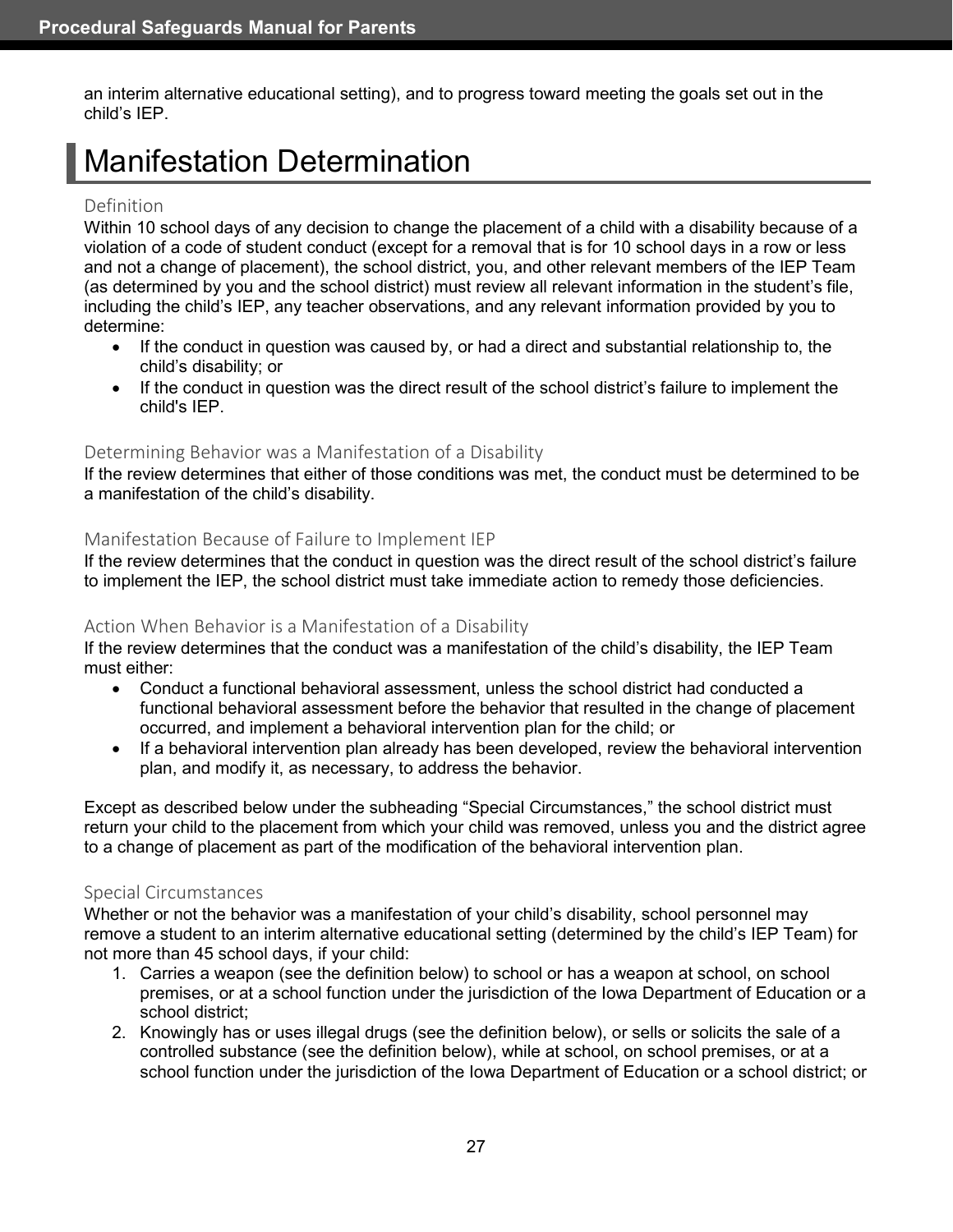3. Has inflicted serious bodily injury (see the definition below) upon another person while at school, on school premises, or at a school function under the jurisdiction of the Iowa Department of Education or a school district.

#### <span id="page-34-0"></span>Special Circumstances Definitions

- *Controlled substance* means a drug or other substance identified under schedules I, II, III, IV, or V in section 202(c) of the Controlled Substances Act (21 U.S.C. § 812(c)).
- *Illegal drug* means a controlled substance; but does not include a controlled substance that is legally possessed or used under the supervision of a licensed health-care professional or that is legally possessed or used under any other authority under that Act or under any other provision of Federal law.
- *Serious bodily injury* has the meaning given the term ''serious bodily injury'' under paragraph (3) of subsection (h) of section 1365 of title 18, United States Code.
- *Weapon* has the meaning given the term ''dangerous weapon'' under paragraph (2) of the first subsection (g) of section 930 of title 18, United States Code.

# <span id="page-34-1"></span>Notification

On the date the school district makes the decision to make a removal that is a change of placement of your child because of a violation of a code of student conduct, the district must notify you of that decision and provide you with a procedural safeguards notice.

# <span id="page-34-2"></span>Appeal – Disciplinary Procedures

You may file a due process complaint (see the heading "Due Process Complaint") to request a due process hearing if you disagree with:

- Any decision regarding placement made under these discipline provisions; or
- The manifestation determination described above.

The school district may file a due process complaint to request a due process hearing if it believes that maintaining the current placement of your child is substantially likely to result in injury to your child or to others.

# <span id="page-34-3"></span>Authority of ALJ

An ALJ must conduct the due process hearing and make a decision. The ALJ may:

- 1. Return your child with a disability to the placement from which your child was removed if the ALJ determines that the removal was a violation of the requirements described under the heading "Authority of School Personnel," or that your child's behavior was a manifestation of your child's disability; or
- 2. Order a change of placement of your child with a disability to an appropriate interim alternative educational setting for not more than 45 school days if the ALJ determines that maintaining the current placement of your child is substantially likely to result in injury to your child or to others.
- 3. These hearing procedures may be repeated, if the school district believes that returning your child to the original placement is substantially likely to result in injury to your child or to others.

# <span id="page-34-4"></span>Expedited Due Process Hearing Procedures

Whenever you or a school district files a due process complaint to request such a hearing, a hearing must be held that meets the requirements, except as follows:

The Department of Education must arrange for an expedited due process hearing, which must occur within 20 school days of the date the hearing is requested and must result in a determination within 10 school days after the hearing.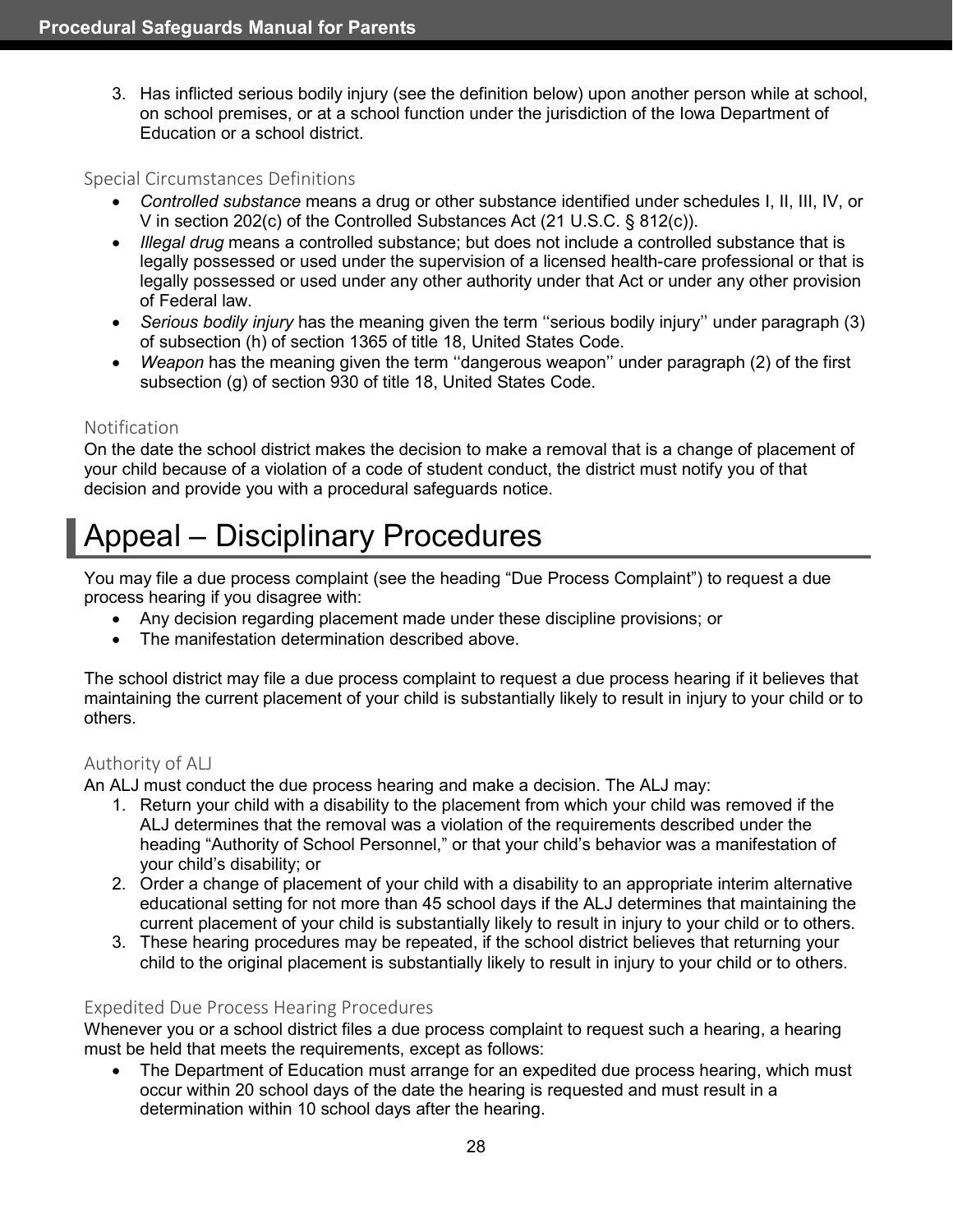- Unless you and the school district agree in writing to waive the meeting, or agree to use mediation, a resolution meeting must occur within seven calendar days of receiving notice of the due process complaint.
- The hearing may proceed unless the matter has been resolved to the satisfaction of both parties within 15 calendar days of receipt of the due process complaint.

You or the school district may appeal the decision in an expedited due process hearing in the same way as for decisions in other due process hearings.

# <span id="page-35-0"></span>Placement During Appeals - Discipline

When you or the school district file a due process complaint (or request mediation) related to disciplinary matters, your child must (unless you and the Department or school district agree otherwise) remain in the interim alternative educational setting:

- Pending the decision of the ALJ, or
- Until the expiration of the time period of removal as provided for and described under the heading "Authority of School Personnel," whichever occurs first.

This is an exception to the general rule that the child remains in the current placement while a due process complaint or mediation is pending.

# <span id="page-35-1"></span>Change of Placement Because of Disciplinary Removals

### <span id="page-35-2"></span>General

A removal of your child with a disability from your child's current educational placement is a change of placement if:

- The removal is for more than 10 school days in a row; or
- Your child has been subjected to a series of removals that constitute a pattern because:
	- $\circ$  The series of removals total more than 10 school days in a school year;
	- $\circ$  Your child's behavior is substantially similar to the child's behavior in previous incidents that resulted in the series of removals; and
	- $\circ$  Additional factors, such as:<br>the length of each re
		- the length of each removal.
		- the total amount of time your child has been removed, and
		- the proximity of the removals to one another.

Whether a pattern of removals constitutes a change of placement is determined on a case-by-case basis by the school district and, if challenged, is subject to review through due process and judicial proceedings.

Whether in-school suspension counts as a day of removal depends on if the district can answer all three of these questions "yes."

- 1. Will your child be able to appropriately participate in the general education curriculum?
- 2. Will your child be able to receive the services specified in your child's IEP?
- 3. Will your child be able to participate with children without disabilities to the extent provided in your child's current placement?

#### <span id="page-35-3"></span>Determination of Placement

The IEP Team determines the interim alternative educational setting for removals that are changes of placement, and removals under the headings of "Additional Authority" and "Special Circumstances."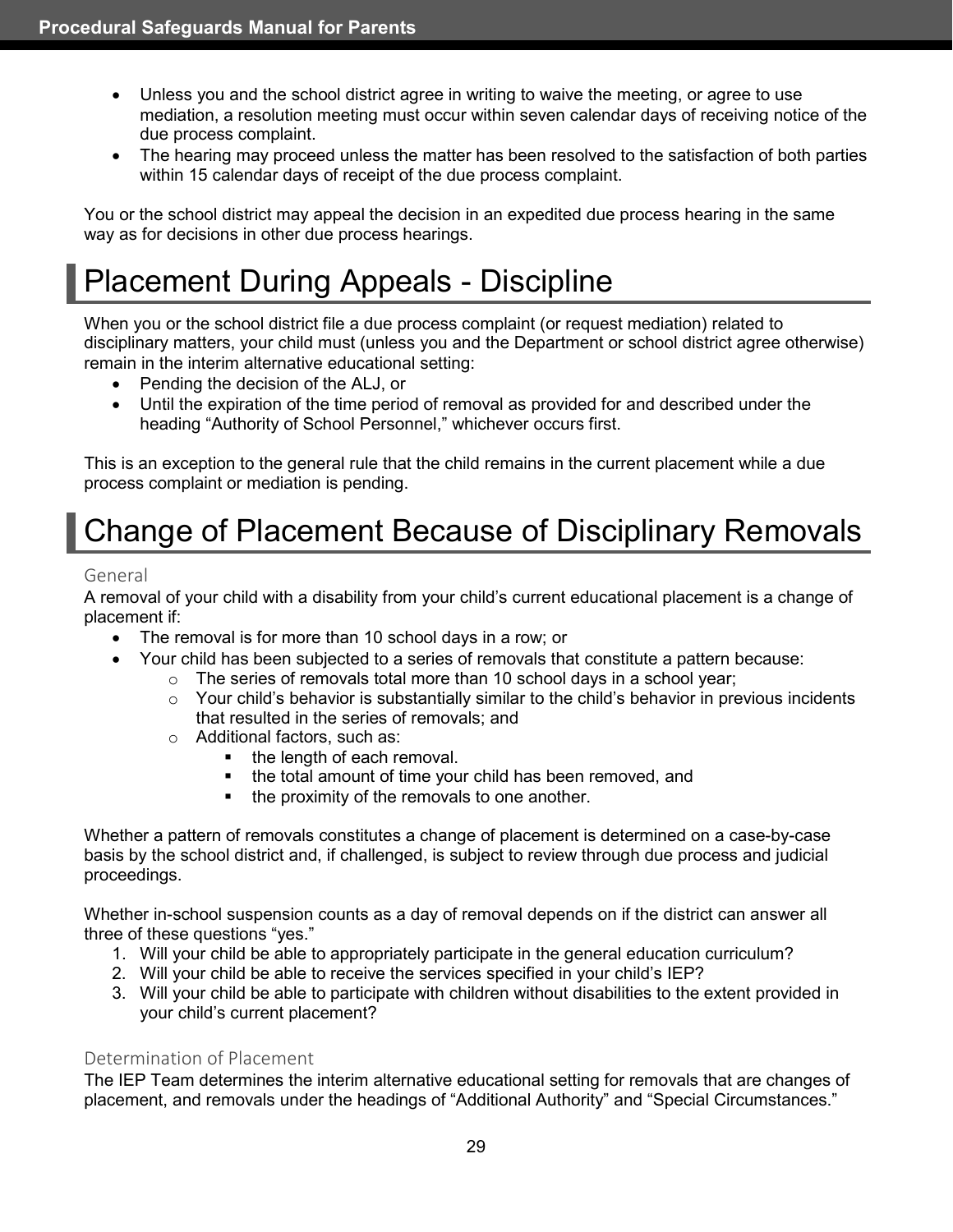# <span id="page-36-0"></span>Protections for Children Not Yet Eligible for Special Education

### <span id="page-36-1"></span>General Information

If your child does not have an IEP and violates a student code of conduct, you may assert any of the protections in this notice if both of the following are true:

- 1. The district had knowledge that your child had a disability, and
- 2. The district had that knowledge before your child violated the student code of conduct.

# <span id="page-36-2"></span>Definition of Prior Knowledge

A district must be deemed to have knowledge that a child is a child with a disability before the behavior that brought about the disciplinary action occurred if:

- The parent of the child expressed concern in writing that the child is in need of special education and related services to supervisory or administrative personnel of the appropriate educational agency, or a teacher of the child;
- The parent requested an evaluation related to eligibility for special education and related services under IDEA; or
- The child's teacher or other district personnel expressed specific concerns about a pattern of behavior demonstrated by the child directly to the district's director of special education or to other supervisory personnel of the district.

# <span id="page-36-3"></span>Exceptions to Prior Knowledge

A district would not be deemed to have such knowledge if:

- The child's parent has not allowed an evaluation of the child or refused special education services; or
- The child has been evaluated and determined to not be eligible under IDEA.

# <span id="page-36-4"></span>No Prior Knowledge

If prior to taking disciplinary measures against the child, a district does not have knowledge that a child is a child with a disability, the child may be subjected to the disciplinary measures that are applied to children without disabilities who engaged in comparable behaviors.

However, if a request is made for an evaluation of a child during the time period in which the child is subjected to disciplinary measures, the evaluation must be conducted in an expedited manner.

Until the evaluation is completed, the child remains in the educational placement determined by school authorities, which can include suspension or expulsion without educational services.

If the child is determined to be a child with a disability, taking into consideration information from the evaluation and information provided by the parents, the district must provide special education and related services in accordance with IDEA.

# <span id="page-36-5"></span>Referral to and Action by Law Enforcement and Judicial Authorities

IDEA does not:

• Prohibit an agency from reporting a crime committed by a child with a disability to appropriate authorities; or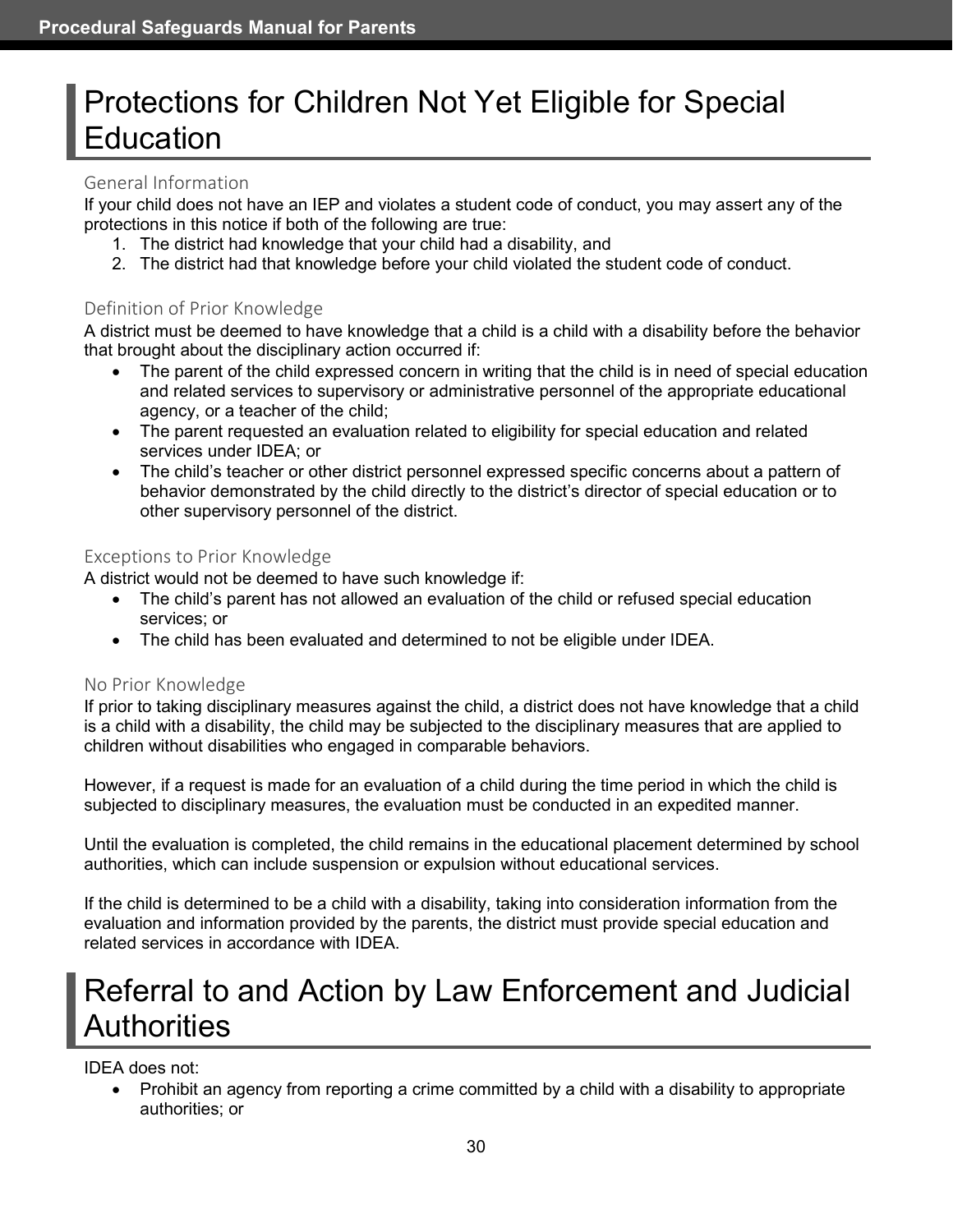• Prevent State law enforcement and judicial authorities from exercising their responsibilities with regard to the application of Federal and State law to crimes committed by a child with a disability.

If a district reports a crime committed by a child with a disability, the district:

- Must ensure that copies of the child's special education and disciplinary records are transmitted to the law enforcement agency; and
- May transmit copies of the child's special education and disciplinary records only to the extent permitted by the Family Educational Rights and Privacy Act (FERPA).

# <span id="page-37-0"></span>Provisions for Surrogate Parents

### <span id="page-37-1"></span>When Surrogate Parents are Needed

Each district, AEA, and the state must ensure that the rights of a child are protected when:

- No parent can be identified;
- The district or AEA, after reasonable efforts, cannot locate a parent;
- The child is a ward of the State under the laws of Iowa;
	- $\circ$  In the case of a child who is a ward of the State, the judge presiding over the child's case alternatively may appoint a surrogate parent (the criteria are listed below.); or
- The child is an unaccompanied homeless youth.

# <span id="page-37-2"></span>AEA Responsibility

The duties of an AEA include the assignment of an individual to act as a surrogate for the parents. This must include a method for:

- Determining whether a child needs a surrogate parent;
- Assigning a surrogate parent to the child.

# <span id="page-37-3"></span>Surrogate Parent Criteria

The AEA may select a surrogate parent in any way permitted under State law. The AEA must ensure that a person selected as a surrogate parent:

- Is not an employee of the DE, the AEA, the district, or any other agency that is involved in the education or care of the child;
- Has no personal or professional interest that conflicts with the interest of the child he or she represents; and
- Has knowledge and skills that ensure adequate representation of the child.

Although a surrogate parent may be paid by an agency, they are not considered an employee of the agency.

#### <span id="page-37-4"></span>Unaccompanied Homeless Youth

In the case of an unaccompanied homeless youth, appropriate staff of emergency shelters, transitional shelters, independent living programs, and street outreach programs may be appointed as temporary surrogates, until a surrogate can be appointed who meets all of the requirements.

#### <span id="page-37-5"></span>Surrogate Parent Responsibilities

The surrogate parent may represent the child in all matters relating to:

- The identification, evaluation, and educational placement of the child; and
- The provision of a free appropriate public education (FAPE) to the child.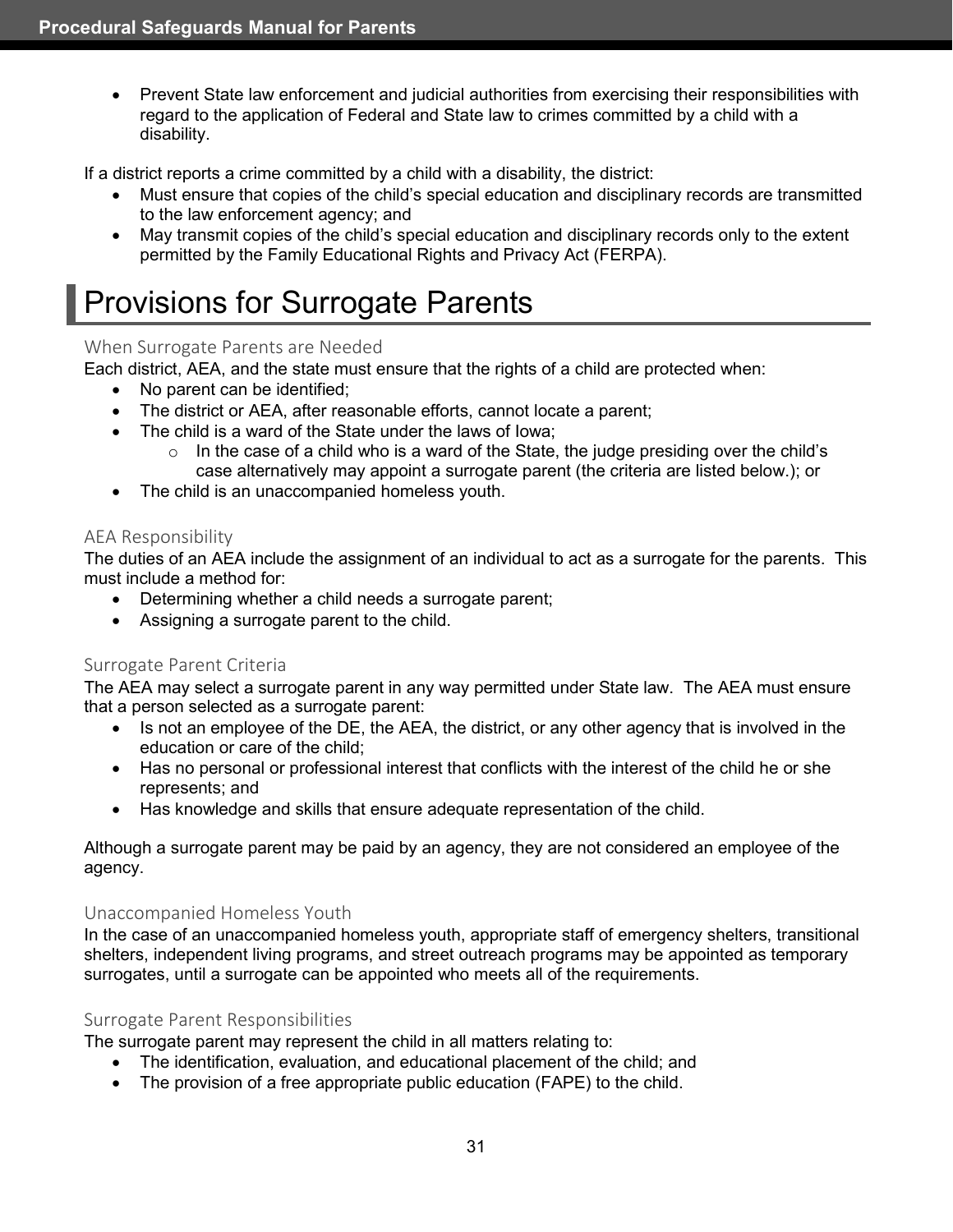#### <span id="page-38-0"></span>Timeline for Appointing a Surrogate Parent

The AEA must appoint a surrogate not more than 30 days after an AEA determines that the child needs a surrogate parent.

# <span id="page-38-1"></span>Transfer of Rights to the Child

#### <span id="page-38-2"></span>Transfer of Educational Records Rights

Iowa provides policies and procedures of the extent to which children are afforded rights of privacy, taking into consideration the age of your child and type or severity of the disability.

Educational record rights transfer to your child at 18.

Educational records shall be made available to the parents if the eligible individual is determined to be a dependent student as defined in the Internal Revenue Code.

#### <span id="page-38-3"></span>Transfer of IDEA Rights

A parent's rights under IDEA will transfer to your child at the child's age of majority.

The age of majority is 18 in Iowa, and in these instances:

- All minors attain their majority through marriage;
- A person who is less than 18 but who is tried, convicted, and sentenced as an adult.

An exception to age of majority at 18 is a child with a disability who has legally been determined to be incompetent under Iowa law.

#### <span id="page-38-4"></span>Notification of Transfer of Rights

The district will provide notice required under the law to both you and your child. All other rights given to you will transfer to your child (this includes youth who are incarcerated in a juvenile or adult Federal, Iowa or local correctional institution).

Beginning at least one year before your child reaches the age of majority under Iowa law, your child's IEP shall include a statement that he or she has been informed of the special education rights that will transfer to your child at the age of majority.

As a parent, you will receive the notices required under the law. You will be able to attend and participate at IEP meetings when the student, district or AEA invites you.

There may be situations where you will be allowed to continue to make decisions for your child, even after your child has attained the age of majority. For example, a court could appoint you as your adult child's guardian, with the power to make educational decisions.

For more information about situations where you would be able to make decisions for your adult child, contact your AEA or one of the organizations listed on pages 1 through 3.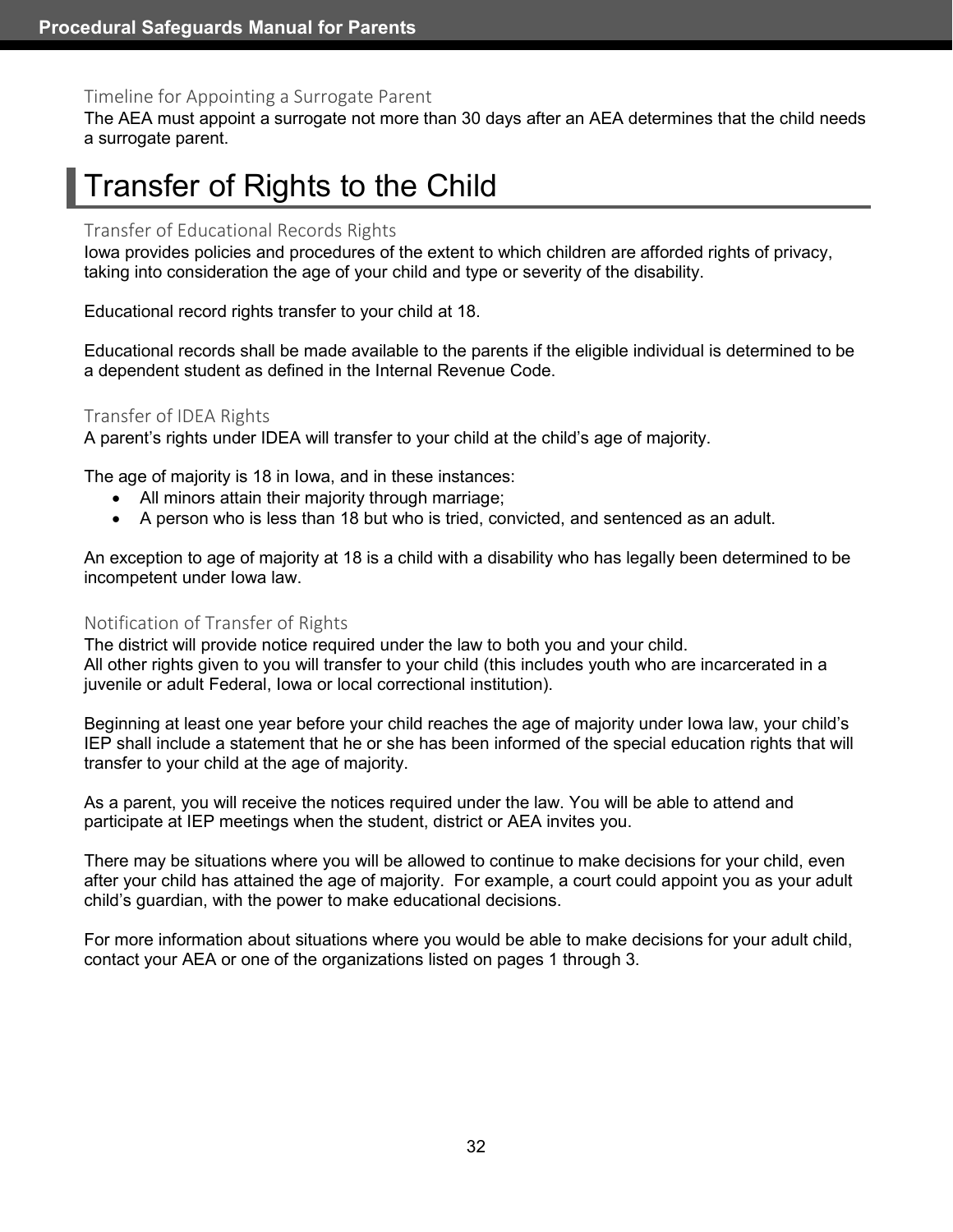# <span id="page-39-0"></span>Unilateral Placement of Children by Parents in Private Schools When a Free Appropriate Public Education (FAPE) is an Issue

# <span id="page-39-1"></span>Private School or Facility Costs

IDEA does not require that the district or AEA pay for the cost of education in a private school or facility, including special education and related services for your child with a disability, if:

- The district made FAPE available to your child; and
- You elected to place the child in a private school or facility.

If there is a disagreement between you and district regarding the availability of an appropriate program for your child, the question of who will pay is subject to an impartial due process hearing.

Note: Iowa law requires children with disabilities who are enrolled by their parents in Iowa accredited nonpublic schools receive special education and related services provided by a public agency in the manner and to the same extent as children with disabilities in public schools.

# <span id="page-39-2"></span>Reimbursement for Private School Placement

If, prior to enrolling your child in a private school without consent or referral by the district, your child had been determined an eligible individual under IDEA and received special education and related services at school, a court or an ALJ may require the district to reimburse you for the cost of the enrollment if:

- The court or ALJ finds that the agency had not made FAPE available to your child in a timely manner prior to the enrollment in the private school; and
- The private placement is appropriate.

Note: An ALJ or court may find the private placement appropriate even if it does not meet the state standards that apply to education provided by DE, AEAs, and districts.

# <span id="page-39-3"></span>Reimbursement Reduced or Denied

Reimbursement may be reduced or denied if:

- At the most recent IEP meeting you attended prior to the removal you did not inform the IEP Team that you were rejecting the placement proposed to provide a FAPE to your child, including stating your:
	- o concerns with the proposed placement and
	- $\circ$  intent to enroll your child in a nonpublic school at public expense.
- You did not give written notice 10 business days (including any holidays that occur on a business day) before the removal including your concerns and the reasons why;
- Prior to the removal the district or AEA requested an evaluation and you did not make the child available; or
- If a court finds that your actions were unreasonable.

# <span id="page-39-4"></span>Exceptions to Reduction or Denial

According to IDEA, the cost of reimbursement must not be reduced or denied if:

- The district prevented you from providing the required notice.
- You did not get notice of these requirements.
- Compliance would likely result in physical harm to the child.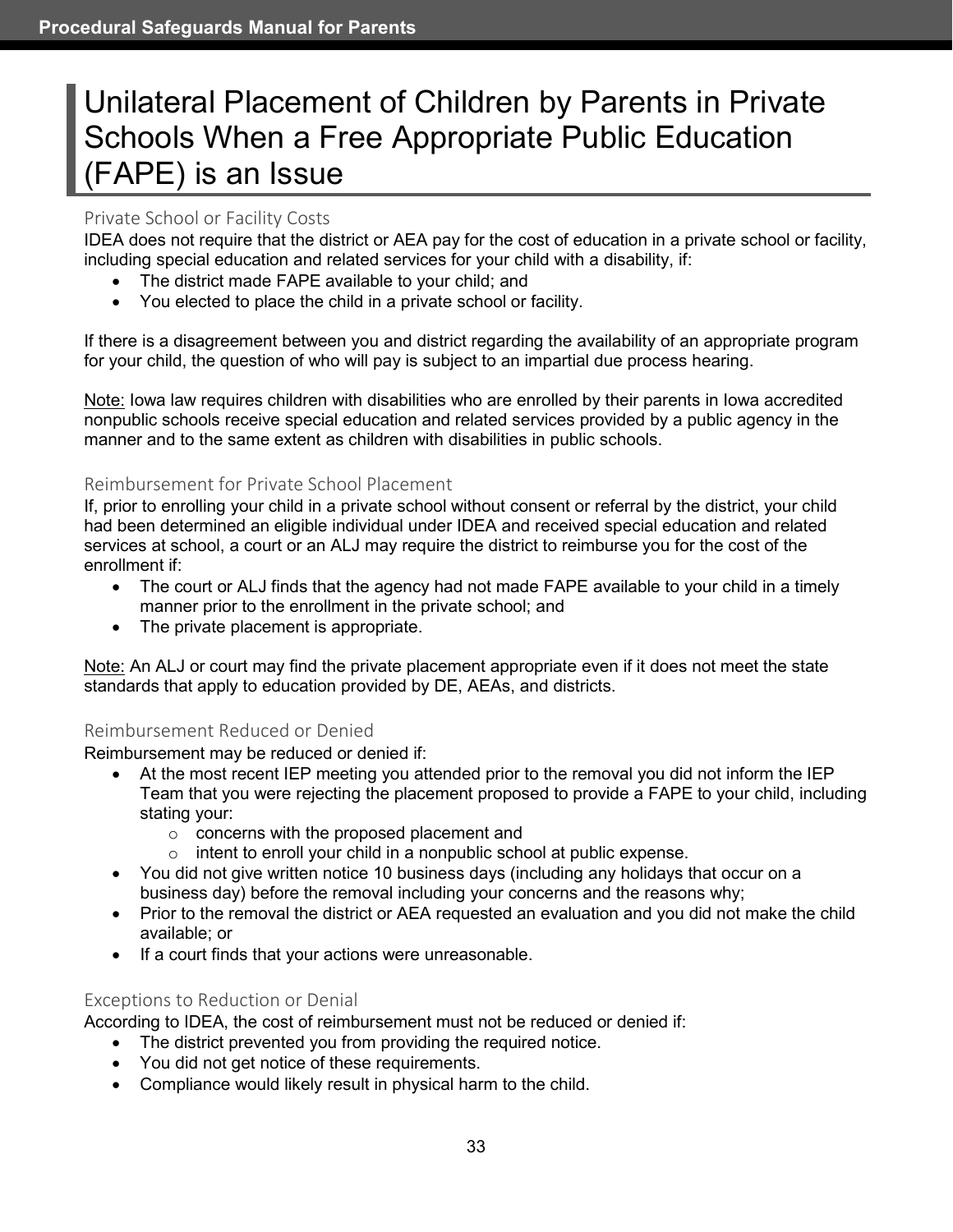The cost of reimbursement may, at the discretion of the court or an ALJ, not be reduced or denied for failure to provide the required notice if:

- You are illiterate and unable to write in English; or
- Compliance would likely result in serious emotional harm to your child.

# <span id="page-40-0"></span>**My Notes and Questions**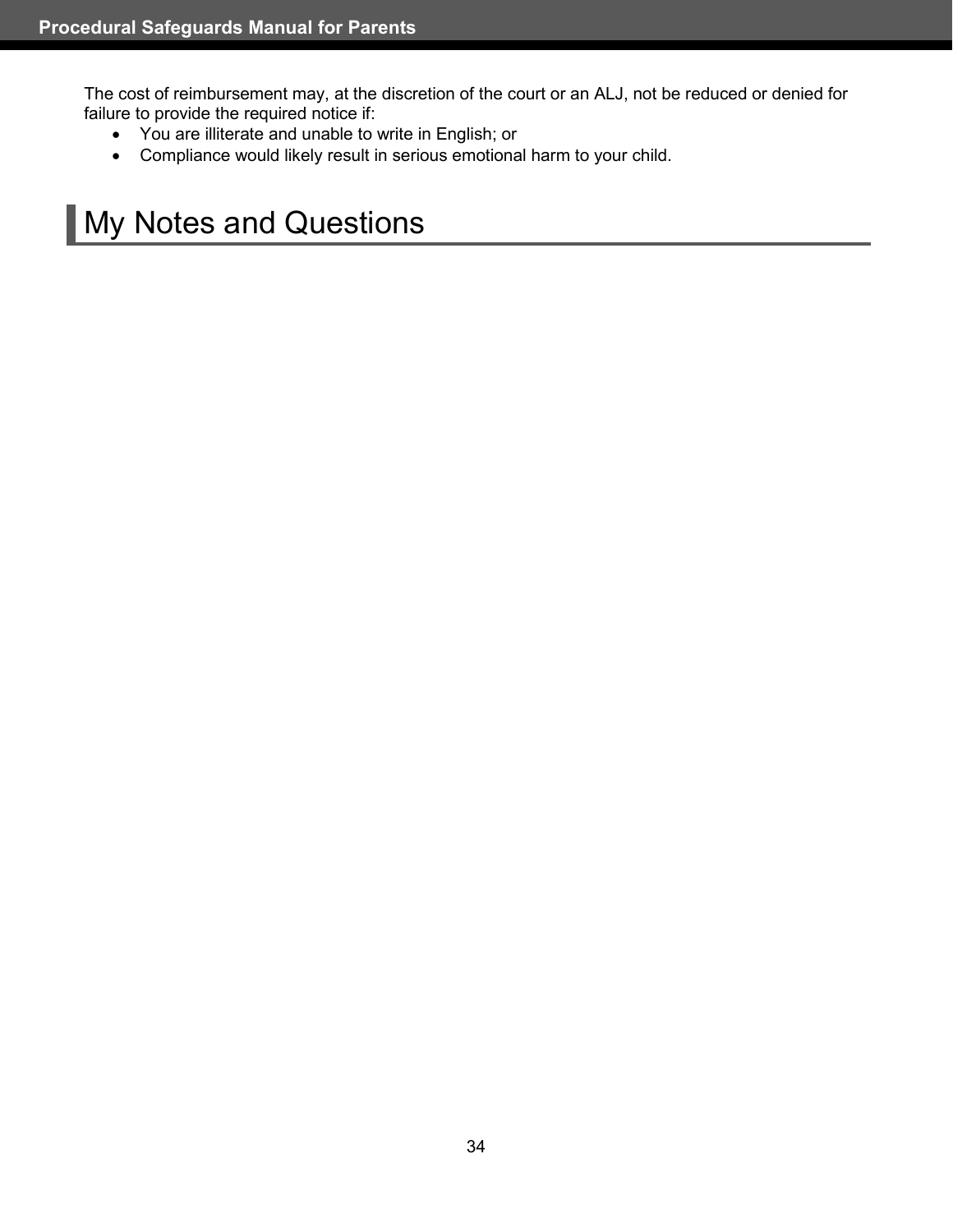# <span id="page-41-0"></span>Appendix A: Definitions

Because the language used in law is so specific, we have included a few definitions to help you understand the law. As parents, you need to have an increased awareness of what you are reading – 'must' and 'shall' in the law are different from 'may', as an example. 'Must' and 'shall' are need to happen items. 'May' suggests there is a choice to do something or not do something. Not every term defined in the law is included here. Talk to your district personnel, AEA consultants, other parents, FEP program staff in your AEA, and ASK Resource Center (PTI) staff for help in understanding what some other words mean.

### <span id="page-41-1"></span>Day; Business Day; School Day

*Day* means calendar day unless otherwise indicated as business day or school day. *Business day* means Monday through Friday, except for Federal and State holidays (unless holidays are specifically included in the designation of a business day). *School day* has the same meaning for all children in school, including children with and without disabilities.

# <span id="page-41-2"></span>Free Appropriate Public Education or FAPE

Free appropriate public education is special education and related services that

- 1. are provided at public expense, under public supervision and direction, and without charge;
- 2. meet the standards of the State, including the requirements of IDEA;
- 3. include an appropriate preschool, elementary school, or secondary school education, and
- 4. are provided in conformity with an individualized education program (IEP).

#### <span id="page-41-3"></span>Homeless Children and Youth

The term "homeless children and youths" --

(A) means individuals who lack a fixed, regular, and adequate nighttime residence; and (B) includes--

(i) children and youths who are sharing the housing of other persons due to loss of housing, economic hardship, or a similar reason; are living in motels, hotels, trailer parks, or camping grounds due to the lack of alternative adequate accommodations; are living in emergency or transitional shelters; are abandoned in hospitals; or are awaiting foster care placement;

(ii) children and youths who have a primary nighttime residence that is a public or private place not designed for or ordinarily used as a regular sleeping accommodation for human beings;

(iii) children and youths who are living in cars, parks, public spaces, abandoned buildings, substandard housing, bus or train stations, or similar settings; and

(iv) migratory children who qualify as homeless because the children are living in circumstances described in clauses (i) through (iii).

42 U.S.C. §11434a

#### <span id="page-41-4"></span>Individualized Education Program or IEP

An IEP is a written record of an eligible individual's special education services developed, reviewed, and revised with an IEP Team. The IEP document records the decisions reached at the IEP meeting and sets forth in writing a commitment of resources necessary for the eligible individual to receive needed services appropriate to the individual's special learning needs.

#### <span id="page-41-5"></span>Individualized Education Program Team or IEP Team

An IEP Team is a group of individuals that is responsible for developing, reviewing, or revising an IEP for a child with a disability.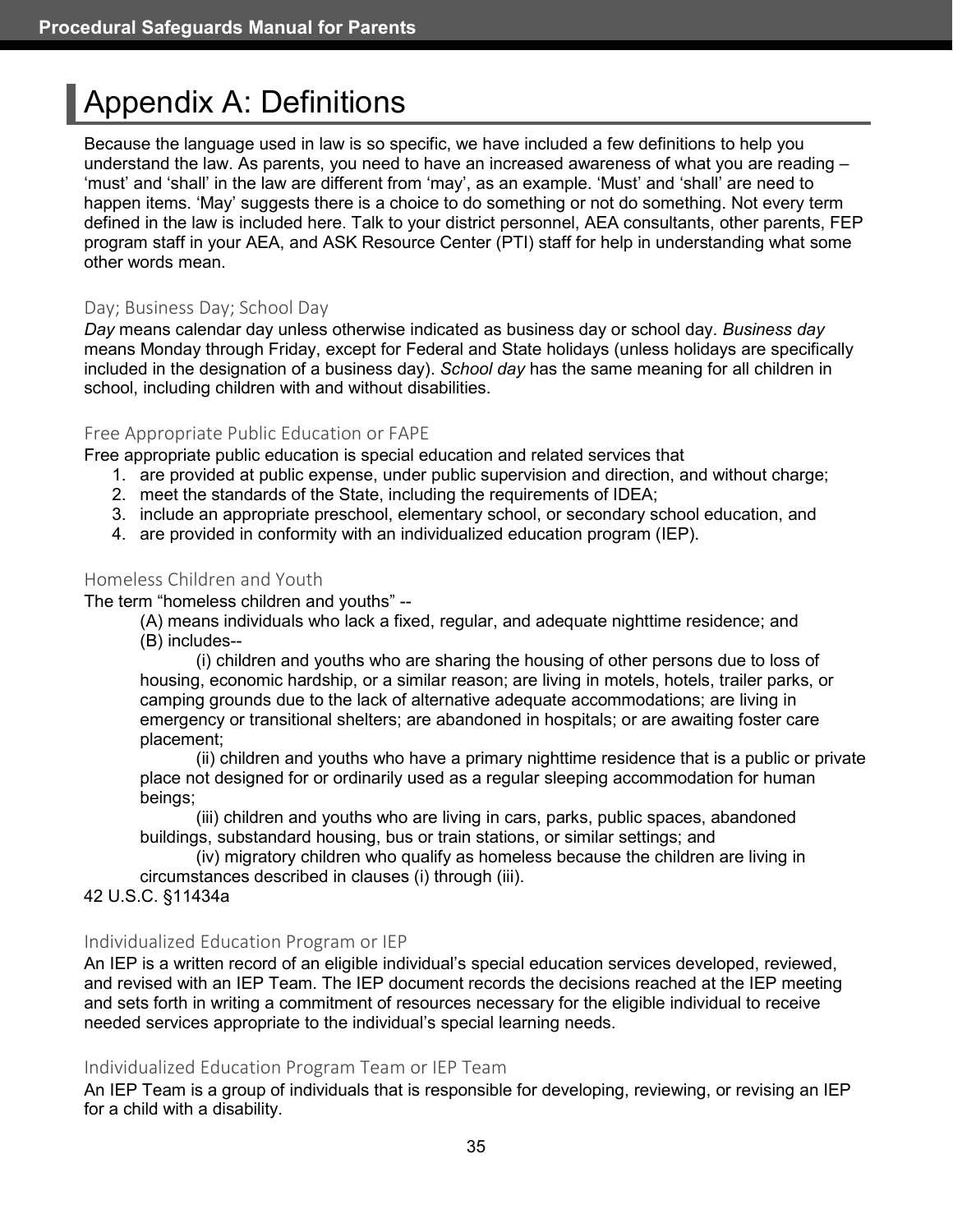#### <span id="page-42-0"></span>Native Language

When used with respect to an individual who is limited English proficient, *native language* means the following:

- The language normally used by that individual or, in the case of a child, the language normally used by the parents of the child; and
- In all direct contact with a child (including evaluation of the child), the language normally used by the child in the home or learning environment.

For an individual with deafness or blindness, or for an individual with no written language, *native language* is the mode of communication that is normally used by the individual (such as sign language, Braille, or oral communication).

#### <span id="page-42-1"></span>Parent

*Parent* means:

- A biological or adoptive parent of a child;
- A foster parent, unless State law, regulations or contractual obligations with a State or local entity prohibit a foster parent from acting as a parent;
- A guardian (but not the State if the child is a ward of the State);
- An individual acting in the place of a natural or adoptive parent (including a grandparent, stepparent, or other relative) with whom the child lives, or an individual who is legally responsible for the child's welfare; or
- A surrogate parent who has been appointed.

#### <span id="page-42-2"></span>Personally Identifiable

Information is *personally identifiable* if it contains information such as:

- The name of the child, the child's parent, or other family member;
- The address of the child:
- A personal identifier, such as the child's social security number or student number; or
- A list of personal characteristics or other information that would make it possible to identify the child with reasonable certainty.

#### <span id="page-42-3"></span>Prior Written Notice

*Prior Written Notice* is the notice to parents of the action proposed or refused as a part of the special education IEP process. Parents have the right to receive written notice prior to when the district or area education agency (AEA) proposes or refuses to initiate or change the identification, evaluation, or placement of their child or the provision of a free appropriate public education. This notice must be provided within a reasonable time of any proposed action. The proposal or refusal must be an issue over which an IEP Team has the authority to make a decision.

#### <span id="page-42-4"></span>Special Disciplinary Circumstances

- *Controlled Substance* is a drug or other substance identified under schedules I, II, III, IV, or V in section 202(c) of the Controlled Substances Act (21 U.S.C. § 812(c)). For a listing, check http://www.justice.gov/dea/pubs/scheduling.html
- *Illegal Drug* is a controlled substance; but does not include a controlled substance that is legally possessed or used under the supervision of a licensed health-care professional or that is legally possessed or used under any other authority under the Controlled Substances Act or under any other provision of Federal law.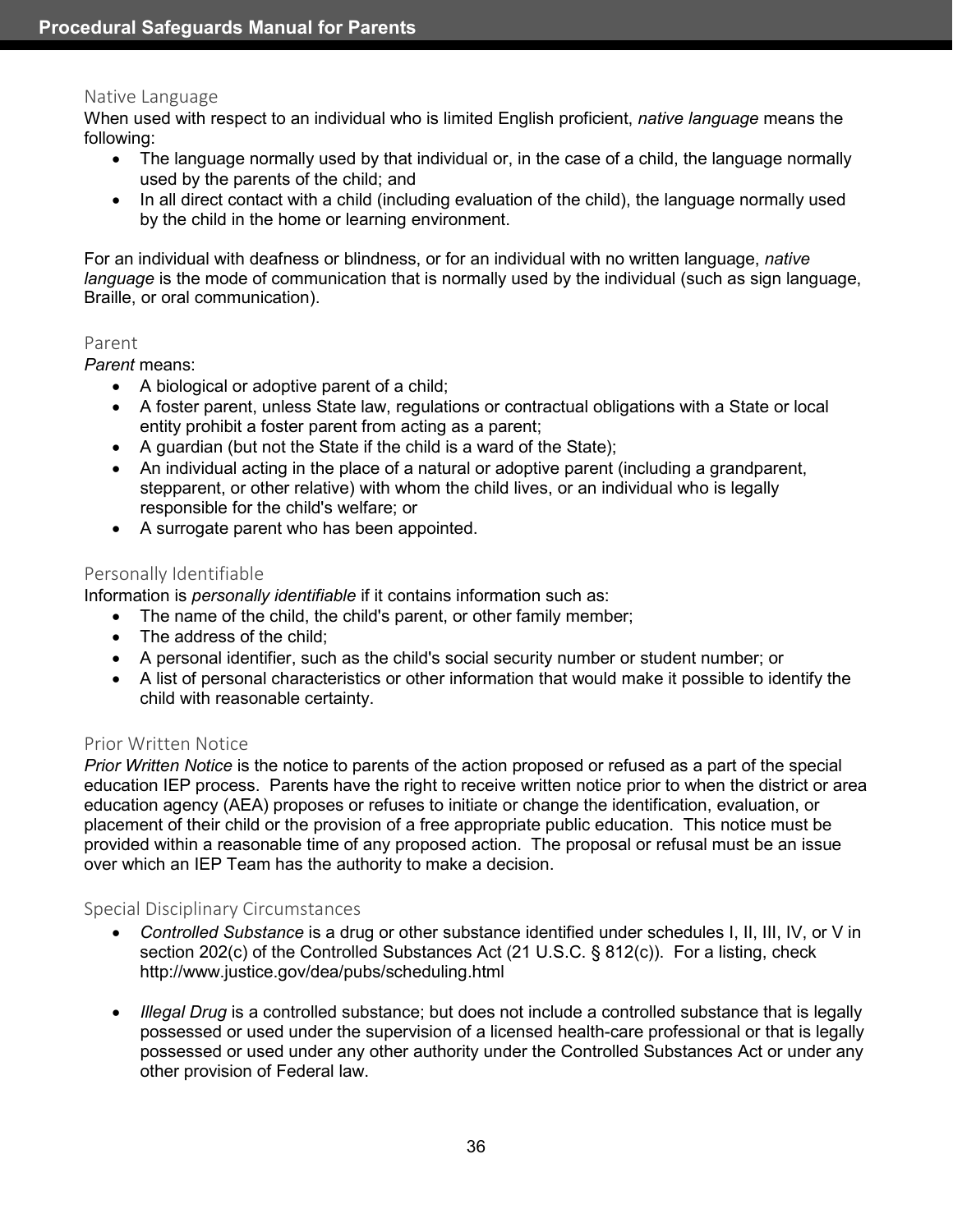- *Serious bodily injury* means bodily injury, which involves—
	- $\circ$  A substantial risk of death;
	- o Extreme physical pain;
	- o Protracted and obvious disfigurement; or
	- $\circ$  Protracted loss or impairment of the function of a bodily member, organ, or mental faculty.

http://www.law.cornell.edu/uscode/18/usc\_sec\_18\_00001365----000-.html

• *Weapon* has the meaning given the term "dangerous weapon" under paragraph (2) of the first subsection (g) of section 930 of title 18, United States Code. The term "dangerous weapon" means a weapon, device, instrument, material, or substance, animate or inanimate, that is used for, or is readily capable of, causing death or serious bodily injury, except that such term does not include a pocket knife with a blade of less than 2 1/2 inches in length. http://www.law.cornell.edu/uscode/18/usc\_sec\_18\_00000930----000-.html

# <span id="page-43-0"></span>Appendix B: Acronyms

| <b>Term</b><br>Acronym |                                             |  |
|------------------------|---------------------------------------------|--|
| <b>AEA</b>             | <b>Area Education Agency</b>                |  |
| <b>ALJ</b>             | Administrative Law Judge                    |  |
| <b>BIP</b>             | <b>Behavioral Intervention Plan</b>         |  |
| <b>CIL</b>             | Center for Independent Living               |  |
| <b>DE</b>              | Iowa Department of Education                |  |
| <b>IDEA</b>            | Individuals with Disabilities Education Act |  |
| <b>IEE</b>             | Independent Educational Evaluation          |  |
| <b>IEP</b>             | Individualized Education Program            |  |
| <b>FAPE</b>            | Free Appropriate Public Education           |  |
| <b>FERPA</b>           | Family Educational Rights and Privacy Act   |  |
| <b>LEA</b>             | <b>Local Educational Agency</b>             |  |
| <b>MD</b>              | <b>Manifestation Determination</b>          |  |
| <b>PWN</b>             | <b>Prior Written Notice</b>                 |  |
| <b>SEA</b>             | <b>State Education Agency</b>               |  |

# <span id="page-43-1"></span>Appendix C: IDEA Part B Written Notification Regarding Use of Public Benefits or Insurance

You are receiving this written notification to give you information about your rights and protections under Part B of the Individuals with Disabilities Education Act (IDEA), so you can make an informed decision about whether you should give your written consent to allow your school district or AEA to use your or your child's public benefits or insurance to pay for special education and related services that your school district or AEA is required to provide at no cost to you and your child under IDEA. The IDEA requires that you be informed of your rights and protections when your school district or AEA seeks to use your or your child's public benefits or insurance to pay for special education and related services.

Note: Although not all families are eligible for Medicaid, the Iowa Department of Education is including this required notice in this Procedural Safeguards Manual to ensure that all parents who are supposed to receive it do so.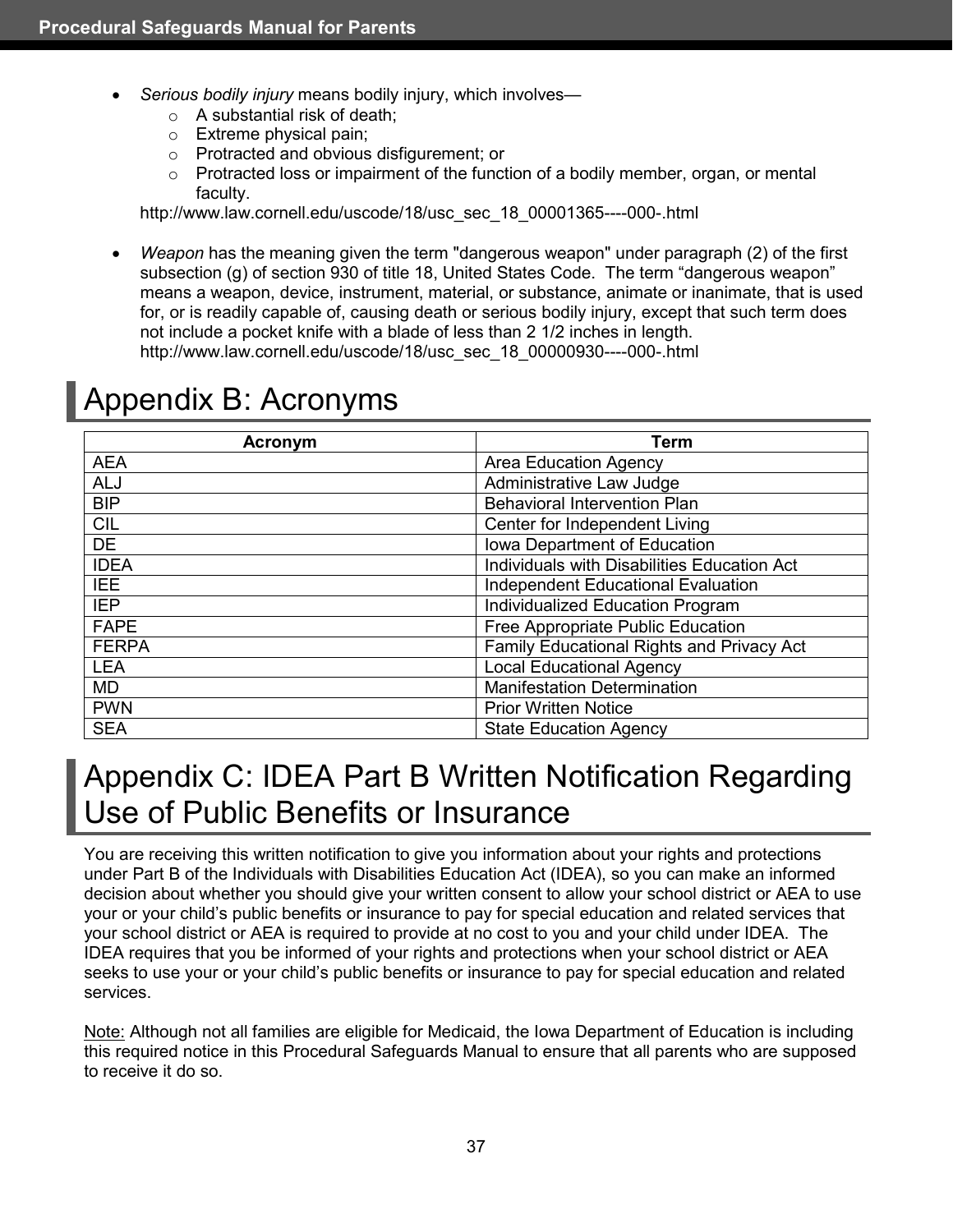#### <span id="page-44-0"></span>Notification Requirements

The following sections explain when you must receive this notification and what information must be included in the notification.

- You must receive this notification: before your school district or AEA seeks to use your or your child's public benefits or insurance for the first time and before it obtains your consent to use those benefits or insurance for the first time (the consent requirement is described below); and
- annually after that.

This notification must be:

- written;
- in language understandable to the general public; and
- in your native language or in another mode of communication you use, unless it is clearly not feasible to do so.

This notification will explain:

- the consent that your school district or AEA must obtain from you before it can use your or your child's public benefits or insurance for the first time;
- IDEA's "no cost" provisions that apply to your school district or AEA if it seeks to use your or your child's public benefits or insurance;
- your right to withdraw your consent to the disclosure of your child's personally identifiable information to your State's public benefits or insurance program agency at any time; and
- your school district's continuing responsibility to ensure that your child is provided all required special education and related services at no charge to you or your child, even if you withdraw your consent or refuse to provide consent.

#### <span id="page-44-1"></span>Consent Requirements

If your school district or AEA has not accessed your public benefits or insurance in the past to pay for services that it was required to provide your child under IDEA at no charge to you or your child, all of the parental consent requirements described below apply.

Before your school district or AEA can use your or your child's public benefits or insurance for the first time to pay for special education and related services under IDEA, it must obtain your signed and dated written consent. Generally, your school district or AEA will provide you with a consent form for you to sign and date. Note that your school district or AEA is only required to obtain your consent one time. This consent requirement has two parts.

1. Consent for Disclosure of Your Child's Personally Identifiable Information to the State agency responsible for administering your State's Public Benefits or Insurance Program Under Federal law—the Family Educational Rights and Privacy Act (FERPA) and the confidentiality of information provisions in IDEA—your school district or AEA is required to obtain your written consent before disclosing personally identifiable information (such as your child's name, address, social security number, student number, IEP, or evaluation results) from your child's education records to a party other than your school district or AEA, with some exceptions. In this situation, your school district or AEA is required to obtain your consent before disclosing personally identifiable information for billing purposes to the Department of Human Services, the state agency that administers the public benefits or insurance program. Your consent must specify the personally identifiable information that your school district or AEA may disclose (for example, records or information about the services that may be provided to your child), the purpose of the disclosure (for example, billing for special education and related services), and the agency to which your school district or AEA may disclose the information (for example, Medicaid or other agency in your State that administers the public benefits or insurance program).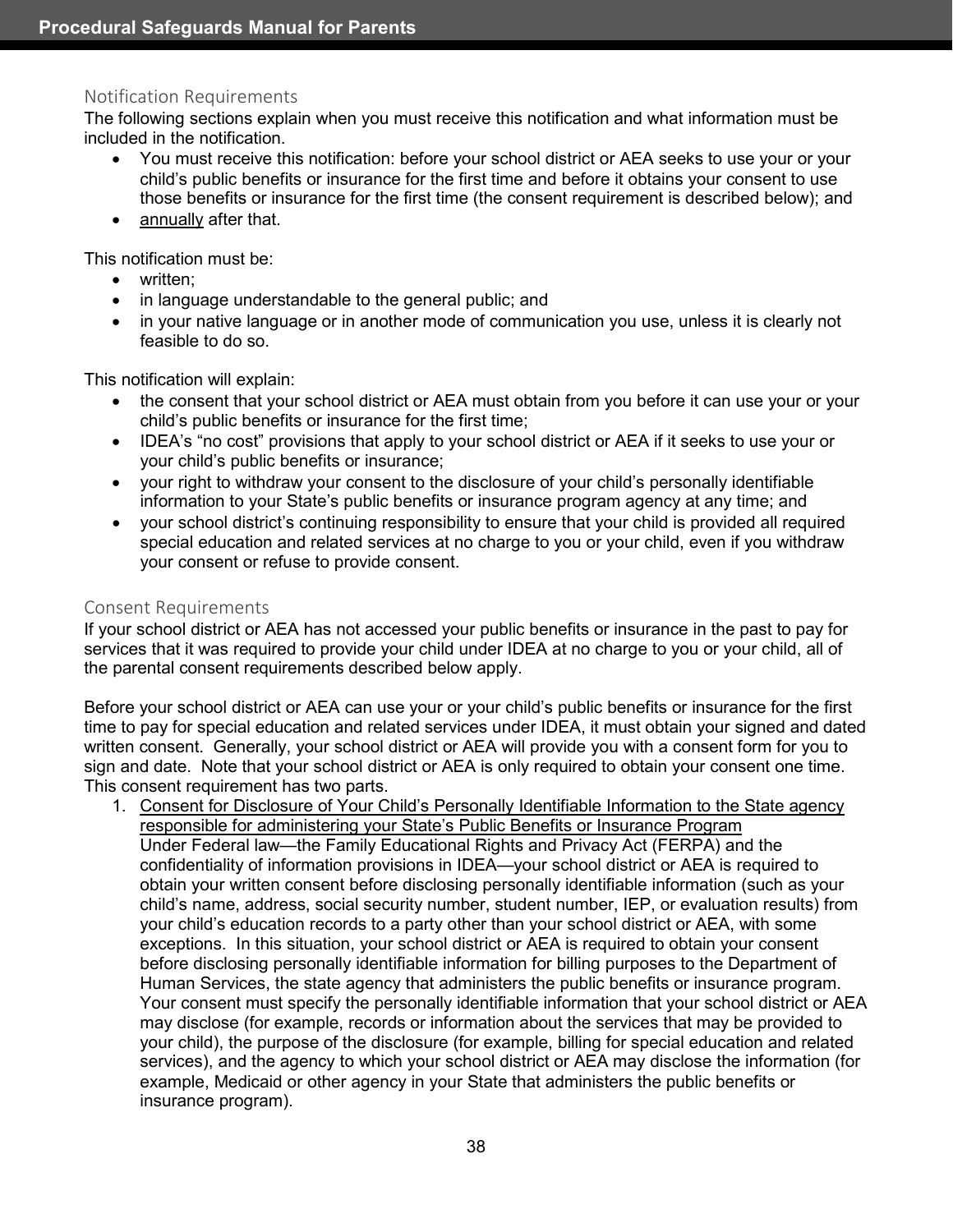If you choose to provide consent and your child's personally identifiable information is disclosed to the Department of Human Services, you may request and receive from your school district or AEA a copy of the records it disclosed to that agency.

#### 2. Statement to Access Public Benefits or Insurance

Your consent must include a statement specifying that you understand and agree that your school district or AEA may use your or your child's public benefits or insurance to pay for services under 34 CFR part 300, which are special education and related services under IDEA.

Both parts of this consent requirement apply to the school district or AEA that is responsible for serving your child under IDEA. For example, if your child moves to a new school within the same school district, you would not be required to provide a new consent because the same school district is still responsible for serving your child under IDEA. But if you enroll your child in a new school in a new school district, the new school district that is responsible for serving your child under IDEA must obtain a new consent from you before it can bill your child's public benefits or insurance program for the first time. The consent you would provide to your child's new school district must include both parts of the consent as described above. The same analysis would apply to services provided by your AEA. If you move to a different district within the same AEA, you would not need to provide a new consent for AEA services.

#### <span id="page-45-0"></span>Previous Consent

If you gave your consent in the past for your school district or AEA to access your or your child's public benefits or insurance to pay for special education and related services under IDEA, your school district or AEA is not required to obtain a new consent from you if the following two conditions are present:

1. There is no change in any of the following: the type of services to be provided to your child (for example, physical therapy or speech therapy); the amount of services to be provided to your child (for example, hours per week lasting for the school year); or the cost of the services (that is, the amount charged to the public benefits or insurance program); and

2. Your school district or AEA has on file the consent you previously provided. This previous consent must meet the requirements that were in effect under the prior IDEA regulations, and your school district or AEA will know what requirements applied under those prior regulations. An example of a previous consent your school district or AEA may have on file is a parental consent form you gave directly to another agency, such as Iowa's Medicaid agency.

Even if your school district or AEA is not required to obtain a new consent from you, your school district or AEA still must provide you with this notification before it may continue to bill your or your child's public benefits or insurance program to pay for special education and related services under IDEA.

If your school district or AEA already has on file your consent to use your or your child's public benefits or insurance to pay for special education and related services under IDEA, your school district or AEA must request that you provide a new consent when there is a change in any of the following: the type (for example, physical therapy or speech therapy), amount (for example, hours per week lasting for the school year), or cost of services (that is, the amount charged to the public benefits or insurance program).

An example of a change in the type of services would be that your child would receive speech therapy in addition to physical therapy and therefore, the services billed to your public benefits or insurance program would be different. An example of a change in the amount of services would be if your child was previously receiving three hours per week of physical therapy and will now be receiving two hours per week. An example of a change in the cost of your child's services would occur if the amount billed to the public benefits or insurance program for a particular service increases or decreases.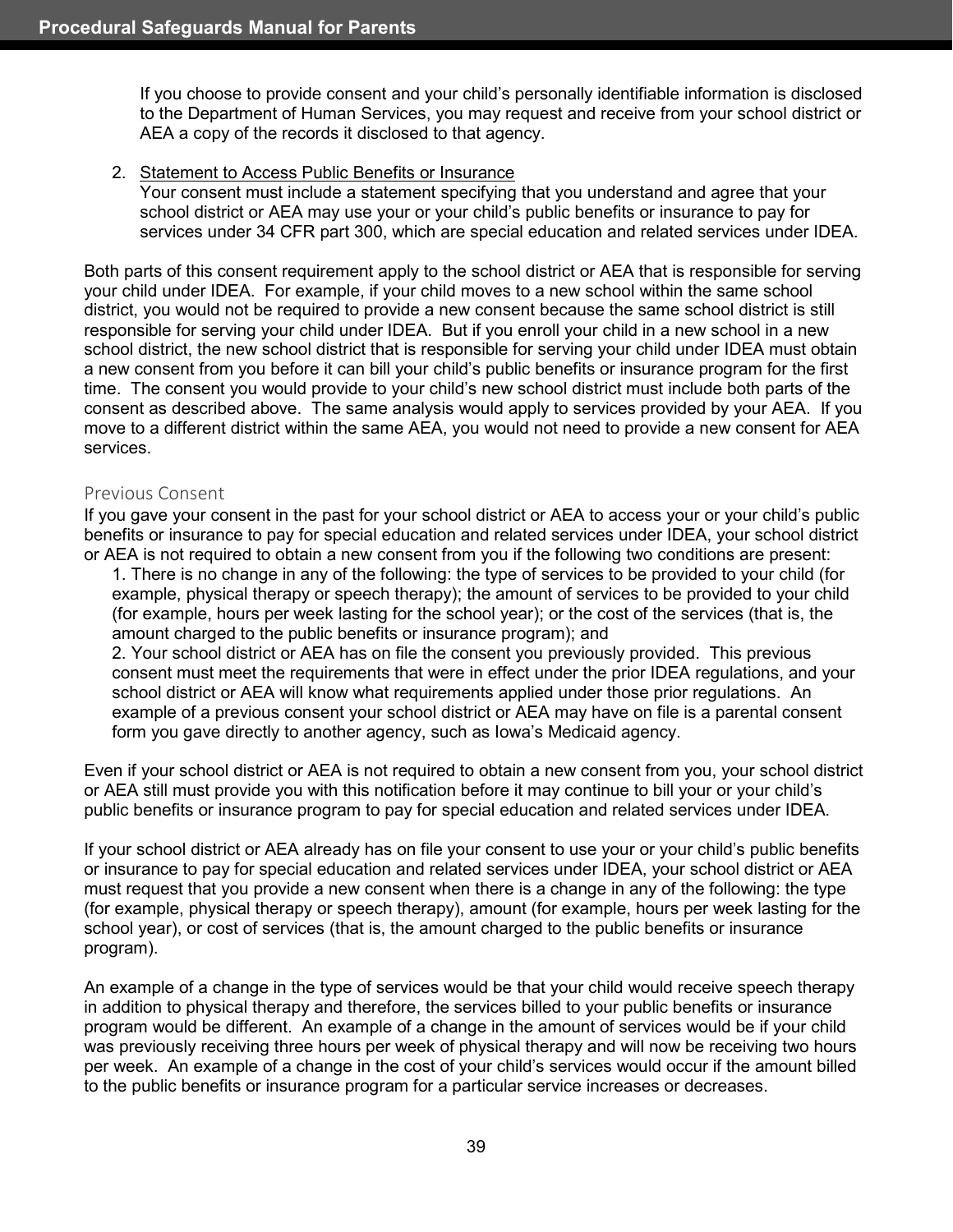If any of these changes occur, your school district or AEA must obtain from you a one-time consent, specifying that you understand and agree that your school district or AEA may access your or your child's public benefits or insurance to pay for special education and related services under IDEA. Before you provide your school district or AEA the new, one-time consent, your school district or AEA must provide you with this notification. Once you provide this one-time consent, you will not be required to provide your school district or AEA with any additional consent in order for it to access your or your child's public benefits or insurance if your child's services change in the future. However, your school district or AEA must continue to provide you with this notification annually.

### <span id="page-46-0"></span>No Cost Provisions

The IDEA "no cost" protections regarding the use of public benefits or insurance are as follows:

- 1. Your school district or AEA may not require you to sign up for, or enroll in, a public benefits or insurance program in order for your child to receive FAPE. This means that your school district or AEA may not make your enrollment in a public benefits or insurance program a condition of providing your child the services it is required to provide your child under IDEA at no charge to you or your child.
- 2. Your school district or AEA may not require you to pay an out-of-pocket expense, such as the payment of a deductible or co-pay amount for filing a claim for services that your school district or AEA is otherwise required to provide your child without charge. For example, if your child's IEP includes speech therapy and your insurance requires a \$25 co-pay or deductible payment for a session, you could not be charged the \$25. Your school district or AEA would need to pay the cost of your co-pay or deductible in order to bill your or your child's public benefits or insurance program for the particular service.
- 3. Your school district or AEA may not use your or your child's public benefits or insurance if using those benefits or insurance would:
	- a. Decrease your available lifetime coverage or any other insured benefit, such as a decrease in your plan's allowable number of physical therapy sessions available to your child or a decrease in your plan's allowable number of sessions for mental health services;
	- b. Cause you to pay for services that would otherwise be covered by your public benefits or insurance program because your child also requires those services outside of the time your child is in school;
	- c. Increase your premium or lead to the cancelation of your public benefits or insurance; or
	- d. Cause you to risk the loss of your or your child's eligibility for home and communitybased waivers that are based on your total health-related expenditures.

#### <span id="page-46-1"></span>Withdrawal of Consent

If you provided your consent for your school district or AEA to disclose your child's personally identifiable information to the Department of Human Services for purposes of accessing a public benefits or insurance program, you have the right under 34 CFR part 99 (FERPA regulations) and 34 CFR part 300 (IDEA regulations) to withdraw that consent at any time.

If you do not want your school district or AEA to continue to bill your or your child's public benefits or insurance program for special education and related services under IDEA, you would need to withdraw your consent to disclosure of your child's personally identifiable information by your school district or AEA to the Department of Human Services. The FERPA and IDEA regulations, however, do not contain procedures for withdrawal of consent to disclosure of your child's personally identifiable information. If you wish to withdraw your consent, you should ask your school district or AEA what procedures you would need to follow. For example, your school district or AEA may ask you to submit your withdrawal request in writing.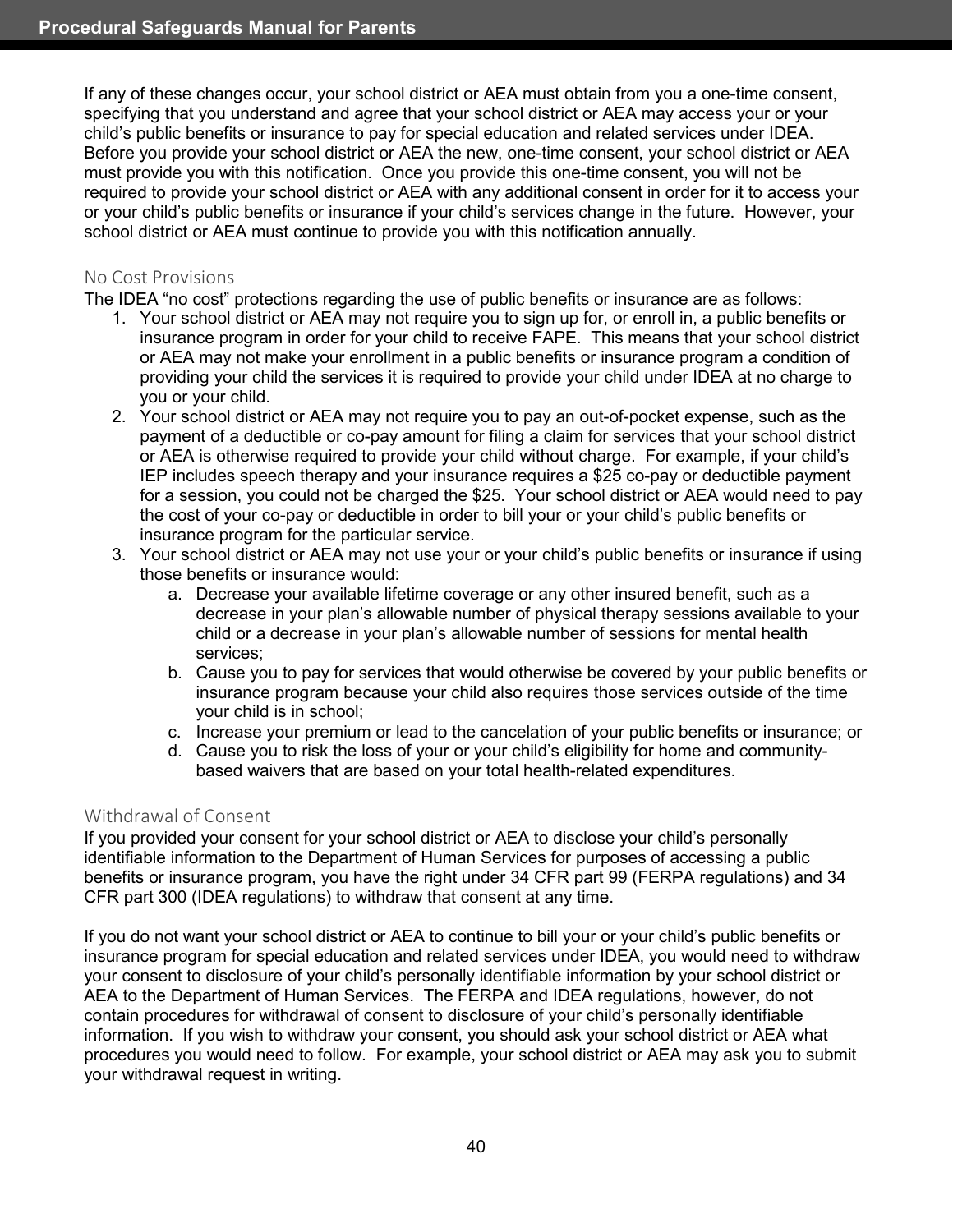#### <span id="page-47-0"></span>What Happens After You Refuse to Provide Your Consent or You Withdraw Your Consent?

Without your consent, your school district or AEA cannot bill your or your child's public benefits or insurance program to pay for special education and related services that it is required to provide your child under IDEA at no charge to you or your child. If you withdraw your consent or refuse to provide consent under the FERPA and IDEA regulations, your school district or AEA may not use your withdrawal of consent or refusal to provide consent to disclose personally identifiable information to a public benefits or insurance program to deny your child the special education and related services he or she is otherwise entitled to receive under IDEA. Therefore, if you refuse to provide consent or withdraw consent, your school district or AEA has a continuing responsibility to ensure that your child is provided all required services necessary to receive an appropriate education at no charge to you or your child.

We hope this information is helpful to you in making an informed decision regarding whether to allow your school district or AEA to use your or your child's public benefits or insurance to pay for special education and related services under IDEA.

For additional information and guidance on the requirements governing the use of public benefits or insurance to pay for special education and related services see:

http://www2.ed.gov/policy/speced/reg/idea/part-b/part-b-parental-consent.html. You can also contact the resources listed at the start of this Manual.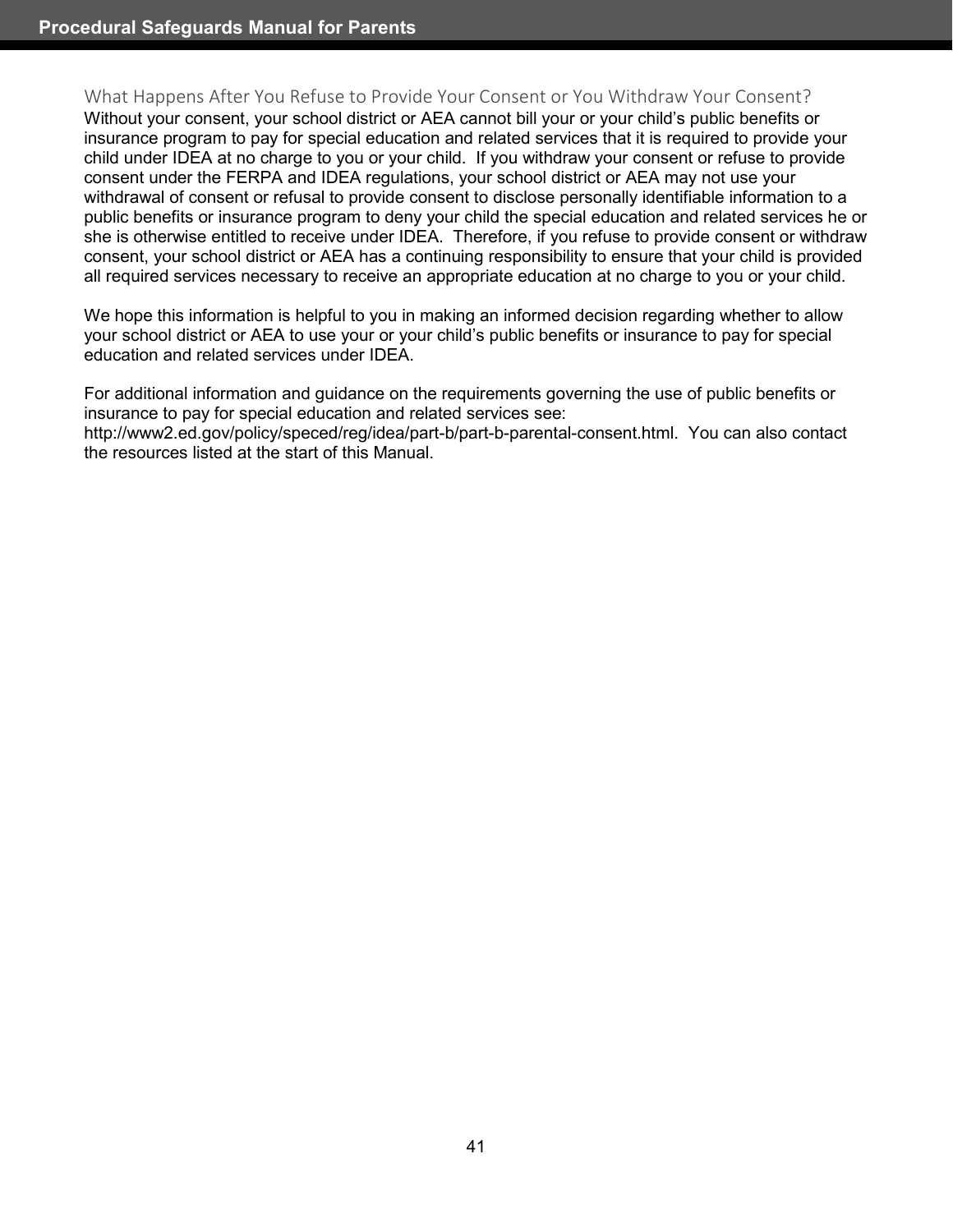# <span id="page-48-0"></span>Appendix D: Model Forms

The following pages contain model forms for the three dispute resolution options described in this Manual. There is a model form to file a state complaint, to request a mediation conference, and to file a due process complaint.

You do not have to use the forms if you want to use one of these options. If you do not use a form, you need to make sure all of the required information is in the written document you send to your child's school, your child's AEA, and the Iowa Department of Education. Add additional pages if necessary.

If you have questions about any of these forms, please contact your child's school, your child's AEA, an attorney, or one of the resources listed on pages 1 through 3.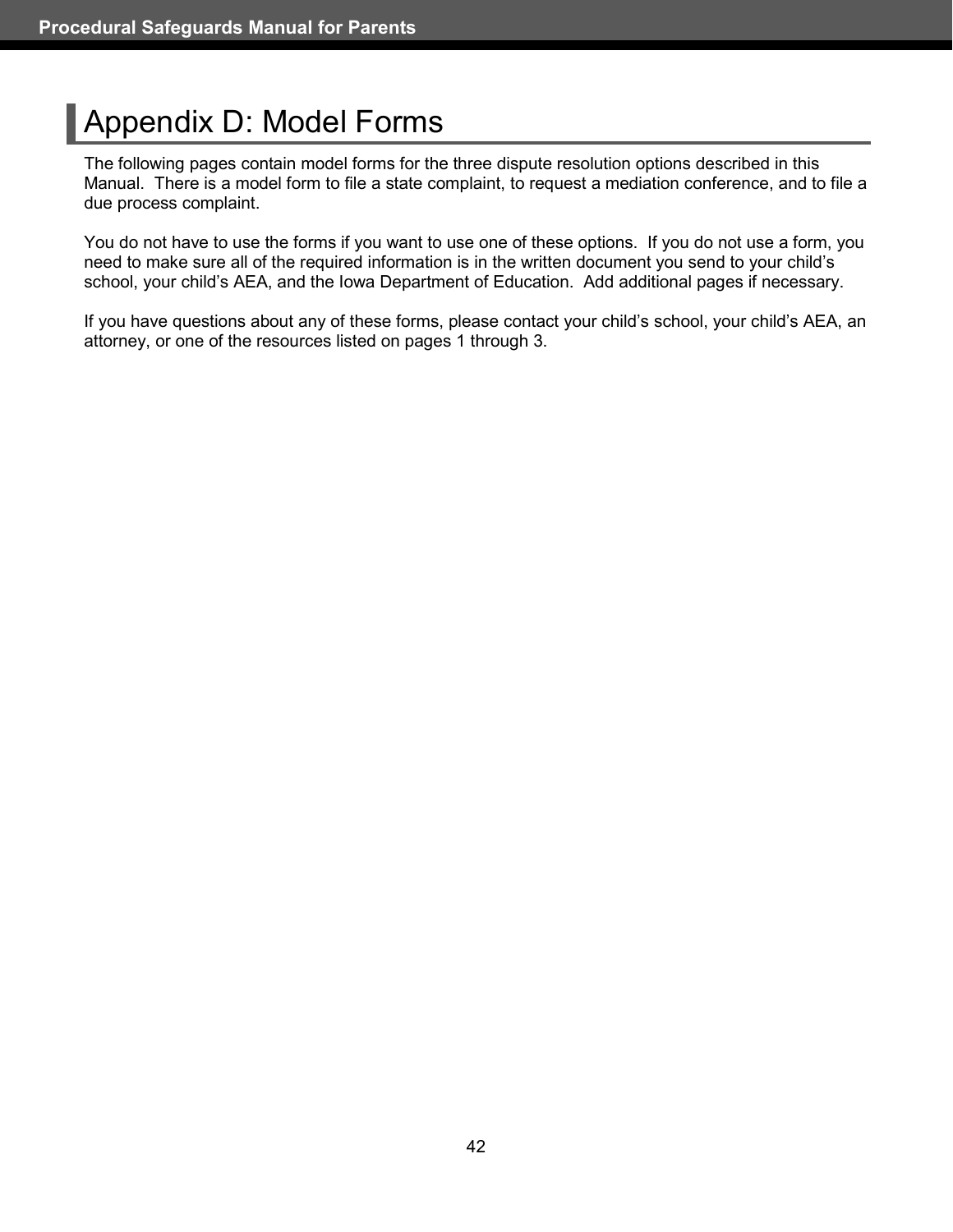#### <span id="page-49-0"></span>Model Form: IDEA State Complaint

**Instructions:** You may use this form if you want to file an IDEA state complaint. That process is explained on pages 15 through 16 of the *Procedural Safeguards Manual for Parents (Parental Rights in Special Education)*. After you complete this form, send copies to

- (1) the school district(s) involved,
- (2) the AEA(s) involved, and
- (3) the Iowa Department of Education, Grimes State Office Building, 400 E. 14th St., Des Moines, IA 50319-0146.

Fill out this form completely. **Use the next page or additional sheets of paper, if necessary.**

Date: **I am filing an IDEA state complaint. I request an investigation by the Iowa Department of Education. I allege that the public agencies violated a requirement of the Individuals with Disabilities Education Act and implementing state rules and federal regulations.**

|                                                                                                                                                                                                                                | My Name: Signature: Signature:    |                                                                                                           |  |
|--------------------------------------------------------------------------------------------------------------------------------------------------------------------------------------------------------------------------------|-----------------------------------|-----------------------------------------------------------------------------------------------------------|--|
| My Address: No. 1986. The Second State of the Second State of the Second State of the Second State of the Second State of the Second State of the Second State of the Second State of the Second State of the Second State of  |                                   |                                                                                                           |  |
|                                                                                                                                                                                                                                |                                   |                                                                                                           |  |
|                                                                                                                                                                                                                                | Telephone: E-mail (if available): |                                                                                                           |  |
| IS THIS COMPLAINT ABOUT A SPECIFIC CHILD? YES/NO IF "YES," PLEASE COMPLETE:                                                                                                                                                    |                                   | Child's Name: Child's Date of Birth:                                                                      |  |
|                                                                                                                                                                                                                                |                                   | Does the child use another name? $Yes/No$ If so, what is it?                                              |  |
| Child's Address: Universe of the Second Second Second Second Second Second Second Second Second Second Second Second Second Second Second Second Second Second Second Second Second Second Second Second Second Second Second  |                                   |                                                                                                           |  |
|                                                                                                                                                                                                                                |                                   | City: <u>City: ZIP:</u>                                                                                   |  |
| School District Where Child Lives:                                                                                                                                                                                             |                                   | Is the child "homeless"? $\frac{\text{Yes}}{\text{No}}$ If so, provide contact information for the child. |  |
| Address:                                                                                                                                                                                                                       |                                   |                                                                                                           |  |
|                                                                                                                                                                                                                                |                                   |                                                                                                           |  |
| School District Where Child Attends:                                                                                                                                                                                           |                                   |                                                                                                           |  |
| Address: The contract of the contract of the contract of the contract of the contract of the contract of the contract of the contract of the contract of the contract of the contract of the contract of the contract of the c |                                   |                                                                                                           |  |
|                                                                                                                                                                                                                                |                                   |                                                                                                           |  |
| Name of School Building That Child Attends: Manual Child Attends: Manual Child Attends:                                                                                                                                        |                                   |                                                                                                           |  |

**Note:** Questions 1-3 are required if the complaint concerns a specific child. If not, questions 1-3 are recommended.

- 1. The nature of the problem:
- 2. The facts of the case relating to the problem:
- 3. Your proposed resolution to the problem:
- 4. Did this alleged violation occur not more than one year prior to the date the Iowa Department of Education received this complaint? Yes/No

Is this form completed by someone other than a parent, such as an organization? Yes/No If so, please provide your name, your contact information, and your relationship to a parent, if different from above:

 $\mathcal{L}_\mathcal{L} = \{ \mathcal{L}_\mathcal{L} = \{ \mathcal{L}_\mathcal{L} = \{ \mathcal{L}_\mathcal{L} = \{ \mathcal{L}_\mathcal{L} = \{ \mathcal{L}_\mathcal{L} = \{ \mathcal{L}_\mathcal{L} = \{ \mathcal{L}_\mathcal{L} = \{ \mathcal{L}_\mathcal{L} = \{ \mathcal{L}_\mathcal{L} = \{ \mathcal{L}_\mathcal{L} = \{ \mathcal{L}_\mathcal{L} = \{ \mathcal{L}_\mathcal{L} = \{ \mathcal{L}_\mathcal{L} = \{ \mathcal{L}_\mathcal{$ 

 $\mathcal{L}_\mathcal{L} = \{ \mathcal{L}_\mathcal{L} = \{ \mathcal{L}_\mathcal{L} = \{ \mathcal{L}_\mathcal{L} = \{ \mathcal{L}_\mathcal{L} = \{ \mathcal{L}_\mathcal{L} = \{ \mathcal{L}_\mathcal{L} = \{ \mathcal{L}_\mathcal{L} = \{ \mathcal{L}_\mathcal{L} = \{ \mathcal{L}_\mathcal{L} = \{ \mathcal{L}_\mathcal{L} = \{ \mathcal{L}_\mathcal{L} = \{ \mathcal{L}_\mathcal{L} = \{ \mathcal{L}_\mathcal{L} = \{ \mathcal{L}_\mathcal{$ 

Is there someone else not listed on this form who is the child's parent or guardian? Yes/No If so, please provide that person's name, contact information, and relationship to the child: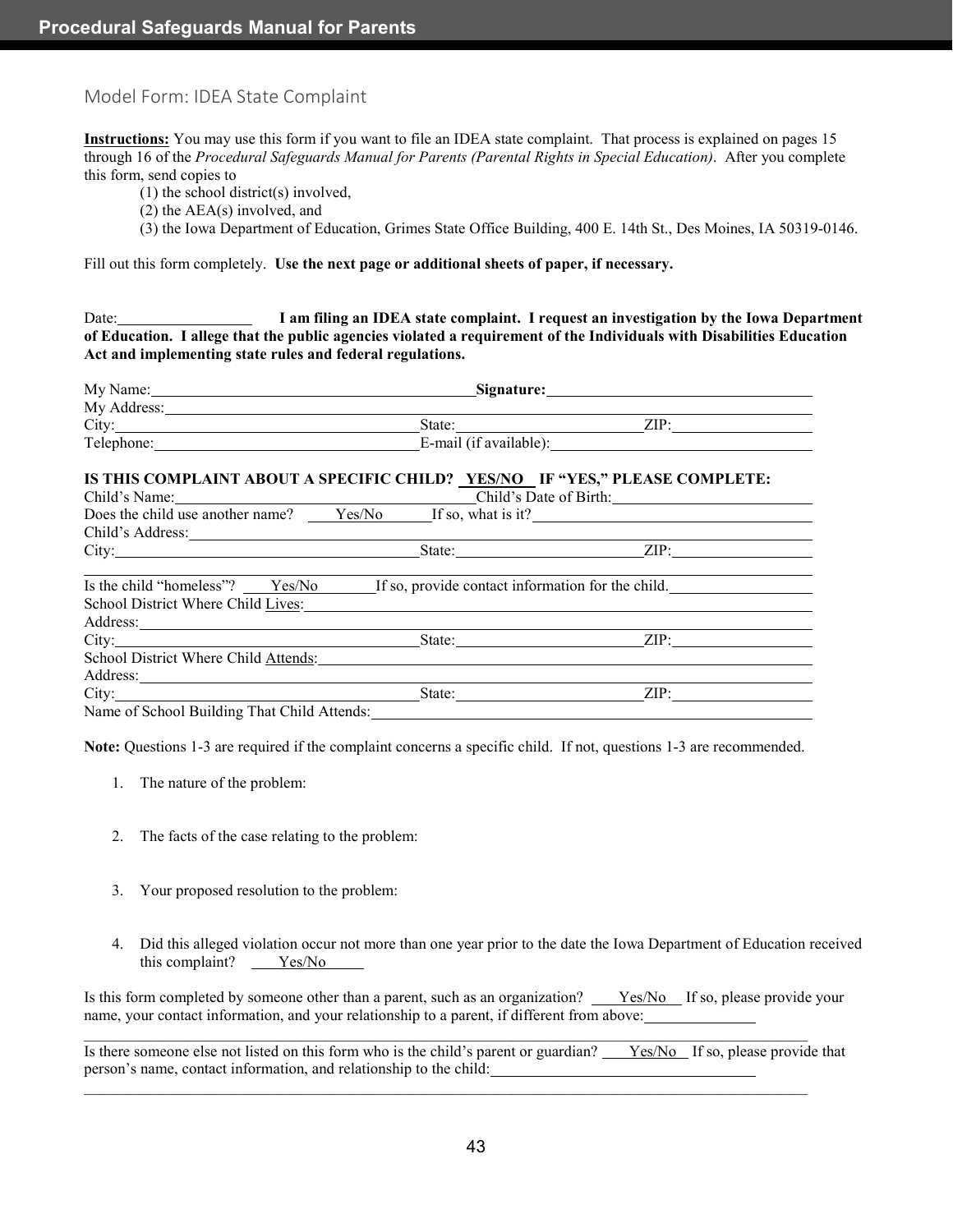YOU MAY USE THIS PAGE TO GIVE ADDITIONAL INFORMATION ABOUT YOUR STATE COMPLAINT.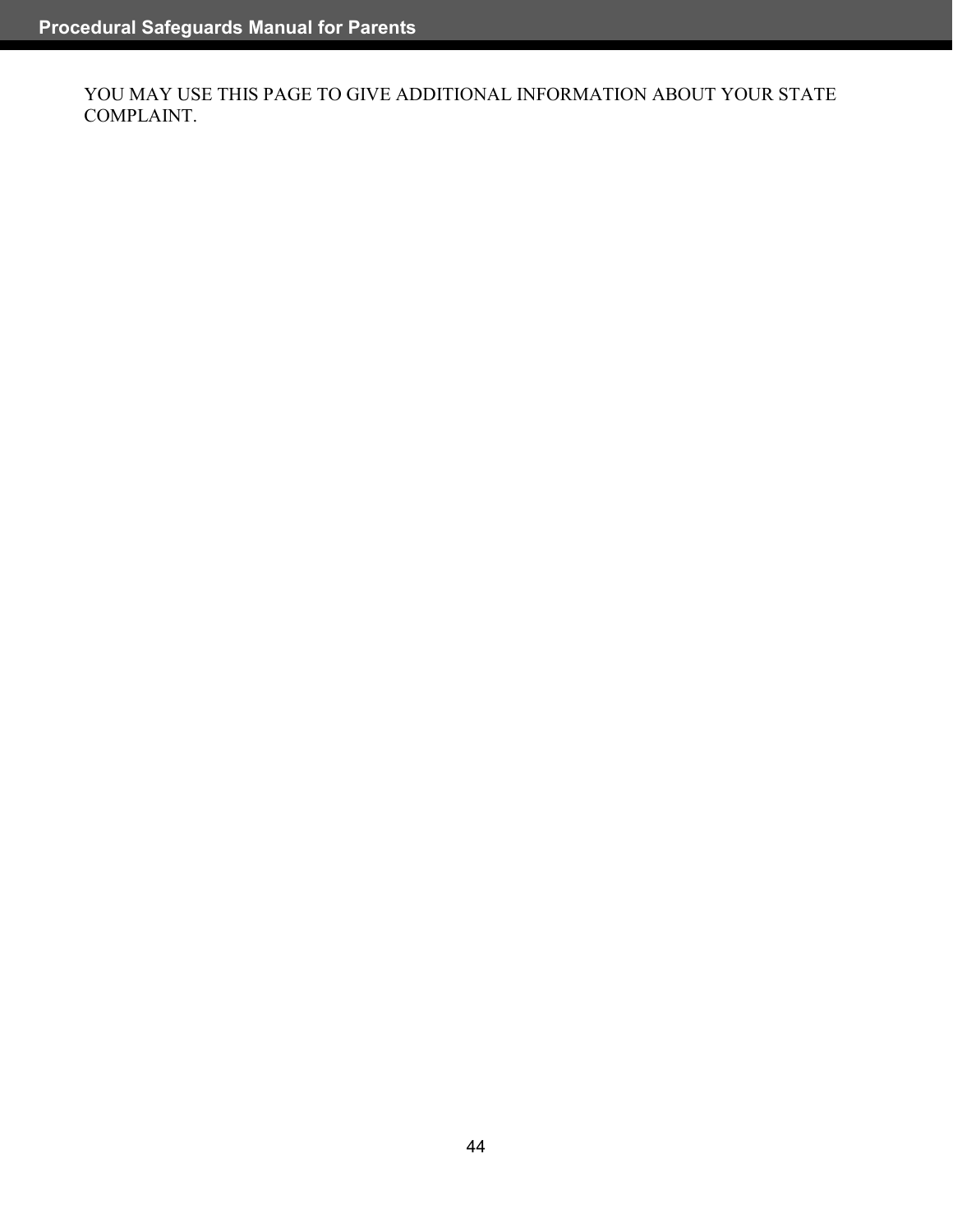#### <span id="page-51-0"></span>Model Form: Due Process Complaint (Request for Due Process Hearing)

**Instructions:** You may use this form if you want to file a due process complaint and request a due process hearing. That process is explained on pages 16 through 24 of the *Procedural Safeguards Manual for Parents (Parental Rights in Special Education)*. After you complete this form, send copies to

- (1) the school district(s) involved,
- (2) the AEA(s) involved, and
- (3) the Iowa Department of Education, Grimes State Office Building, 400 E. 14th St., Des Moines, IA 50319-0146.

#### Fill out this form completely. **Use the next page or additional sheets of paper, if necessary.**

#### Date: **I am filing a due process complaint about my child. I request a due process hearing before an administrative law judge appointed by the Iowa Department of Education.**

|                                                                                                                                                                                                                                              | Child's Name: Child's Date of Birth:                        |  |  |
|----------------------------------------------------------------------------------------------------------------------------------------------------------------------------------------------------------------------------------------------|-------------------------------------------------------------|--|--|
|                                                                                                                                                                                                                                              | Does your child use another name? Yes/No If so, what is it? |  |  |
| Child's Address: New York Child's Address:                                                                                                                                                                                                   |                                                             |  |  |
| City: <u>State:</u> State: <u>State:</u> State: <u>State:</u> State: State: State: State: State: State: State: State: State: State: State: State: State: State: State: State: State: State: State: State: State: State: State: State: State: |                                                             |  |  |
| Is the child "homeless"? $Yes/No$ If so, provide contact information for the child.                                                                                                                                                          |                                                             |  |  |
|                                                                                                                                                                                                                                              |                                                             |  |  |
| School District Where Child Lives:                                                                                                                                                                                                           |                                                             |  |  |
| Address: <u>Address:</u> Address: Address: Address: Address: Address: Address: Address: Address: Address: Address: Address: Address: Address: Address: Address: Address: Address: Address: Address: Address: Address: Address: Addr          |                                                             |  |  |
| City: <u>City: City:</u> City: City: City: City: City: City: City: City: City: City: City: City: City: City: City: City: City: City: City: City: City: City: City: City: City: City: City: City: City: City: City: City: City: City          |                                                             |  |  |
| School District Where Child Attends:                                                                                                                                                                                                         |                                                             |  |  |
|                                                                                                                                                                                                                                              |                                                             |  |  |
| City: <u>City:</u> City: City: City: City: City: City: City: City: City: City: City: City: City: City: City: City: City: City: City: City: City: City: City: City: City: City: City: City: City: City: City: City: City: City: City          |                                                             |  |  |
| Name of School Building That Child Attends: Name of School Building That Child Attends:                                                                                                                                                      |                                                             |  |  |
|                                                                                                                                                                                                                                              |                                                             |  |  |
| My Name: 1988 Contract to the Second Contract of the Second Contract of the Second Contract of the Second Contract of the Second Contract of the Second Contract of the Second Contract of the Second Contract of the Second C               |                                                             |  |  |
| My Address: No. 1986. The Manual State of the Manual State of the Manual State of the Manual State of the Manual State of the Manual State of the Manual State of the Manual State of the Manual State of the Manual State of                |                                                             |  |  |
|                                                                                                                                                                                                                                              | State: <u>ZIP:</u> ZIP:                                     |  |  |
| Telephone: E-mail (if available):                                                                                                                                                                                                            |                                                             |  |  |
|                                                                                                                                                                                                                                              |                                                             |  |  |
| Address: <u>Address</u> and the contract of the contract of the contract of the contract of the contract of the contract of the contract of the contract of the contract of the contract of the contract of the contract of the con          |                                                             |  |  |
|                                                                                                                                                                                                                                              | State: ZIP:                                                 |  |  |
|                                                                                                                                                                                                                                              | E-mail (if available):                                      |  |  |

- 1. The nature of the problem:
- 2. The facts of the case relating to the problem:
- 3. Your proposed resolution to the problem:

| Is this form completed by someone other than the parent? | Yes/No If so, please provide your name, your contact |  |
|----------------------------------------------------------|------------------------------------------------------|--|
| information, and your relationship to the parent:        |                                                      |  |

 $\mathcal{L}_\mathcal{L} = \{ \mathcal{L}_\mathcal{L} = \{ \mathcal{L}_\mathcal{L} = \{ \mathcal{L}_\mathcal{L} = \{ \mathcal{L}_\mathcal{L} = \{ \mathcal{L}_\mathcal{L} = \{ \mathcal{L}_\mathcal{L} = \{ \mathcal{L}_\mathcal{L} = \{ \mathcal{L}_\mathcal{L} = \{ \mathcal{L}_\mathcal{L} = \{ \mathcal{L}_\mathcal{L} = \{ \mathcal{L}_\mathcal{L} = \{ \mathcal{L}_\mathcal{L} = \{ \mathcal{L}_\mathcal{L} = \{ \mathcal{L}_\mathcal{$ 

 $\mathcal{L}_\mathcal{L} = \{ \mathcal{L}_\mathcal{L} = \{ \mathcal{L}_\mathcal{L} = \{ \mathcal{L}_\mathcal{L} = \{ \mathcal{L}_\mathcal{L} = \{ \mathcal{L}_\mathcal{L} = \{ \mathcal{L}_\mathcal{L} = \{ \mathcal{L}_\mathcal{L} = \{ \mathcal{L}_\mathcal{L} = \{ \mathcal{L}_\mathcal{L} = \{ \mathcal{L}_\mathcal{L} = \{ \mathcal{L}_\mathcal{L} = \{ \mathcal{L}_\mathcal{L} = \{ \mathcal{L}_\mathcal{L} = \{ \mathcal{L}_\mathcal{$ 

Is there someone else not listed on this form who is the child's parent or guardian? Yes/No If so, please provide that person's name, contact information, and relationship to the child: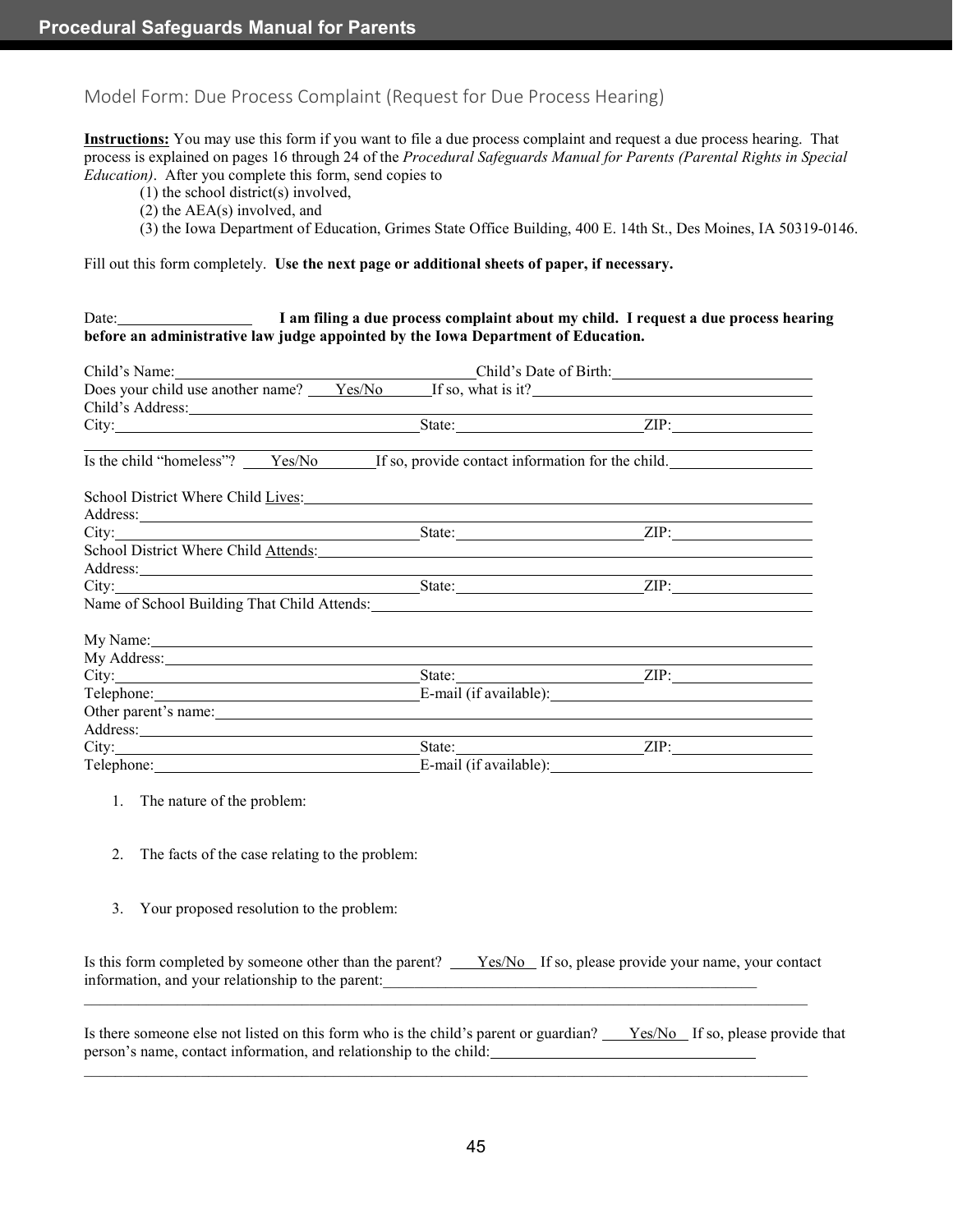YOU MAY USE THIS PAGE TO GIVE ADDITIONAL INFORMATION ABOUT YOUR DUE PROCESS COMPLAINT.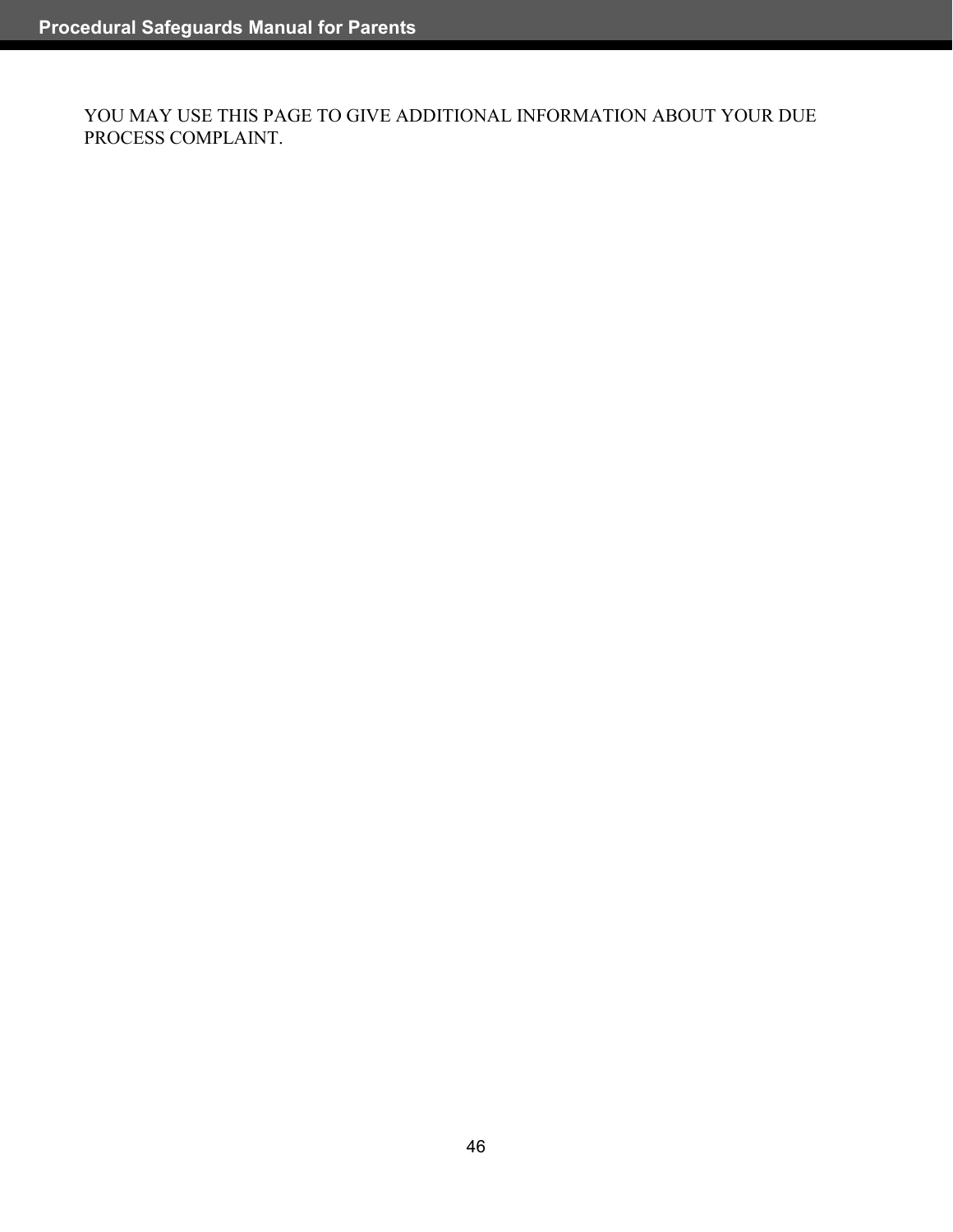#### <span id="page-53-0"></span>Model Form: Request for Mediation Conference

**Instructions:** You may use this form if you want to request a mediation conference. That process is explained on pages 20 and 21 of the *Procedural Safeguards Manual for Parents (Parental Rights in Special Education)*. After you complete this form, send copies to

- (1) the school district(s) involved,
- (2) the AEA(s) involved, and
- (3) the Iowa Department of Education, Grimes State Office Building, 400 E. 14th St., Des Moines, IA 50319-0146.

Fill out this form completely. **Use the next page or additional sheets of paper, if necessary**

|                                                                                                                                                                                                                                              | Child's Name:<br>Does your child use another name? <u>Yes/No</u> If so, what is it? |  |  |
|----------------------------------------------------------------------------------------------------------------------------------------------------------------------------------------------------------------------------------------------|-------------------------------------------------------------------------------------|--|--|
|                                                                                                                                                                                                                                              |                                                                                     |  |  |
|                                                                                                                                                                                                                                              |                                                                                     |  |  |
| Is the child "homeless"? Yes/No If so, provide contact information for the child.                                                                                                                                                            |                                                                                     |  |  |
| School District Where Child Lives:                                                                                                                                                                                                           |                                                                                     |  |  |
| Address: No. 1996. The Contract of the Contract of the Contract of the Contract of the Contract of the Contract of the Contract of the Contract of the Contract of the Contract of the Contract of the Contract of the Contrac               |                                                                                     |  |  |
|                                                                                                                                                                                                                                              |                                                                                     |  |  |
| School District Where Child Attends:                                                                                                                                                                                                         |                                                                                     |  |  |
| Address:                                                                                                                                                                                                                                     |                                                                                     |  |  |
| City: <u>State:</u> State: <u>State:</u> State: <u>State:</u> State: State: State: State: State: State: State: State: State: State: State: State: State: State: State: State: State: State: State: State: State: State: State: State: State: |                                                                                     |  |  |
| Name of School Building That Child Attends: Name of School Building That Child Attends:                                                                                                                                                      |                                                                                     |  |  |
| My Name:                                                                                                                                                                                                                                     |                                                                                     |  |  |
| My Address: No. 2016. The Contract of the Contract of the Contract of the Contract of the Contract of the Contract of the Contract of the Contract of the Contract of the Contract of the Contract of the Contract of the Cont               |                                                                                     |  |  |
|                                                                                                                                                                                                                                              |                                                                                     |  |  |
|                                                                                                                                                                                                                                              |                                                                                     |  |  |
|                                                                                                                                                                                                                                              |                                                                                     |  |  |
| Address: 1000 million and the contract of the contract of the contract of the contract of the contract of the contract of the contract of the contract of the contract of the contract of the contract of the contract of the                |                                                                                     |  |  |
| City: <u>City:</u> City: City: City: City: City: City: City: City: City: City: City: City: City: City: City: City: City: City: City: City: City: City: City: City: City: City: City: City: City: City: City: City: City: City: City          |                                                                                     |  |  |
|                                                                                                                                                                                                                                              |                                                                                     |  |  |
|                                                                                                                                                                                                                                              |                                                                                     |  |  |
| 1. The nature of the problem:                                                                                                                                                                                                                |                                                                                     |  |  |

- 2. The facts of the case relating to the problem:
- 3. Your proposed resolution to the problem:

| Is this form completed by someone other than the parent? $Y_{\text{es}}/N_0$ If so, please provide your name, your contact |  |  |
|----------------------------------------------------------------------------------------------------------------------------|--|--|
| information, and your relationship to the parent:                                                                          |  |  |

 $\mathcal{L}_\mathcal{L} = \{ \mathcal{L}_\mathcal{L} = \{ \mathcal{L}_\mathcal{L} = \{ \mathcal{L}_\mathcal{L} = \{ \mathcal{L}_\mathcal{L} = \{ \mathcal{L}_\mathcal{L} = \{ \mathcal{L}_\mathcal{L} = \{ \mathcal{L}_\mathcal{L} = \{ \mathcal{L}_\mathcal{L} = \{ \mathcal{L}_\mathcal{L} = \{ \mathcal{L}_\mathcal{L} = \{ \mathcal{L}_\mathcal{L} = \{ \mathcal{L}_\mathcal{L} = \{ \mathcal{L}_\mathcal{L} = \{ \mathcal{L}_\mathcal{$ 

 $\mathcal{L}_\mathcal{L} = \{ \mathcal{L}_\mathcal{L} = \{ \mathcal{L}_\mathcal{L} = \{ \mathcal{L}_\mathcal{L} = \{ \mathcal{L}_\mathcal{L} = \{ \mathcal{L}_\mathcal{L} = \{ \mathcal{L}_\mathcal{L} = \{ \mathcal{L}_\mathcal{L} = \{ \mathcal{L}_\mathcal{L} = \{ \mathcal{L}_\mathcal{L} = \{ \mathcal{L}_\mathcal{L} = \{ \mathcal{L}_\mathcal{L} = \{ \mathcal{L}_\mathcal{L} = \{ \mathcal{L}_\mathcal{L} = \{ \mathcal{L}_\mathcal{$ 

Is there someone else not listed on this form who is the child's parent or guardian? Yes/No If so, please provide that person's name, contact information, and relationship to the child: